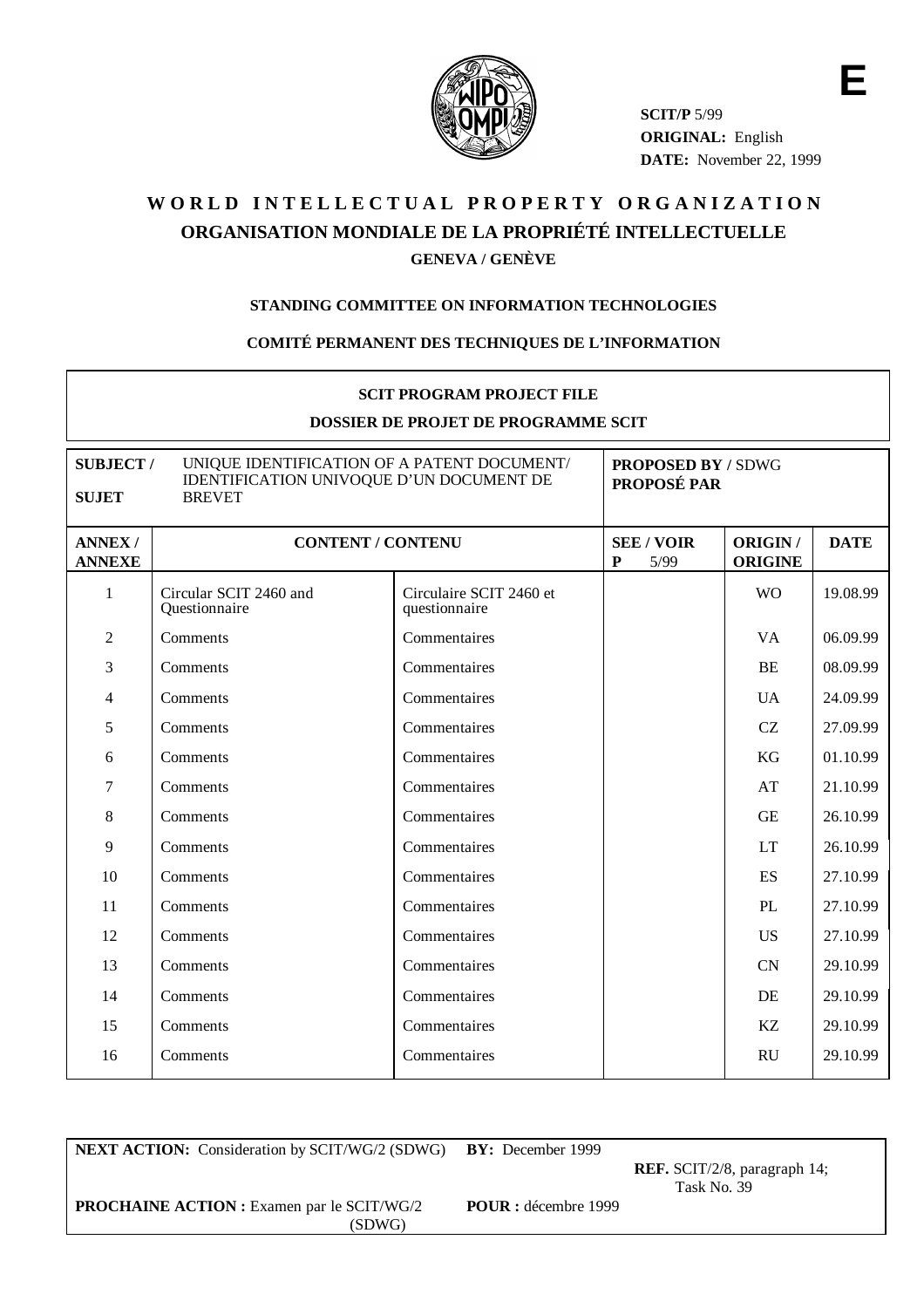#### SCIT/P 5/99 page 2

| <b>ANNEX/</b><br><b>ANNEXE</b> | <b>CONTENT / CONTENU</b>              |                                           | <b>SEE / VOIR</b><br>$\mathbf P$<br>5/99 | ORIGIN /<br><b>ORIGINE</b> | <b>DATE</b> |
|--------------------------------|---------------------------------------|-------------------------------------------|------------------------------------------|----------------------------|-------------|
| $17\,$                         | Comments                              | Commentaires                              |                                          | $\rm SK$                   | 29.10.99    |
| $18\,$                         | Comments                              | Commentaires                              |                                          | ${\rm H}{\rm U}$           | 01.11.99    |
| 19                             | Comments                              | Commentaires                              |                                          | $\rm MK$                   | 01.11.99    |
| $20\,$                         | Comments                              | Commentaires                              |                                          | MD                         | 02.11.99    |
| $21\,$                         | Comments                              | Commentaires                              |                                          | $\mathbf{B}\mathbf{G}$     | 03.11.99    |
| $22\,$                         | Comments                              | $\label{1.1} {\bf Comment}\ \text{aires}$ |                                          | $\mathbf{A}\mathbf{M}$     | 05.11.99    |
| $23\,$                         | Summary of replies and<br>conclusions | Résumé des réponses et<br>conclusions     |                                          | <b>WO</b>                  | 22.11.99    |
|                                |                                       |                                           |                                          |                            |             |
|                                |                                       |                                           |                                          |                            |             |
|                                |                                       |                                           |                                          |                            |             |
|                                |                                       |                                           |                                          |                            |             |
|                                |                                       |                                           |                                          |                            |             |
|                                |                                       |                                           |                                          |                            |             |
|                                |                                       |                                           |                                          |                            |             |
|                                |                                       |                                           |                                          |                            |             |
|                                |                                       |                                           |                                          |                            |             |
|                                |                                       |                                           |                                          |                            |             |
|                                |                                       |                                           |                                          |                            |             |
|                                |                                       |                                           |                                          |                            |             |
|                                |                                       |                                           |                                          |                            |             |
|                                |                                       |                                           |                                          |                            |             |
|                                |                                       |                                           |                                          |                            |             |
|                                |                                       |                                           |                                          |                            |             |
|                                |                                       |                                           |                                          |                            |             |
|                                |                                       |                                           |                                          |                            |             |
|                                |                                       |                                           |                                          |                            |             |
|                                |                                       |                                           |                                          |                            |             |
|                                |                                       |                                           |                                          |                            |             |
|                                |                                       |                                           |                                          |                            |             |
|                                |                                       |                                           |                                          |                            |             |
|                                |                                       |                                           |                                          |                            |             |
|                                |                                       |                                           |                                          |                            |             |
|                                |                                       |                                           |                                          |                            |             |
|                                |                                       |                                           |                                          |                            |             |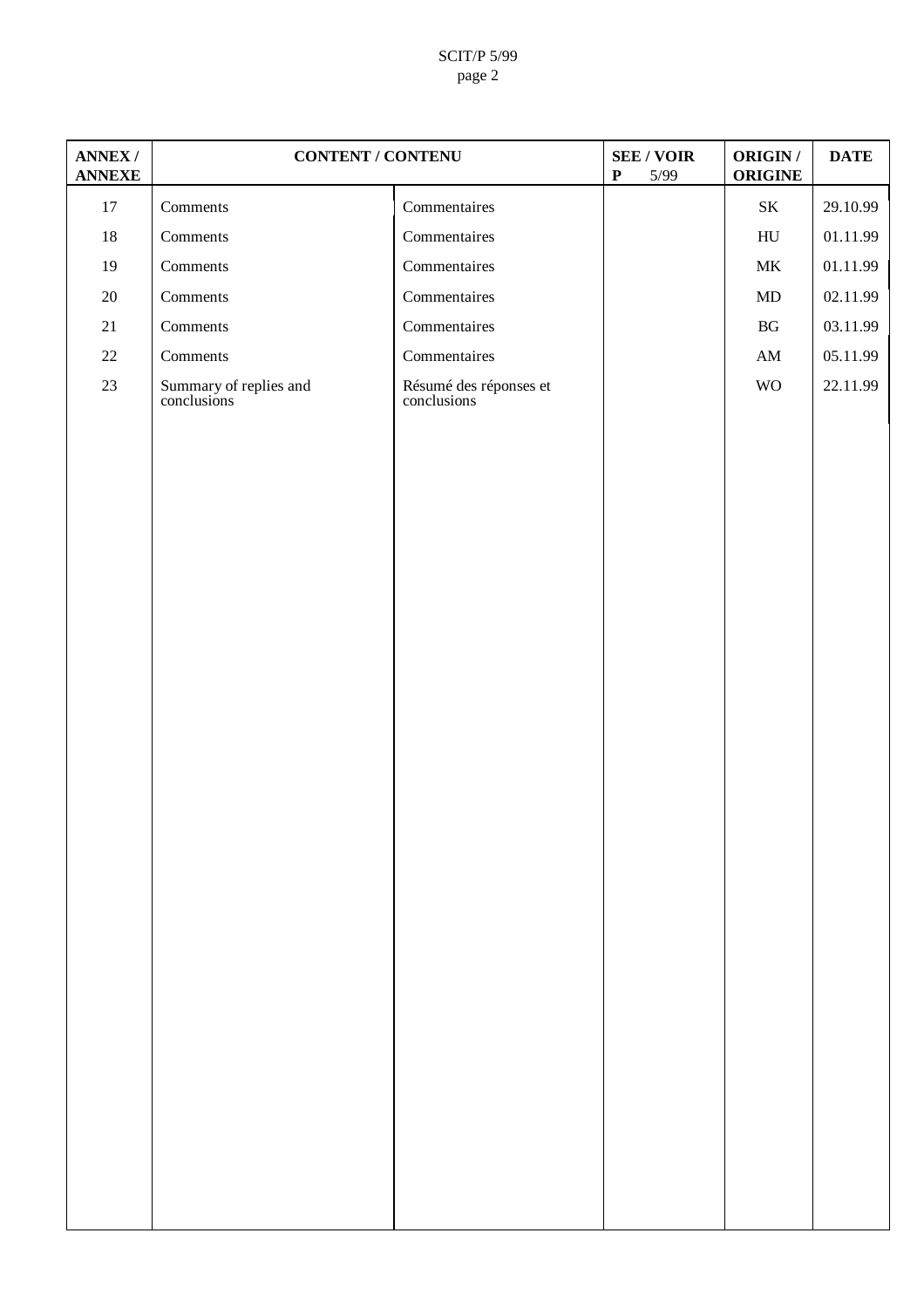#### WORLD INTELLECTUAL PROPERTY **ORGANIZATION**

世界知识产权组织

ORGANIZACION MUNDIAL DE LA PROPIEDAD INTELECTUAL

**ORGANISATION MONDIALE** DE LA PROPRIÉTÉ INTELLECTUELLE

المنظمة العالمة للملكية الفكر ية

ВСЕМИРНАЯ ОРГАНИЗАЦИЯ ИНТЕЛЛЕКТУАЛЬНОЙ СОБСТВЕННОСТИ

C. SCIT 2460 03

August 19, 1999

Re: Unique identification of a patent document (Task No. 39) \_\_\_\_\_\_\_\_\_\_\_\_\_\_\_\_\_\_\_\_\_\_\_\_\_\_\_\_\_\_\_\_\_\_\_\_\_\_\_\_\_\_\_\_\_\_\_\_\_\_\_

Madam, Sir,

At its first session, the SCIT Standards and Documentation Working Group (SDWG) discussed a suggestion made by the United States Patent and Trademark Office (USPTO) in connection with Task No. 7(b) (Inclusion of supplementary correction codes in WIPO Standard ST.14). The USPTO proposed to review certain WIPO Standards in view of the need for a unique identification of a patent document when applying supplementary correction codes. The SDWG agreed to recommend to the SCIT Plenary the creation of a new task regarding this proposal. (See document SCIT/WG/1/12, paragraph 28.)

In accordance with the above-mentioned recommendation by the SDWG, the SCIT Plenary, at its second session, agreed to create Task No. 39 with the following wording:

"Investigate, in the light of the revised Standard ST.14, whether any other WIPO Standard, such as ST.6, ST.10/B, ST.11, ST.12, ST.16, ST.19, ST.30, ST.32, ST.35 and ST.40, requires revision in order to clarify how a patent document should be uniquely identified"

and to assign it to the SDWG. (See paragraph 14 of document SCIT/2/8.)

/...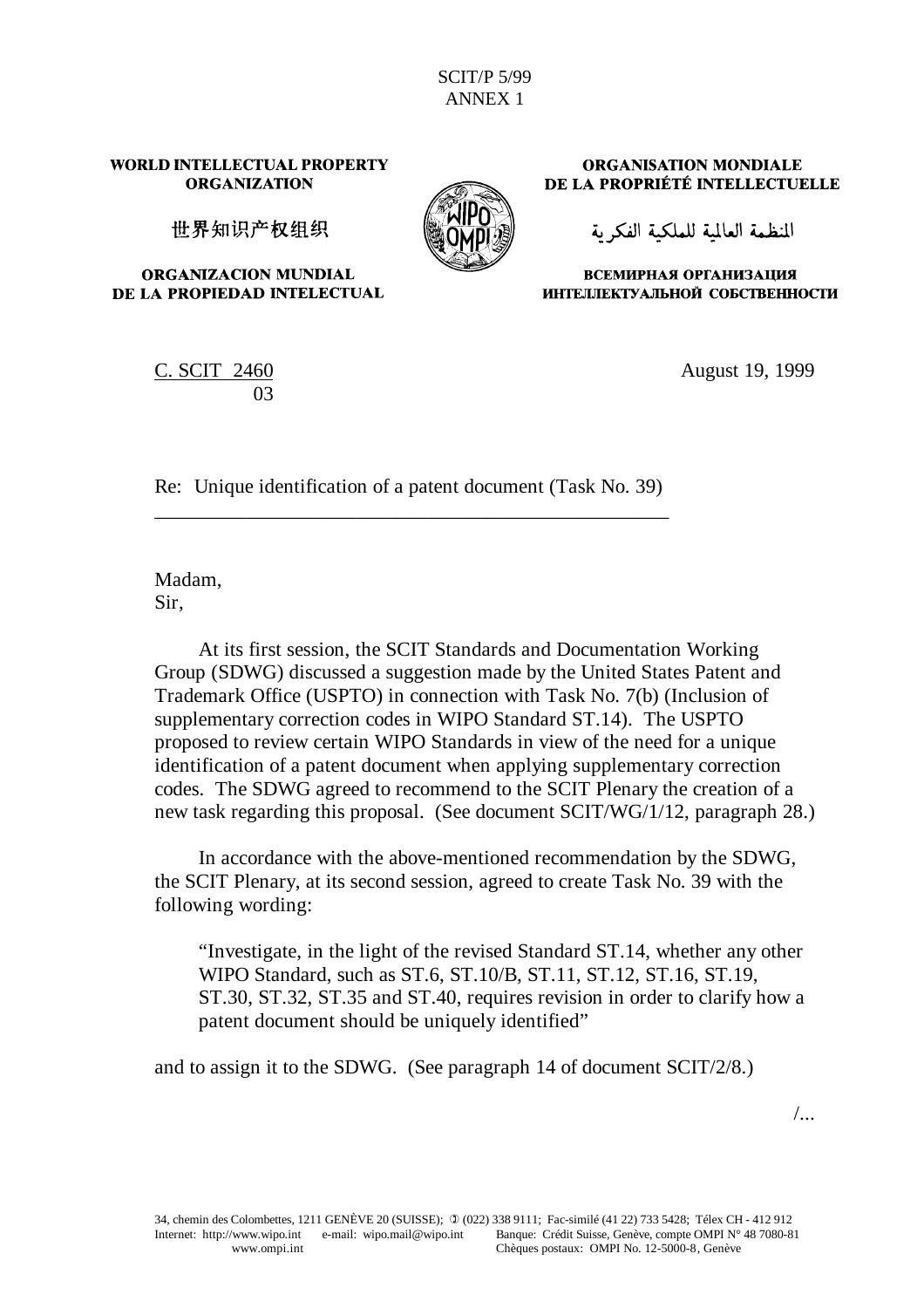C. SCIT 2460 2. 03

As a follow-up to this decision, the International Bureau has prepared a Questionnaire to gather information on the views of industrial property offices concerning the need for revising WIPO Standards to clarify how a patent document, particularly when it has been corrected, should be uniquely identified. The said Questionnaire is given as an Annex to this Circular. ./.

The International Bureau would appreciate your kind cooperation in providing, before October 30, 1999, the information requested in the said Questionnaire. Your reply should be sent preferably by e-mail to our address "scit.mail@wipo.int"; please indicate the number of this Circular in your reply.

Sincerely yours,

 $\sqrt{\sqrt{2\cdot\frac{1}{2}}\cdot\frac{1}{2\cdot\frac{1}{2}}\cdot\frac{1}{2\cdot\frac{1}{2}}}}$ 

K.-P. Wittig Deputy Director Inter-Office Information Services Department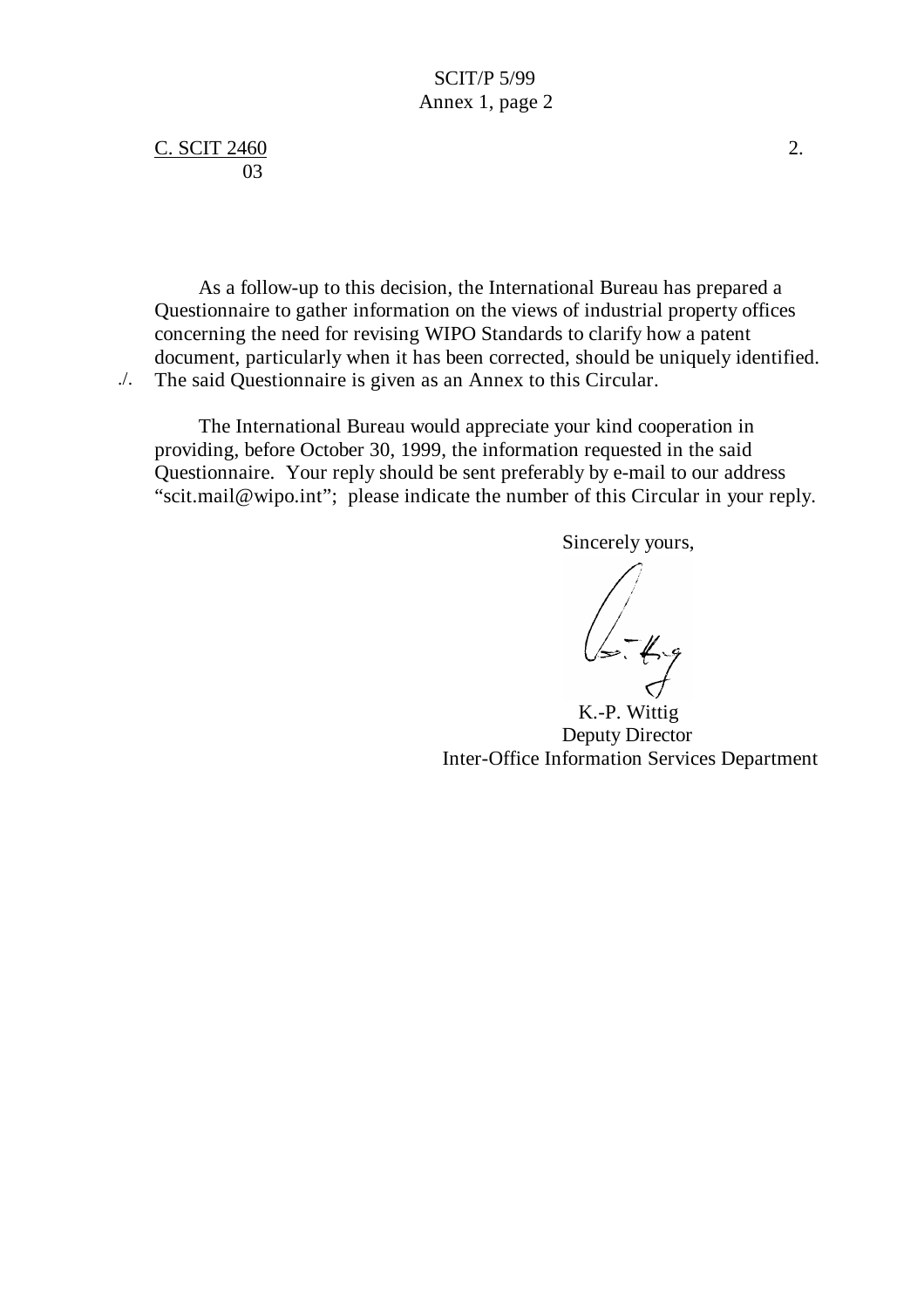## SCIT/P 5/99 Annex 1, page 3

## Annex to Circular C. SCIT 2460 and the contract of the contract of the contract of the contract of the contract of the contract of the contract of the contract of the contract of the contract of the contract of the contract of the contract of the contra

## QUESTIONNAIRE RELATED TO TASK No. 39 \*

The purpose of this Questionnaire is to gather information on the views of industrial property offices as to whether and how certain WIPO Standards should be revised in order to determine the unique identification of any patent document.

1. Does your Office see a need for revision of certain WIPO Standards in connection with the application of supplementary correction codes?

 $Yes \frown$  No  $No \frown$ 

2. (a) Which WIPO Standards, among those listed in Task No. 39, are considered by your Office as needing revision in order to clarify how a patent document should be uniquely identified?

.................................................................................................................................................

.................................................................................................................................................

(b) Should any other WIPO Standard be added to those listed in your answer to question  $2(a)$ ? If so, please list them.

................................................................................................................................................. .................................................................................................................................................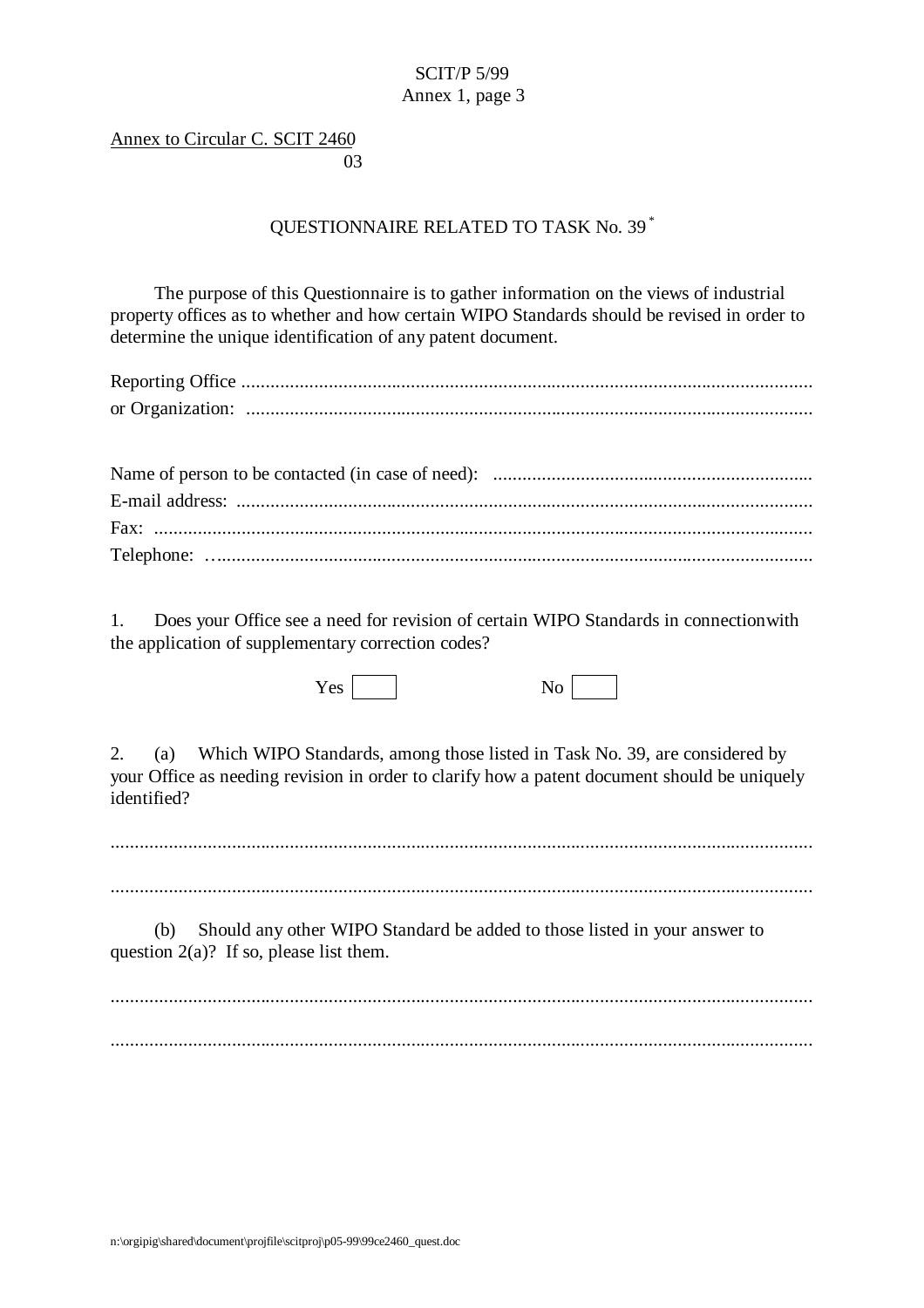# SCIT/P 5/99 Annex 1, page 4

## Annex to Circular C. SCIT 2460, page 2 and the contract of the contract of the contract of the contract of the contract of the contract of the contract of the contract of the contract of the contract of the contract of the contract of the contract of the contra

3. For each of the WIPO Standards given in your answers to questions 2(a) and 2(b), please list the specific part(s) which may require revision and/or further provisions with respect to this matter.

................................................................................................................................................. .................................................................................................................................................

4. If your Office has any proposals concerning revision of, and/or further provisions to be inserted in, any of the items listed in your answer to question 3, please indicate.

................................................................................................................................................. ................................................................................................................................................. .................................................................................................................................................

[End of Questionnaire and of Circular]

Task No. 39 reads as follows:

 $\overline{a}$ \*

> "Investigate, in the light of the revised Standard ST.14, whether any other WIPO Standard, such as ST.6, ST.10/B, ST.11, ST.12, ST.16, ST.19, ST.30, ST.32, ST.35 and ST.40, requires revision in order to clarify how a patent document should be uniquely identified"

> > [Annex 2 follows]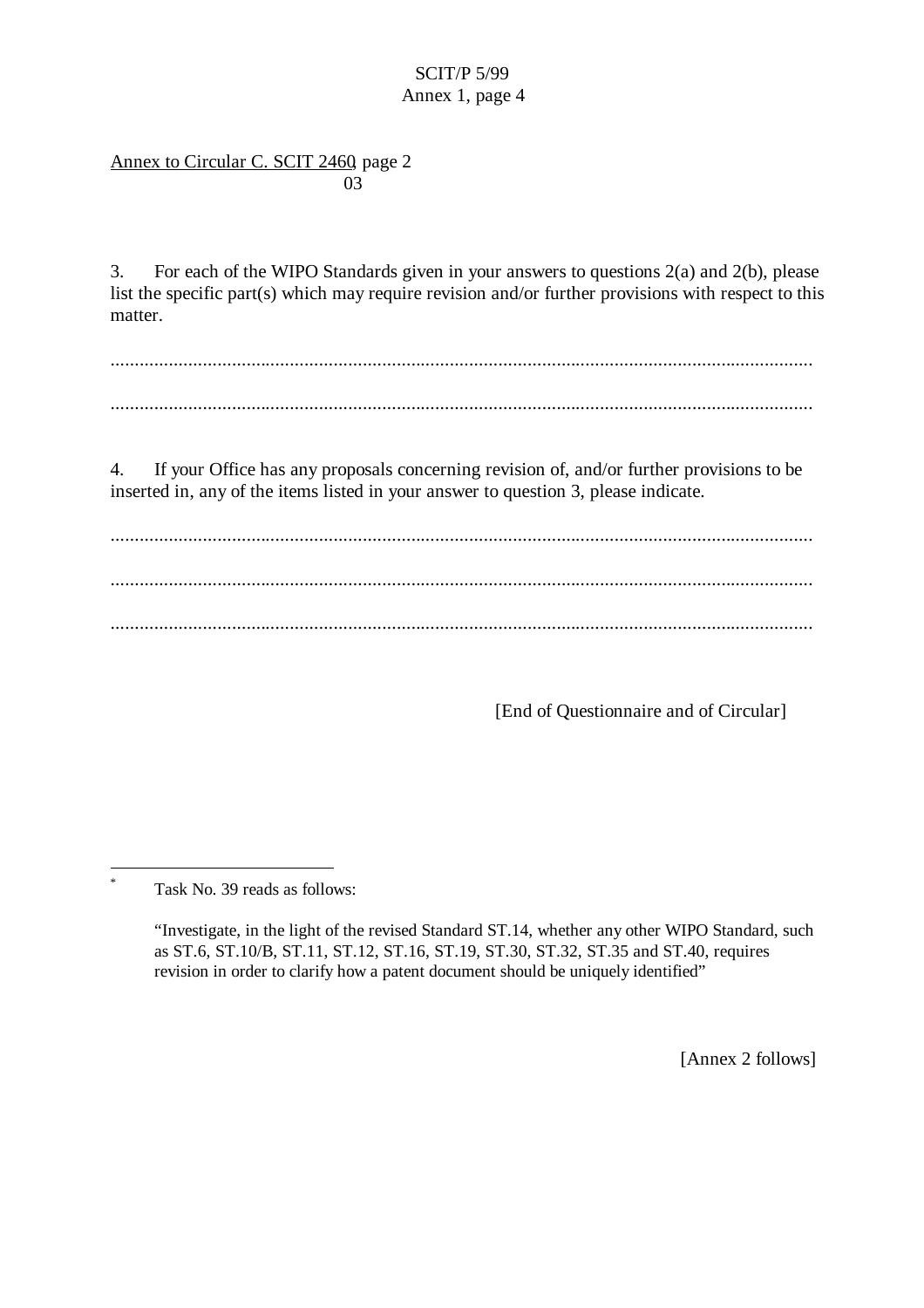## ANNEX 2/ANNEXE 2



SEGRETERIA GENERALE

00120 CITTÀ DEL VATICANO, 6 settembre 1999

Signor Direttore Aggiunto,

In relazione alla circolare del 19 agosto, n. C. SCIT 2460/03, Le rendo noto che l'accluso questionarío non riguarda lo Stato della Città del Vaticano, che no ha finora rilasciato documenti in materia di proprietà industriale.

Con distinti saluti,

\_\_\_\_\_\_\_\_\_\_\_\_\_\_\_\_\_\_\_\_\_\_\_

+ B Dauxi

K.P. WITTIG Directeur Adjoint du Département des services d'informations interoffices de l'OMPI 34, chemin des Colombettes 1211 Genève 20 (SUISSE)

> [Annex 3 follows/ L'annexe 3 suit]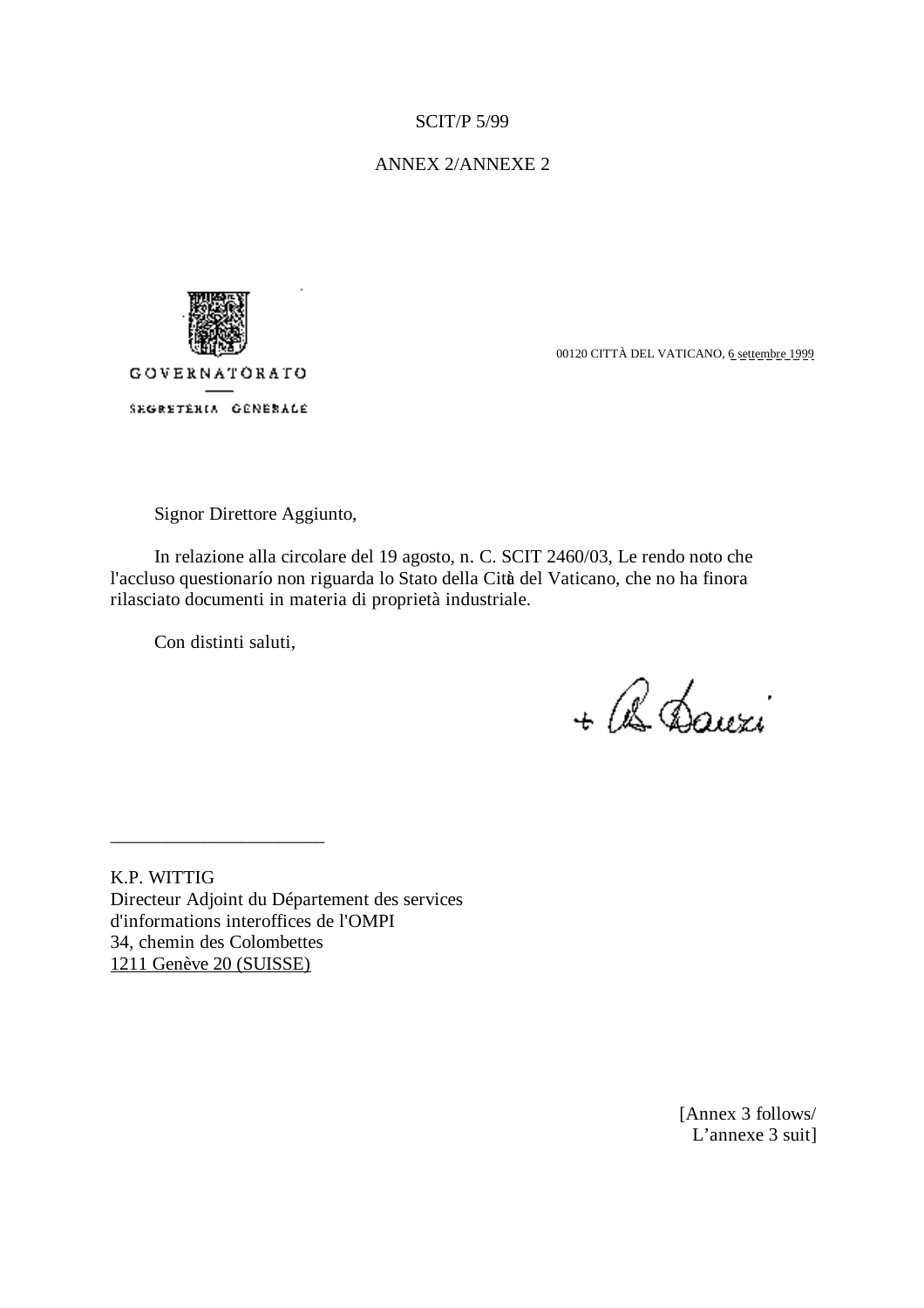## ANNEX 3/ANNEXE 3

| From:    | Dienst voor industridle eigendom/Office de la Proprété Industrielle |  |
|----------|---------------------------------------------------------------------|--|
|          | $\leq$ piie_dir@pophost.eunet.be>                                   |  |
| To:      | $\le$ scit.mail@wipo.int>                                           |  |
| Date:    | Wed, Sep 8, 1999 2:05 PM                                            |  |
| Subject: | identification univoque d'un document de brevet (tâche 39)          |  |

Monsieur K.-P. WITTIG,

En réponse à votre lettre du 19 août 1999 de références C.SCIT 2460/03, nous vous informons que nous n'avons pas de commentaire à formuler pour ce qui concerne l'identification univoque d'un document de brevet (tâche 39 du SCIT).

Veuillez agréer, Monsieur Wittig, l'expression de ma considération distinguée.

Claude BOLLAND Ingénieur à l'Office de la Propriété Industrielle belge. Tél:+32 2 206 48 33

> [Annex 4 follows/ L'annexe 4 suit]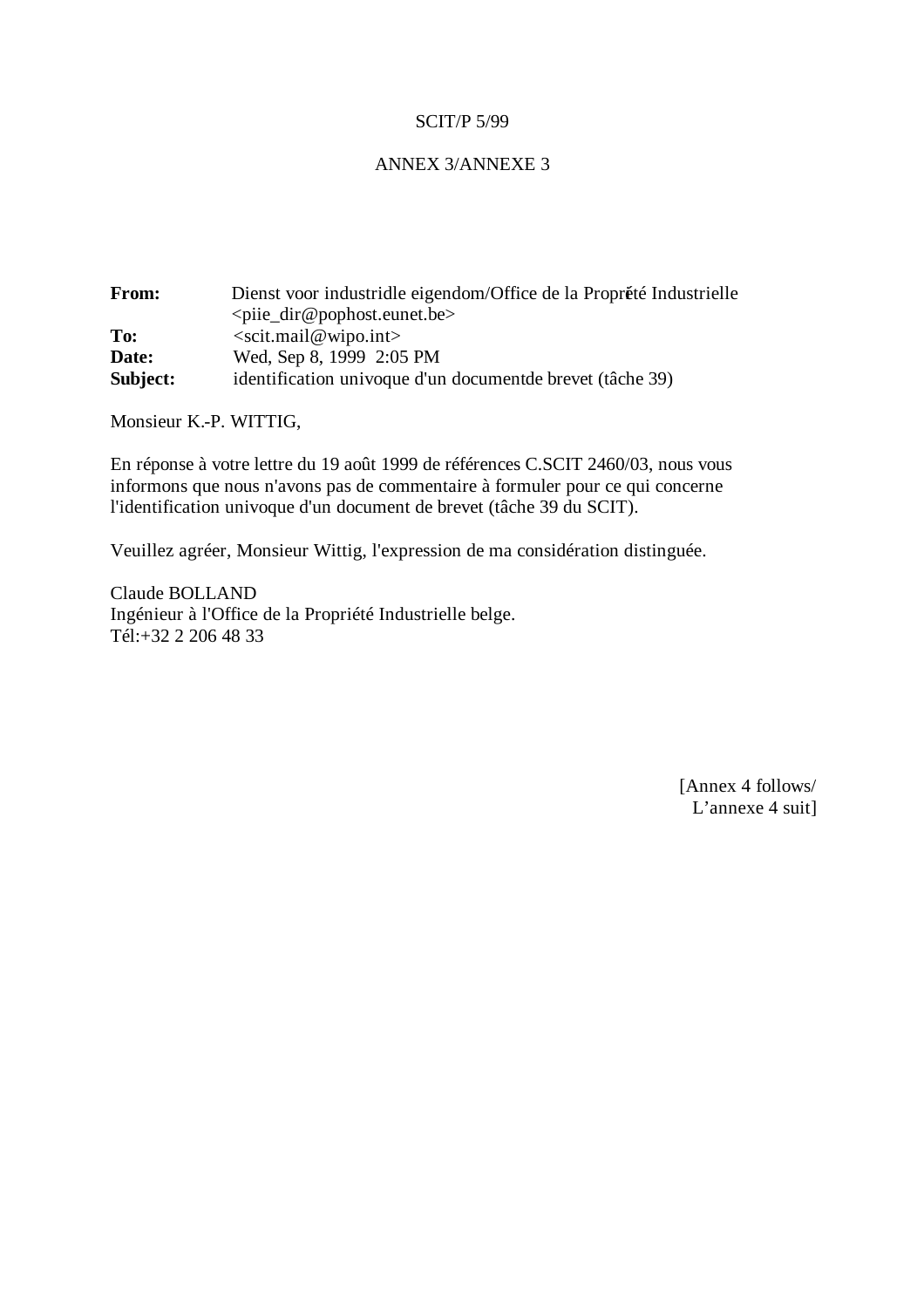### ANNEX 4/ANNEXE 4

## QUESTIONNAIRE RELATED TO TASK No. 39 \*

The purpose of this Questionnaire is to gather information on the views of industrial property offices as to whether and how certain WIPO Standards should be revised in order to determine the unique identification of any patent document.

| Reporting Office State Patent Office |
|--------------------------------------|
|                                      |

| Name of person to be contacted (in case of need): Mr. Novikov, Deputy Chairman |  |
|--------------------------------------------------------------------------------|--|
|                                                                                |  |
|                                                                                |  |
|                                                                                |  |

1. Does your Office see a need for revision of certain WIPO Standards in connection with the application of supplementary correction codes?

| τz<br>Y es | ◡<br>- |
|------------|--------|
|------------|--------|

2. (a) Which WIPO Standards, among those listed in Task No. 39, are considered by your Office as needing revision in order to clarify how a patent document should be uniquely identified?

ST.6, ST.10/B, ST.11, ST.12/C, ST.16, ST.19, ST.32, ST.40 .................................................

.................................................................................................................................................

(b) Should any other WIPO Standard be added to those listed in your answer to question  $2(a)$ ? If so, please list them.

................................................................................................................................................. .................................................................................................................................................

3. For each of the WIPO Standards given in your answers to questions 2(a) and 2(b), please list the specific part(s) which may require revision and/or further provisions with respect to this matter.

ST.6 p.14; ST.10/B p.5; ST.11 p.6; ST.12/C p.7; ST.16 p.10; ST.19 p.15; ST.32 (Table of SGML tags for bibliographic data); ST.40 p. 25 .......................................................................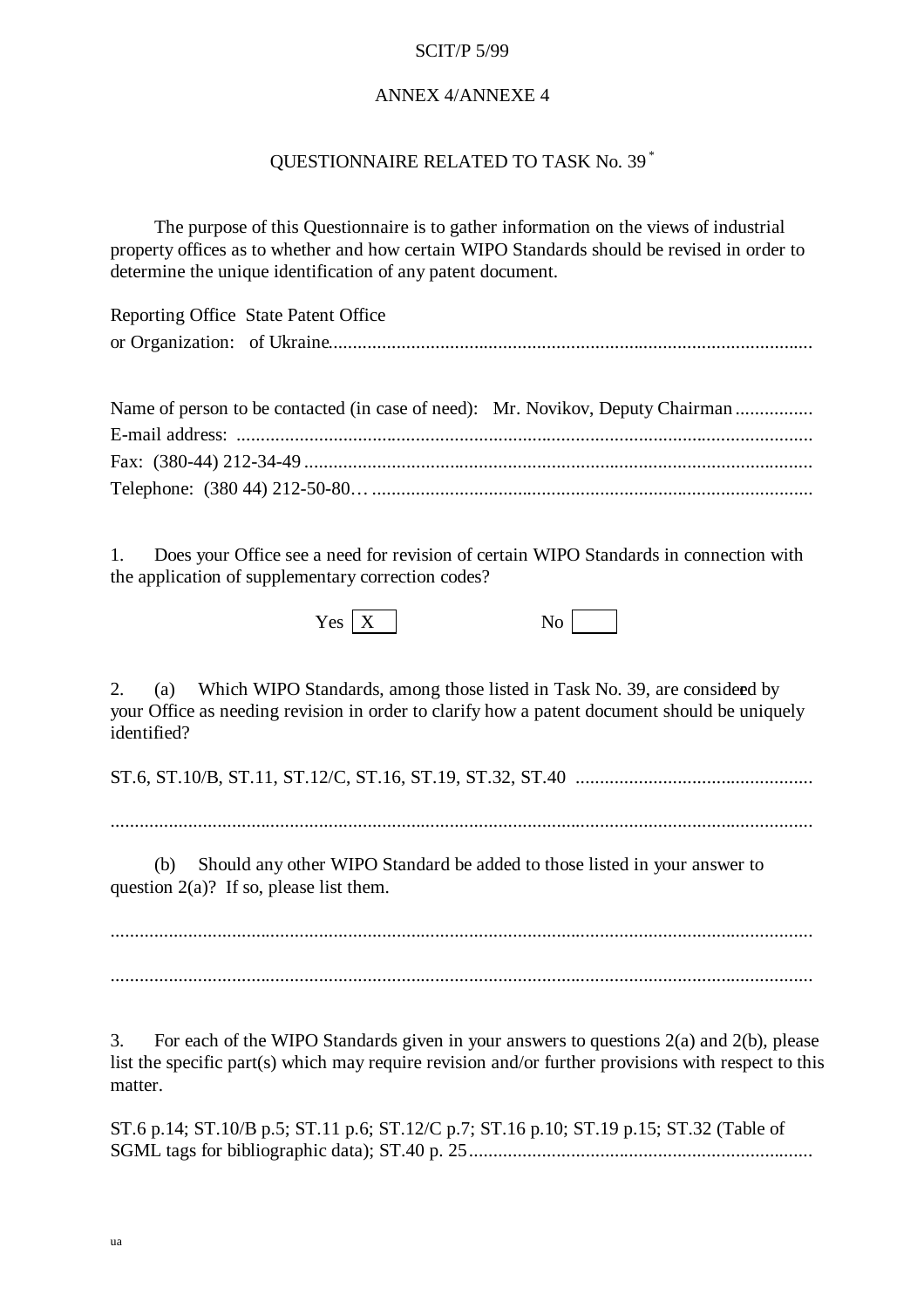4. If your Office has any proposals concerning revision of, and/or further provisions to be inserted in, any of the items listed in your answer to question 3, please indicate.

................................................................................................................................................. ................................................................................................................................................. .................................................................................................................................................

[End of Questionnaire and of Circular]

\* Task No. 39 reads as follows:

 $\overline{a}$ 

"Investigate, in the light of the revised Standard ST.14, whether any other WIPO Standard, such as ST.6, ST.10/B, ST.11, ST.12, ST.16, ST.19, ST.30, ST.32, ST.35 and ST.40, requires revision in order to clarify how a patent document should be uniquely identified"

> [Annex 5 follows L'annexe 5 suit]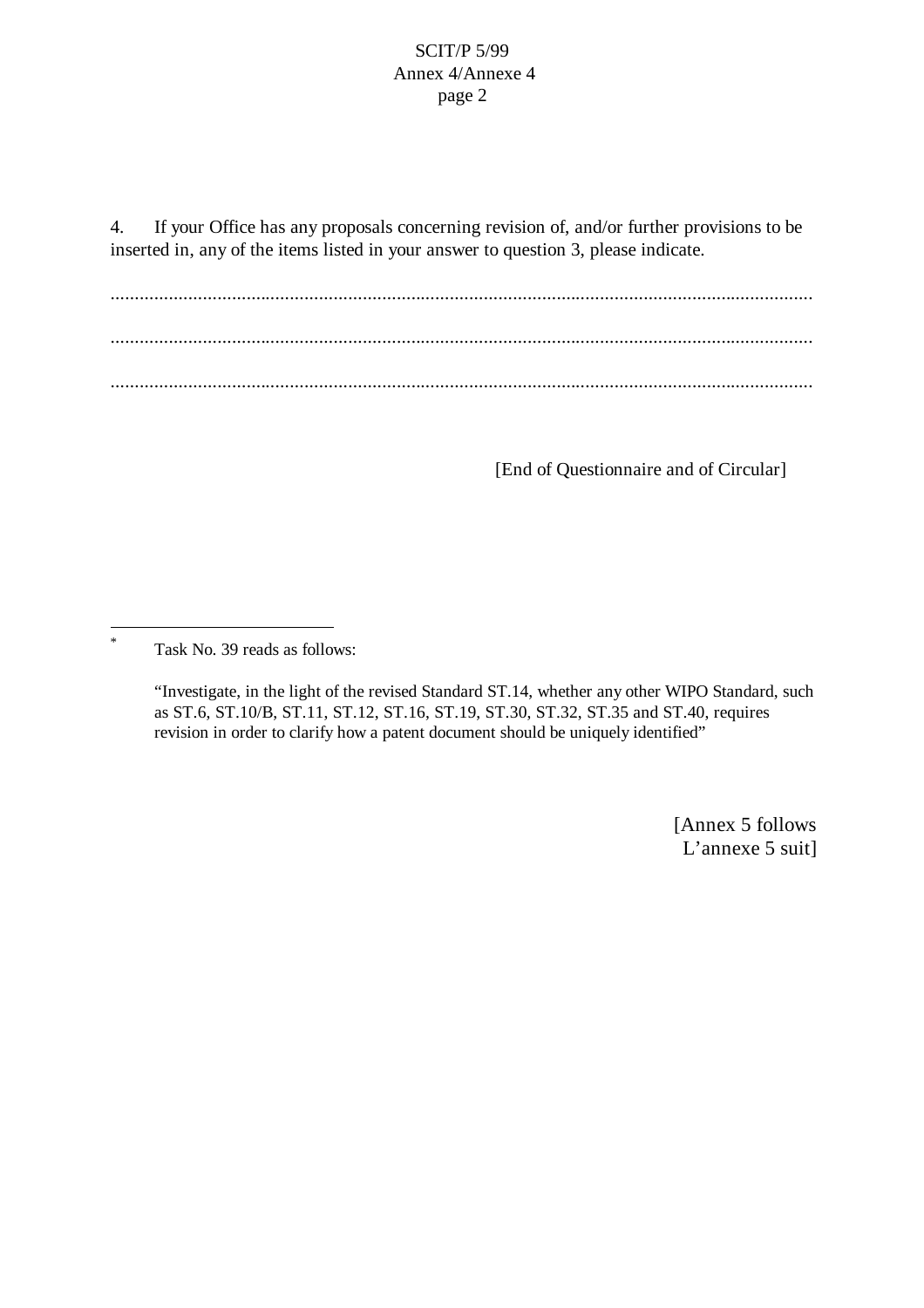## ANNEX 5/ANNEXE 5

Annex to Circular C. SCIT 2460 and the contract of the contract of the contract of the contract of the contract of the contract of the contract of the contract of the contract of the contract of the contract of the contract of the contract of the contra

# QUESTIONNAIRE RELATED TO TASK No. 39 \*

The purpose of this Questionnaire is to gather information on the views of industrial property offices as to whether and how certain WIPO Standards should be revised in order to determine the unique identification of any patent document.

1. Does your Office see a need for revision of certain WIPO Standards in connection with the application of supplementary correction codes?

 $Yes \fbox{No } X$ 

2. (a) Which WIPO Standards, among those listed in Task No. 39, are considered by your Office as needing revision in order to clarify how a patent document should be uniquely identified?

No comments ..........................................................................................................................

.................................................................................................................................................

(b) Should any other WIPO Standard be added to those listed in your answer to question  $2(a)$ ? If so, please list them.

No comments .......................................................................................................................... .................................................................................................................................................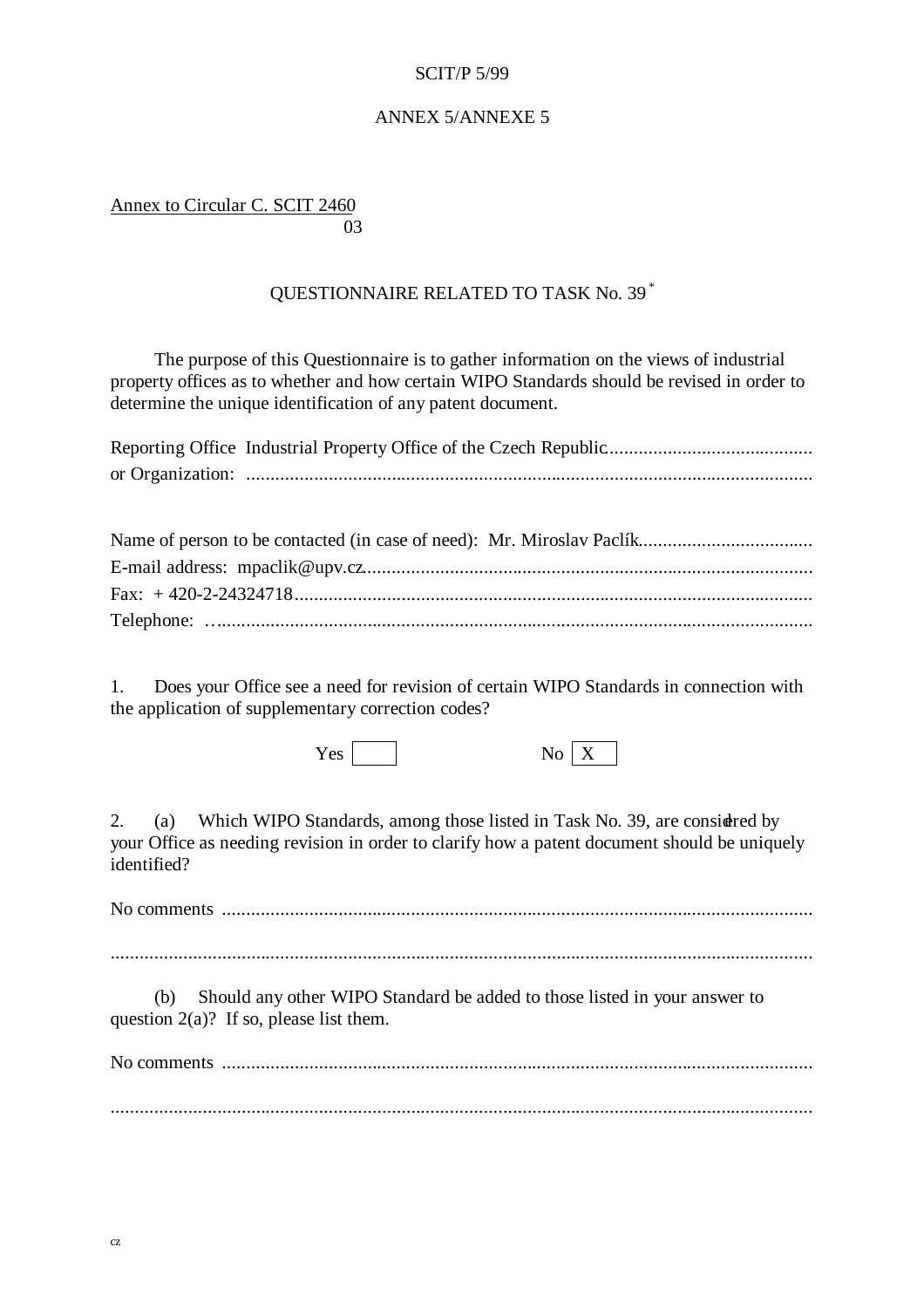## SCIT/P 5/99 Annex 5/Annexe 5

## Annex to Circular C. SCIT 2460, page 2 and the contract of the contract of the contract of the contract of the contract of the contract of the contract of the contract of the contract of the contract of the contract of the contract of the contract of the contra

3. For each of the WIPO Standards given in your answers to questions 2(a) and 2(b), please list the specific part(s) which may require revision and/or further provisions with respect to this matter.

No comments ..........................................................................................................................

.................................................................................................................................................

4. If your Office has any proposals concerning revision of, and/or further provisions to be inserted in, any of the items listed in your answer to question 3, please indicate.

No comments .......................................................................................................................... ................................................................................................................................................. .................................................................................................................................................

[End of Questionnaire and of Circular]

[Annex 6 follows/ L'annexe 6 suit]

<sup>\*</sup> Task No. 39 reads as follows:

<sup>&</sup>quot;Investigate, in the light of the revised Standard ST.14, whether any other WIPO Standard, such as ST.6, ST.10/B, ST.11, ST.12, ST.16, ST.19, ST.30, ST.32, ST.35 and ST.40, requires revision in order to clarify how a patent document should be uniquely identified"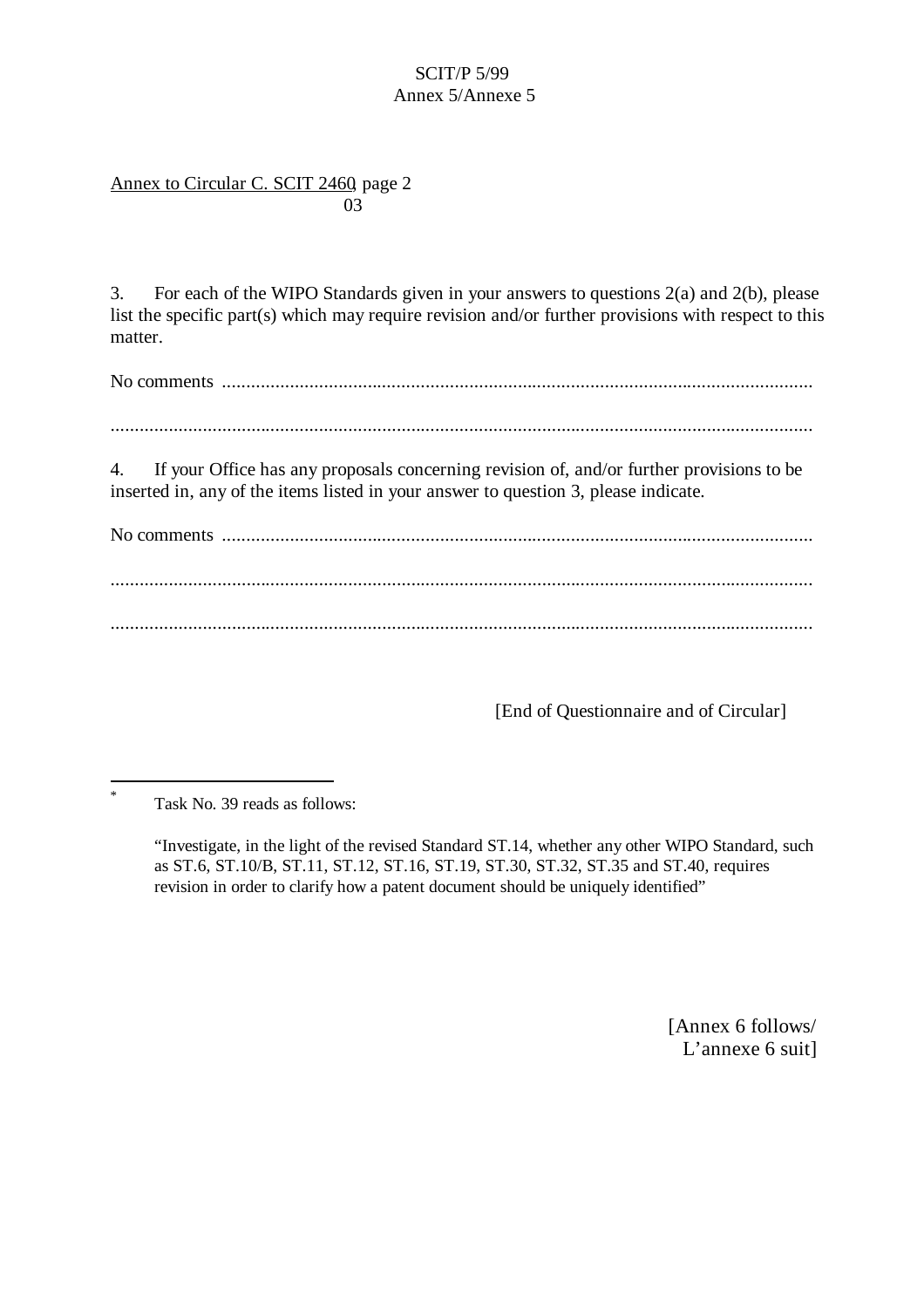### ANNEX 6/ANNEXE 6

Annex to Circular C. SCIT 2460 and the contract of the contract of the contract of the contract of the contract of the contract of the contract of the contract of the contract of the contract of the contract of the contract of the contract of the contra

# QUESTIONNAIRE RELATED TO TASK No. 39 \*

The purpose of this Questionnaire is to gather information on the views of industrial property offices as to whether and how certain WIPO Standards should be revised in order to determine the unique identification of any patent document.

| Reporting Office State Agency of Intellectual Property under the Government of the Kyrgyz |
|-------------------------------------------------------------------------------------------|
|                                                                                           |

1. Does your Office see a need for revision of certain WIPO Standards in connection with the application of supplementary correction codes?

 $\begin{array}{c|c}\n \hline\n Y \text{es} & X \end{array}$  No

2. (a) Which WIPO Standards, among those listed in Task No. 39, are considered by your Office as needing revision in order to clarify how a patent document should be uniquely identified?

WIPO Standard ST.14..............................................................................................................

.................................................................................................................................................

(b) Should any other WIPO Standard be added to those listed in your answer to question  $2(a)$ ? If so, please list them.

No ........................................................................................................................................... .................................................................................................................................................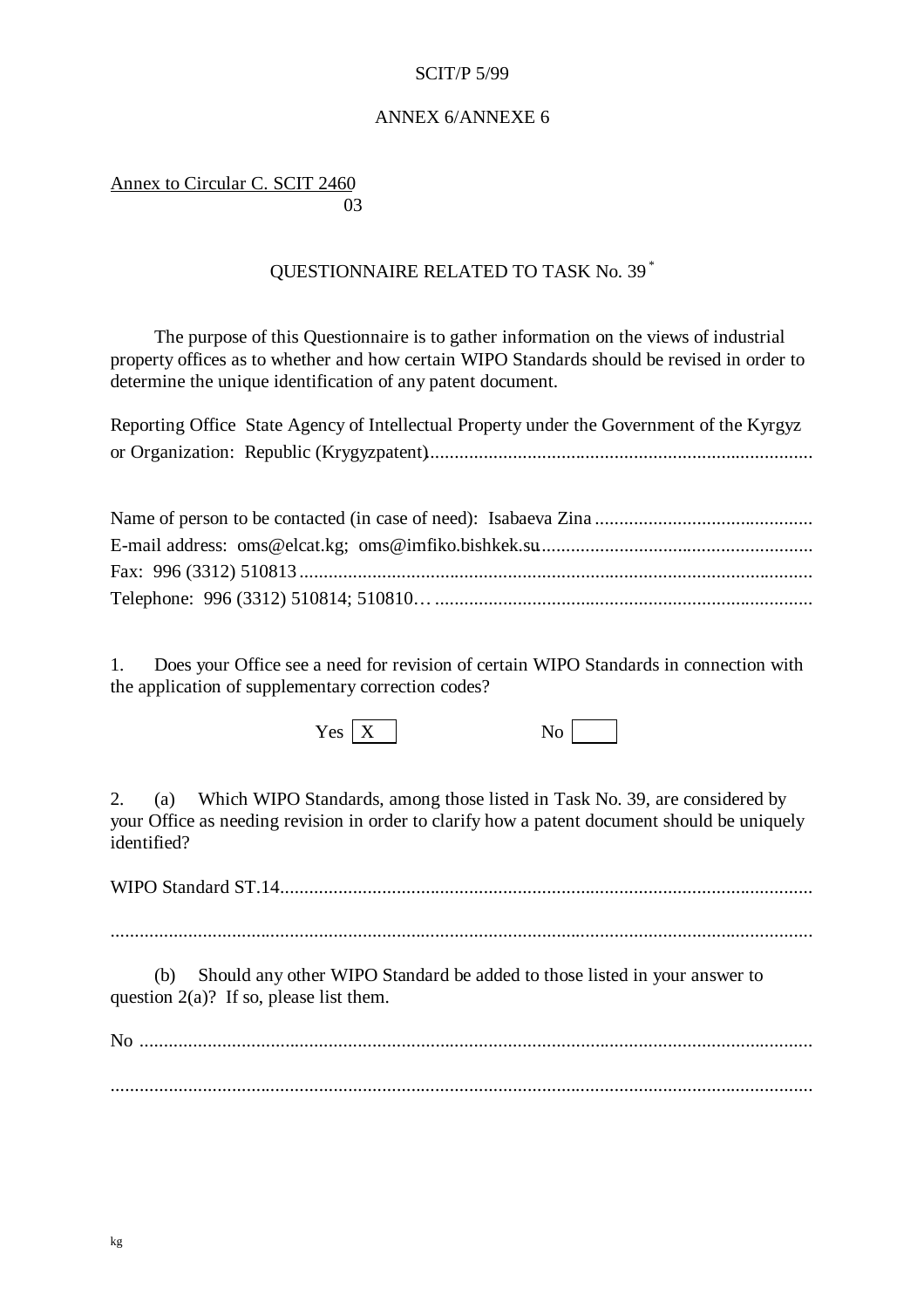## Annex to Circular C. SCIT 2460, page 2 and the contract of the contract of the contract of the contract of the contract of the contract of the contract of the contract of the contract of the contract of the contract of the contract of the contract of the contra

3. For each of the WIPO Standards given in your answers to questions 2(a) and 2(b), please list the specific part(s) which may require revision and/or further provisions with respect to this matter.

We agree with proposition paragraphs 6 and 13 of ST.14 ........................................................

.................................................................................................................................................

4. If your Office has any proposals concerning revision of, and/or further provisions to be inserted in, any of the items listed in your answer to question 3, please indicate.

No ........................................................................................................................................... ................................................................................................................................................. .................................................................................................................................................

[End of Questionnaire and of Circular]

\* Task No. 39 reads as follows:

l

"Investigate, in the light of the revised Standard ST.14, whether any other WIPO Standard, such as ST.6, ST.10/B, ST.11, ST.12, ST.16, ST.19, ST.30, ST.32, ST.35 and ST.40, requires revision in order to clarify how a patent document should be uniquely identified"

> [Annex 7 follows/ L'annexe 7 suit]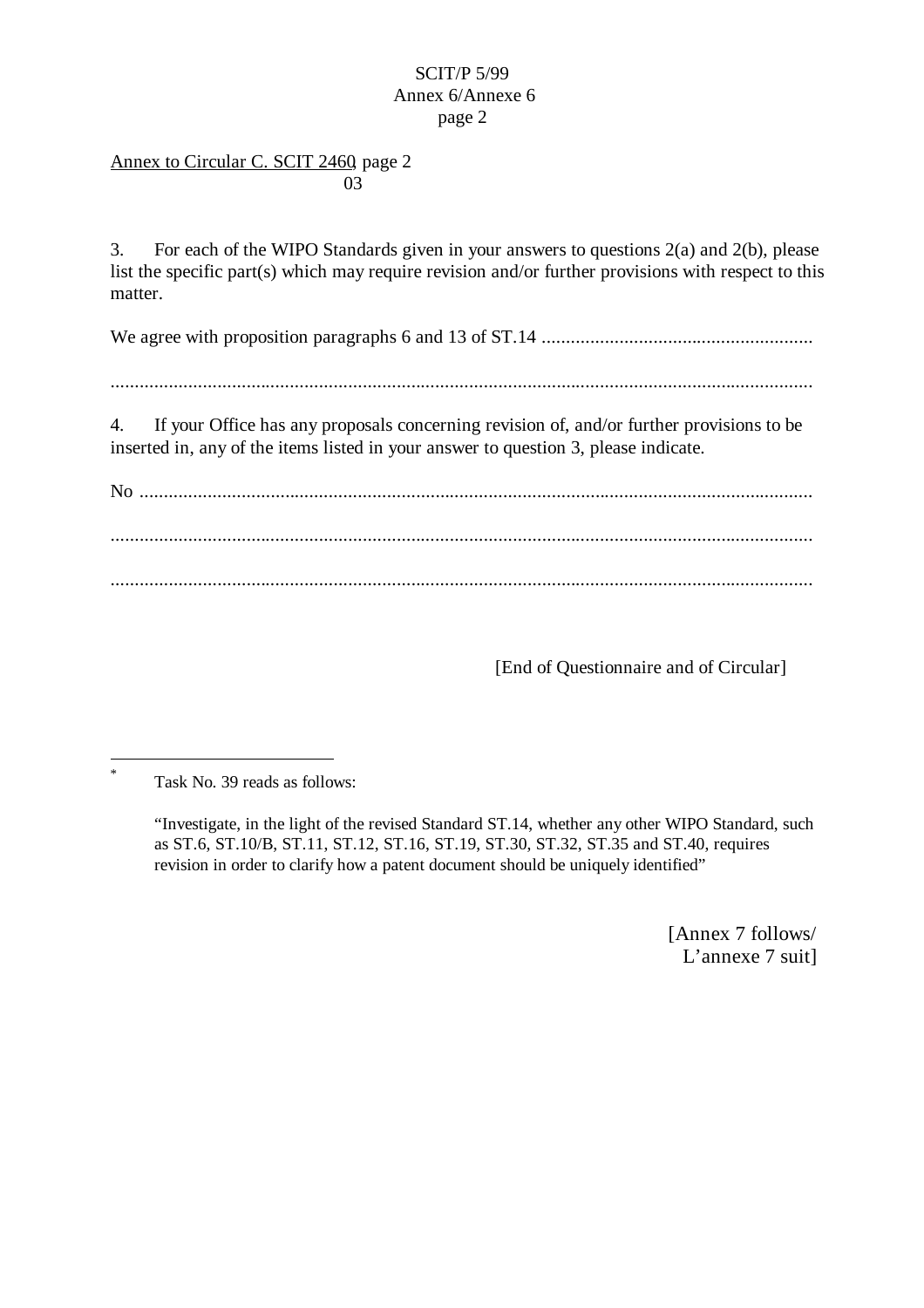### ANNEX 7/ANNEXE 7

## QUESTIONNAIRE RELATED TO TASK No. 39 \*

The purpose of this Questionnaire is to gather information on the views of industrial property offices as to whether and how certain WIPO Standards should be revised in order to determine the unique identification of any patent document.

Reporting Office AUSTRIAN PATENT OFFICE or Organization:

Name of person to be contacted (in case of need): Mrs. Elvira Gronau.................................... E-mail address: elvira.gronau@patent.bmwa.gv.at Fax: +43 1 53424 520 Telephone: +43 1 53424 348… ...............................................................................................

1. Does your Office see a need for revision of certain WIPO Standards in connection with the application of supplementary correction codes?

 $Yes \fbox{\fbox{$X$}}$  No  $No$ 

2. (a) Which WIPO Standards, among those listed in Task No. 39, are Considered by your Office as needing revision in order to clarify how a patent document should be uniquely identified?

all

(b) Should any other WIPO Standard be added to those listed in your answer to question  $2(a)$ ? If so, please list them.

ST.22, ST.25, ST.33.................................................................................................................

.................................................................................................................................................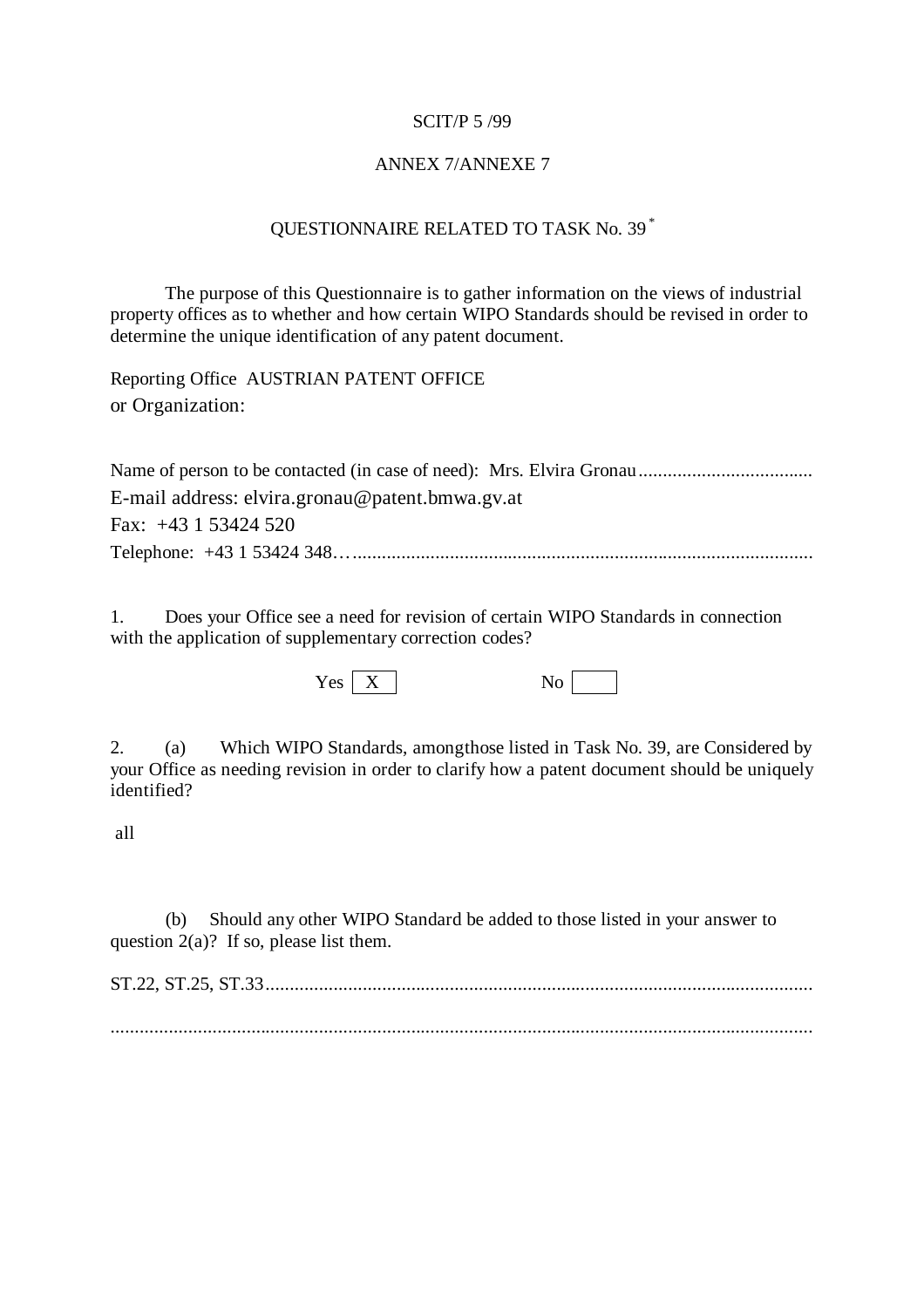3. For each of the WIPO Standards given in your answers to questions 2(a) and 2(b), please list the specific part(s) which may require revision and/or further provisions with respect to this matter.

ST.6 (§3, 9-13, REFERENCE TO ST.50), ST.10, §3, ST.10/B (§9, 11), ST.11 (§4-6), ST.12/C (§7), ST.16 (§8-11), ST.19 (§6, 8, 15-19), ST.22 (§8), ST.25 (§38 REFERENCE TO ST.50), ST.30 (§4, ANNEX), ST.32 (§20, PART 1 (TABLE OF ATTRIBUTES, SGML TAGS:DESCRIPTION AND ATTRIBUTES), PART 2:PATENT BILIOGRAPHIC DATA, ANNEX B), ST.33 (APPENDICES), ST.35 (APPENDIX 2), ST.40 (§4, 19-22, 25, ANNEX H)

4. If your Office has any proposals concerning revision of, and/or further provisions to be inserted in, any of the items listed in your answer to question 3, please indicate.

Priority of revisions of certain standards should be considered, e.g. low priority for ST.22

Task No. 39 reads as follows:

l \*

> "Investigate, in the light of the revised Standard ST.14, whether any other WIPO Standard, such as ST.6, ST.10/B, ST.11, ST.12, ST.16, ST.19, ST.30, ST.32, ST.35 and ST.40, requires revision in order to clarify how a patent document should be uniquely identified"

> > [Annex 8 follows/ L'annexe 8 suit]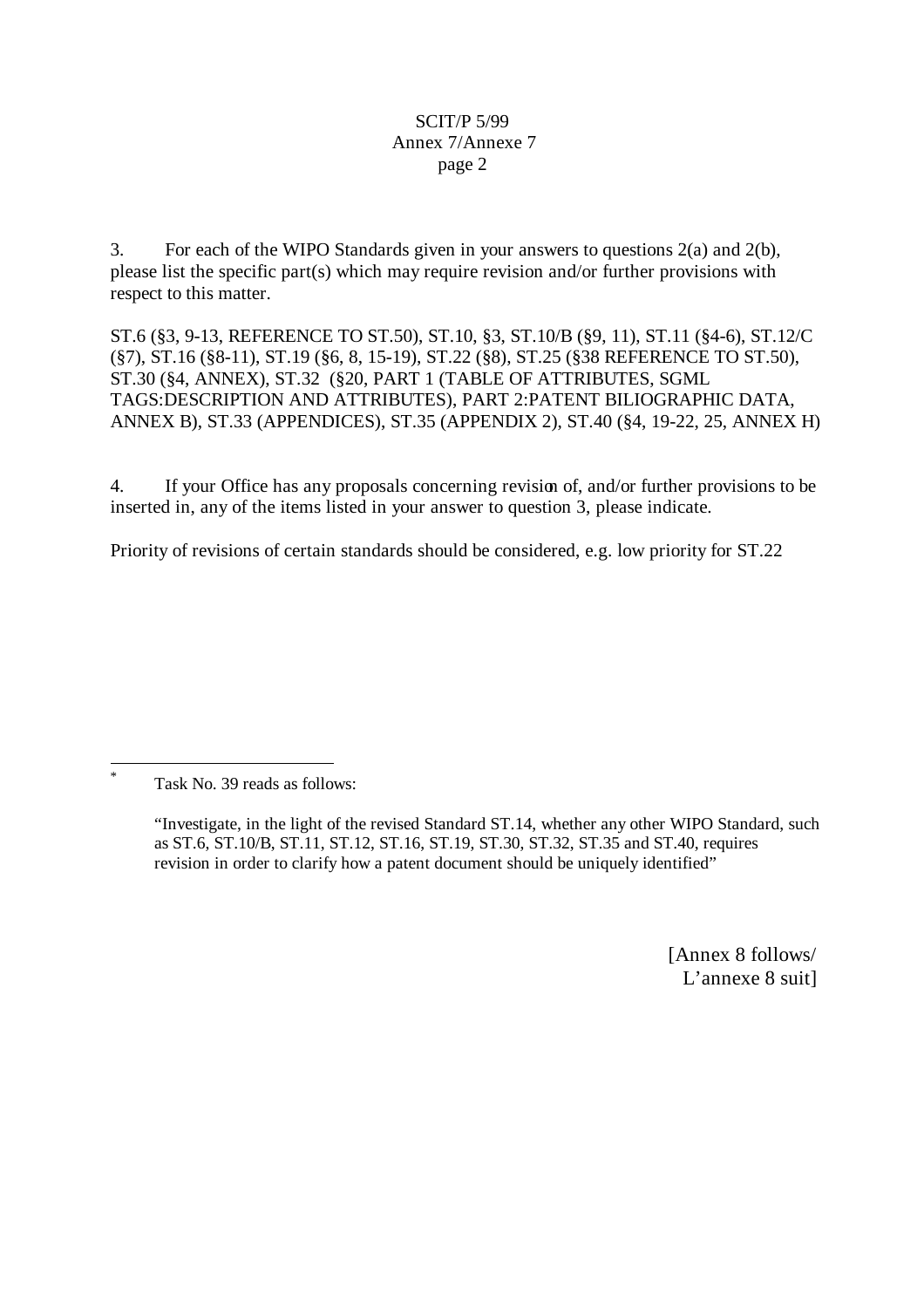### ANNEX 8/ANNEXE 8

Annex to Circular C. SCIT 2460 **03** 

# QUESTIONNAIRE RELATED TO TASK No. 39 \*

The purpose of this Questionnaire is to gather information on the views of industrial property offices as to whether and how certain WIPO Standards should be revised in order to determine the unique identification of any patent document.

1. Does your Office see a need for revision of certain WIPO Standards in connection with the application of supplementary correction codes?

 $\begin{array}{c|c}\n \hline\n Y \text{es} & X \end{array}$  No

2. (a) Which WIPO Standards, among those listed in Task No. 39, are considered by your Office as needing revision in order to clarify how a patent document should be uniquely identified?

We have no special opinion on this problem, as we have no practice in using the suppl. correction code.........................................................................................................................

(b) Should any other WIPO Standard be added to those listed in your answer to question  $2(a)$ ? If so, please list them.

No opinion ..............................................................................................................................

.................................................................................................................................................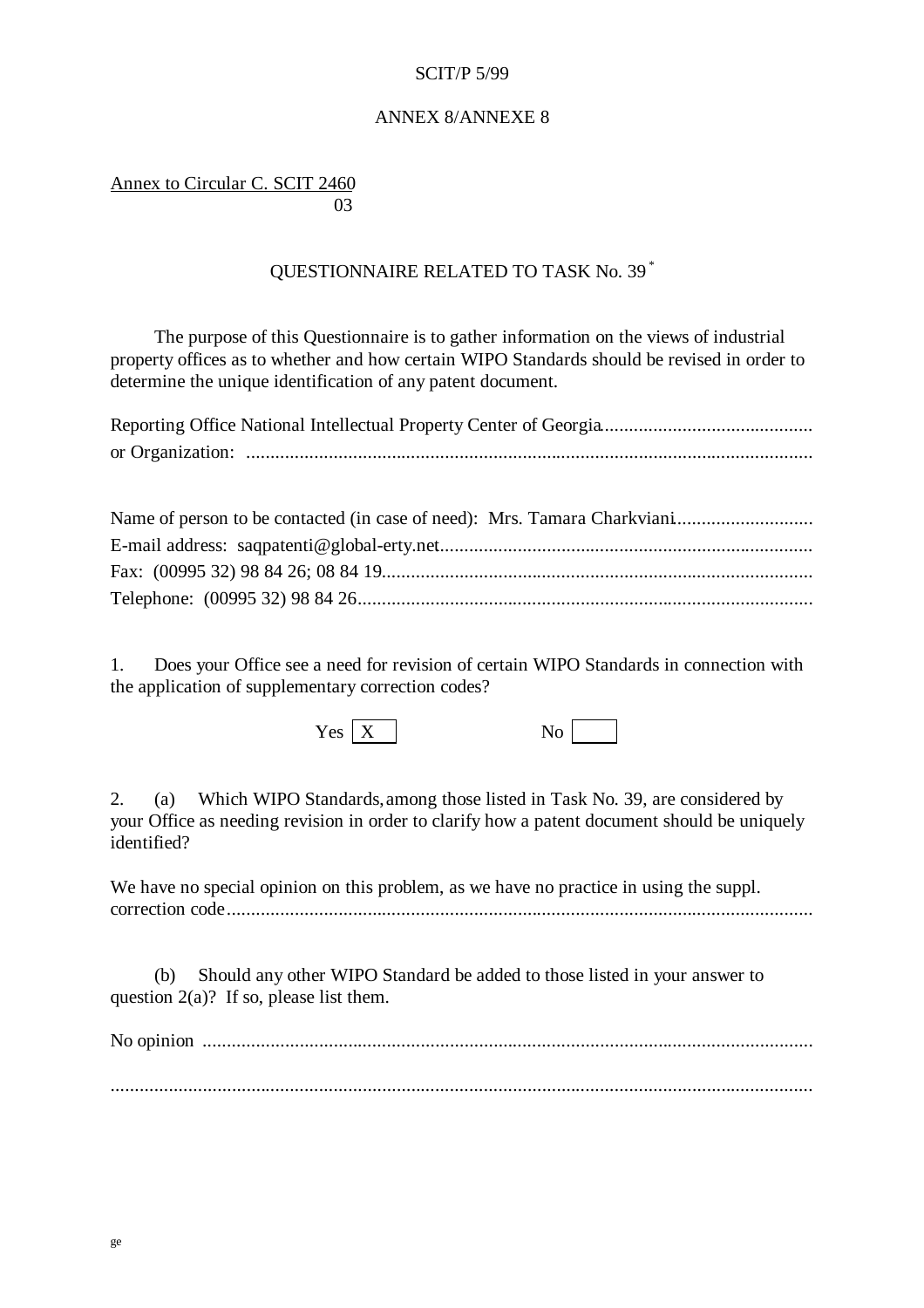## Annex to Circular C. SCIT 2460, page 2 and the contract of the contract of the contract of the contract of the contract of the contract of the contract of the contract of the contract of the contract of the contract of the contract of the contract of the contra

3. For each of the WIPO Standards given in your answers to questions 2(a) and 2(b), please list the specific part(s) which may require revision and/or further provisions with respect to this matter.

.................................................................................................................................................

.................................................................................................................................................

4. If your Office has any proposals concerning revision of, and/or further provisions to be inserted in, any of the items listed in your answer to question 3, please indicate.

................................................................................................................................................. ................................................................................................................................................. .................................................................................................................................................

[End of Questionnaire and of Circular]

Task No. 39 reads as follows:

 \*

> "Investigate, in the light of the revised Standard ST.14, whether any other WIPO Standard, such as ST.6, ST.10/B, ST.11, ST.12, ST.16, ST.19, ST.30, ST.32, ST.35 and ST.40, requires revision in order to clarify how a patent document should be uniquely identified"

> > [Annex 9 follows/ L'annexe 9 suit]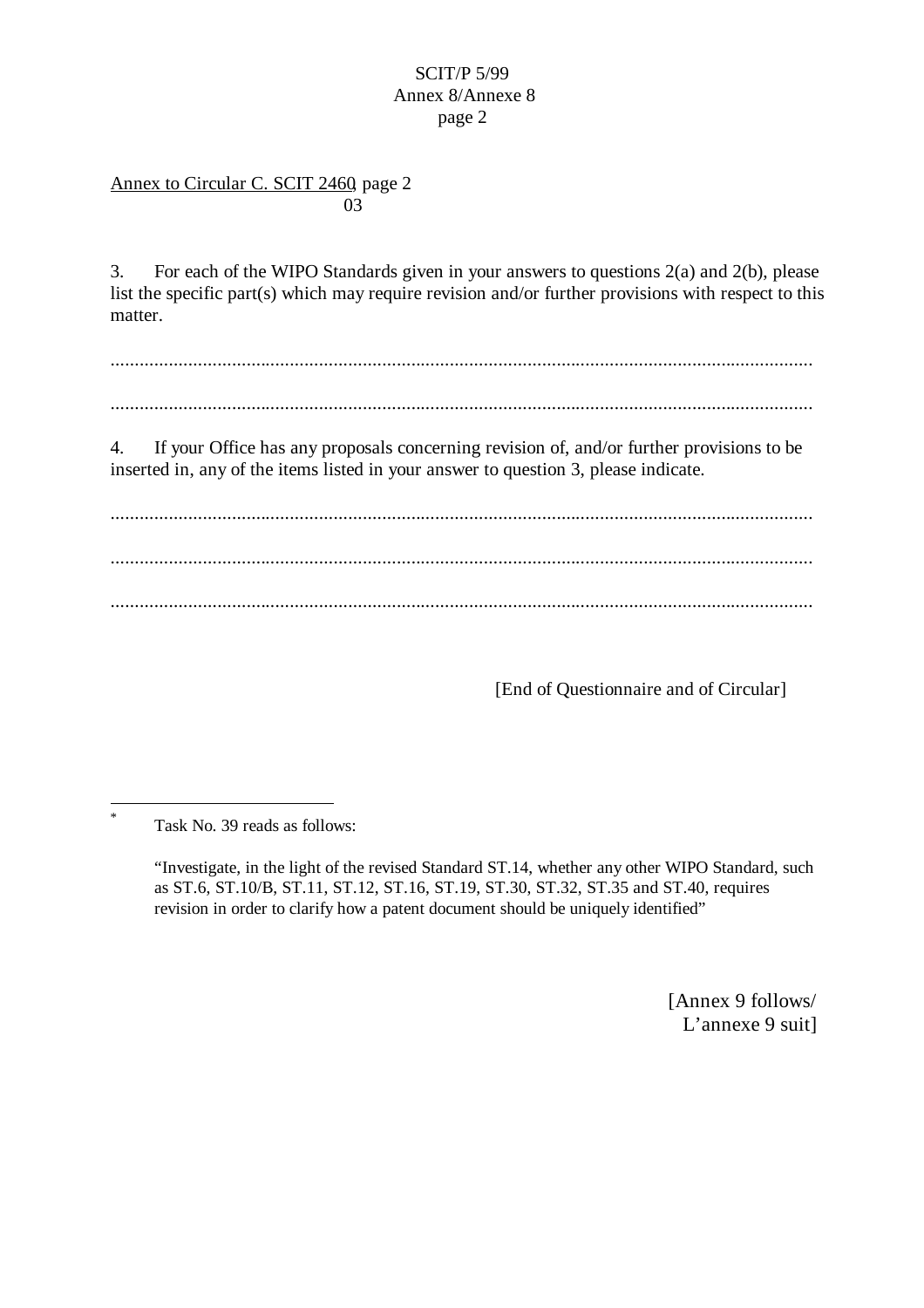### ANNEX 9/ANNEXE 9

Annex to Circular C. SCIT 2460 and the contract of the contract of the contract of the contract of the contract of the contract of the contract of the contract of the contract of the contract of the contract of the contract of the contract of the contra

## QUESTIONNAIRE RELATED TO TASK No. 39 \*

The purpose of this Questionnaire is to gather information on the views of industrial property offices as to whether and how certain WIPO Standards should be revised in order to determine the unique identification of any patent document.

1. Does your Office see a need for revision of certain WIPO Standards in connection with the application of supplementary correction codes?

 $Yes \tvert + \tNo \tN$ 

2. (a) Which WIPO Standards, among those listed in Task No. 39, are onsidered by your Office as needing revision in order to clarify how a patent document should be uniquely identified?

ST.6, ST.10/B, ST.11, ST.12, ST.16, ST.19, ST.30, ST.32, ST.35, ST.40 ...............................

.................................................................................................................................................

(b) Should any other WIPO Standard be added to those listed in your answer to question  $2(a)$ ? If so, please list them.

................................................................................................................................................. .................................................................................................................................................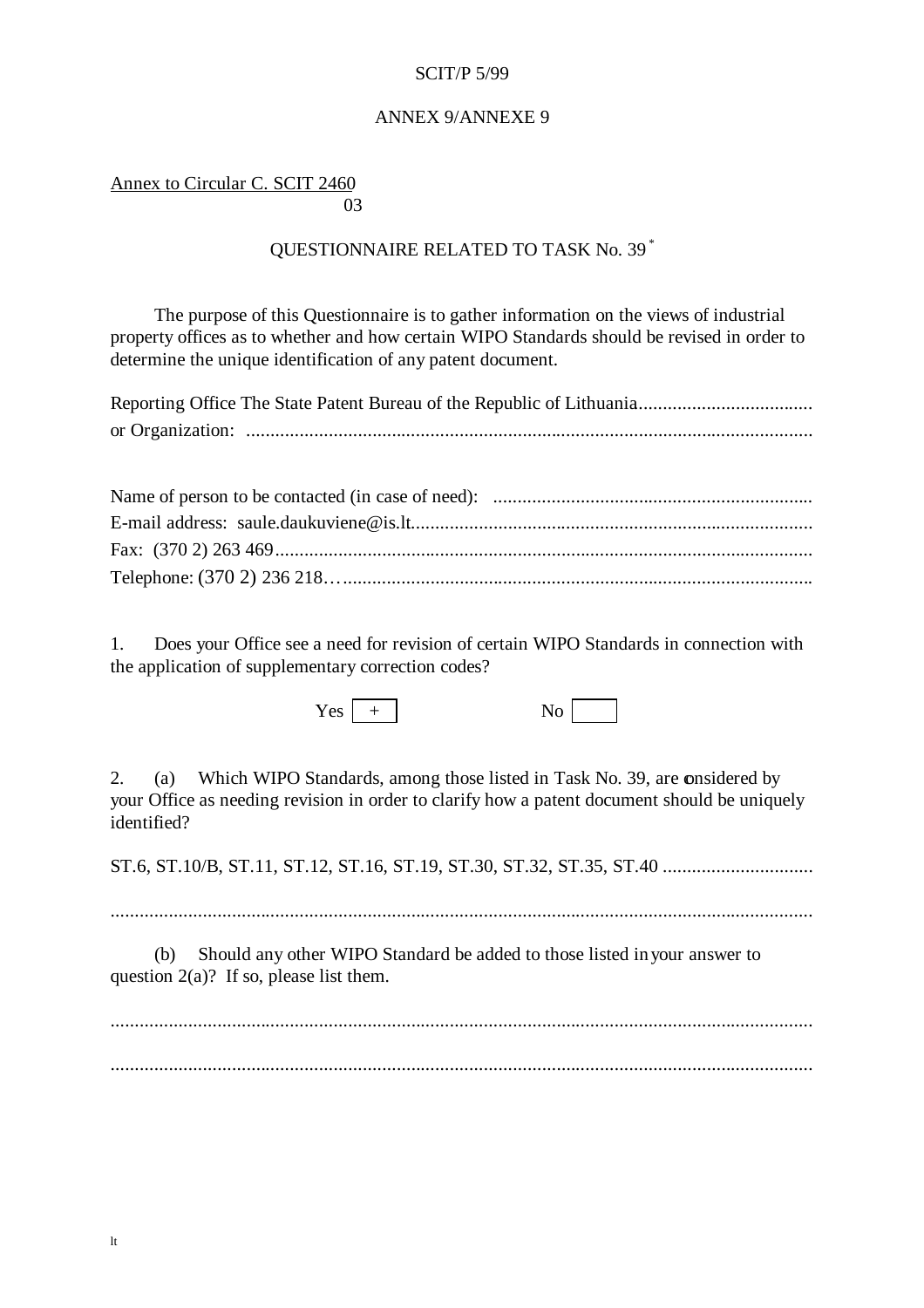## Annex to Circular C. SCIT 2460, page 2 and the contract of the contract of the contract of the contract of the contract of the contract of the contract of the contract of the contract of the contract of the contract of the contract of the contract of the contra

3. For each of the WIPO Standards given in your answers to questions 2(a) and 2(b), please list the specific part(s) which may require revision and/or further provisions with respect to this matter.

ST.:..........................................................................................................................................

.................................................................................................................................................

4. If your Office has any proposals concerning revision of, and/or further provisions to be inserted in, any of the items listed in your answer to question 3, please indicate.

................................................................................................................................................. ................................................................................................................................................. .................................................................................................................................................

[End of Questionnaire and of Circular]

Task No. 39 reads as follows:

l \*

> "Investigate, in the light of the revised Standard ST.14, whether any other WIPO Standard, such as ST.6, ST.10/B, ST.11, ST.12, ST.16, ST.19, ST.30, ST.32, ST.35 and ST.40, requires revision in order to clarify how a patent document should be uniquely identified"

> > [Annex 10 follows/ L'annexe 10 suit]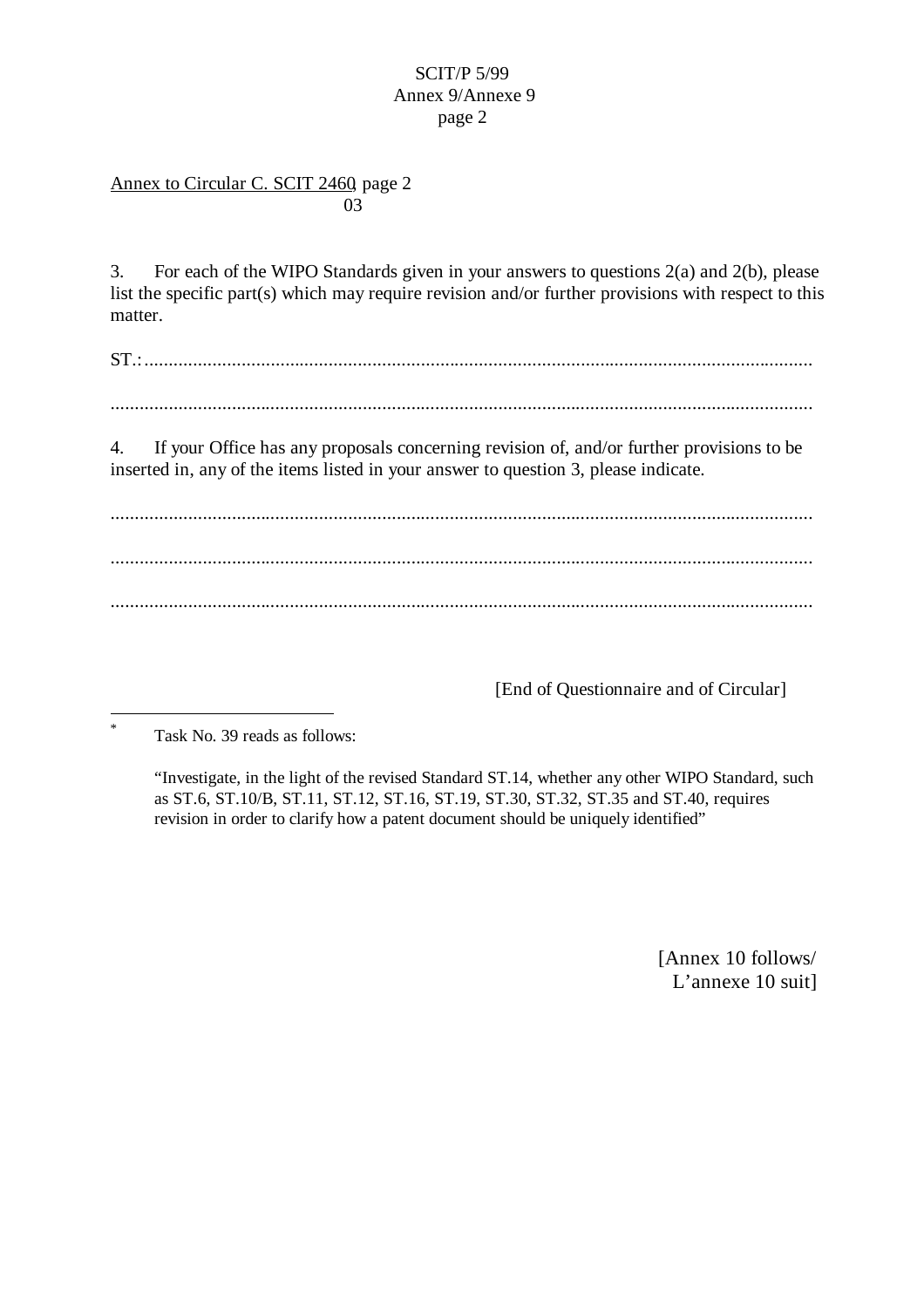## ANNEX 10/ANNEXE 10



Ref: Circular C. SCIT 2460/03, fechada el 19 de agosto de 1999, sobre identificación exclusiva de un documento de patente (Tarea Nº 39).

Estimado Sr. Wittig:

En contestación a su Circular de la referencia enviamos el "Cuestionario relativo a la Tarea nº 39", contenido en el anexo a dicha Circular, cumplimentado con los comentarios de nuestra Oficina.

Oficina: OFICINA ESPAÑOLA DE PATENTES Y MARCAS. Nombre de la persona que deberá contactarse ( en caso de necesidad): Ignacio Muñoz Ozores Dirección de correo electrónico: **ignacio.munoz@x400.oepm.es** Telefacsímile: 91 349 53 80 Teléfono: 91 349 55 69

- 1. ¿Considera su Oficina que es necesario revisar ciertas Normas de la OMPI en relación con la aplicación de códigos de corrección suplementaria? SI.
- 2. a) ¿Cuales Normas de la OMPI, de las que se indican en la Tarea Nº 39, considera su Oficina que es necesario revisar para aclarar la manera en que debería identificarse exclusivamente un documento de patente? ST. 6, ST. 10/B, ST.11, ST.16, ST.19, ST.30, ST.32, ST.40. No vemos necesario revisar la ST.12.
	- b) ¿Debería añadirse alguna otra Norma de la OMPI a las que se indican en su respuesta a la pregunta 2.a)? De ser así, sirvase indicarlas. ST.9, ST.10, ST.50.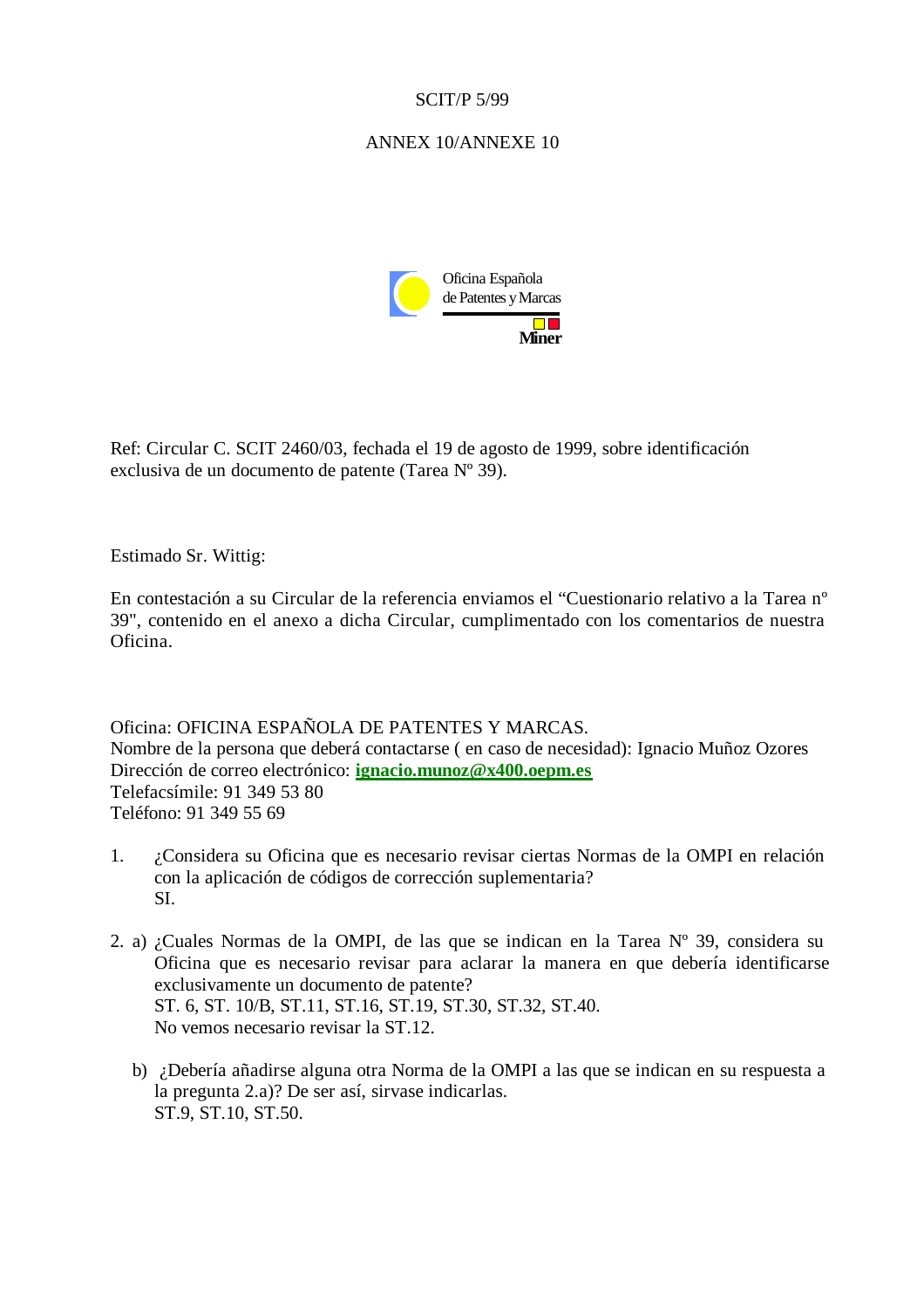3. Para cada una de las Normas de la OMPI indicadas en sus respuestas a las preguntas 2.a) y 2.b), sírvase señalar expresamente respecto de qué partes podría ser necesaria una revisión, y/o las disposiciones adicionales relativas a esta cuestión.

ST.6 - ph. 14

- ST.9 apéndice 1 INID (15) añadir un asterisco
- ST.10 REFERENCIAS, ph.3 añadir referencia a ST.50
- ST.10/B ph. 9

ST.11 - ph. 6

- ST.16 Hacer referencia en alguna parte del texto de la Norma a la utilización de códigos adicionales de corrección según establece la Norma OMPI ST.50
- ST.30 REFERENCIAS Incluir referencia a la ST.50
- ST.32 ph.90 Incluir el dato bibliográfico INID (15)
- ST.40 modificar párrafos 19, 20 y 25 e incluir referencia a la ST.50 en el ph.4

ST.50 - ph.5 - Incluir texto que haga referencia a la utilización de los códigos adicionales de corrección, similar al que sigue:

 "Los códigos adicionales de corrección deberán utilizarse para la identificación de documentos de patentes citados en "informes de búsqueda" y "listas de referencias" en documentos de patentes, código INID (56), y para la identificación de las páginas en los documentos de patentes publicados".

4. Sírvase indicar toda propuesta que su Oficina quisiera formular en lo relativo a la revisión de cualquiera de los elementos indicados en su respuesta a la pregunta 3, y/o a las disposiciones adicionales a incluir en esos elementos.

Proponemos la inclusión de las Normas ST.9, ST.10 y ST.50 dentro de la lista de Normas a revisar para aclarar la manera en que debería identificarse exclusivamente un documento de patente. Los motivos de dicha inclusión están apuntados en la contestación del párrafo anterior.

[Fin del Cuestionario y de la Circular]

\_\_\_\_\_\_\_\_\_\_\_\_\_\_\_\_\_\_\_\_\_\_\_\_\_\_\_\_\_ \* El texto de la Tarea Nº39 es el siguiente:

> "Investigar, habida cuenta de la Norma ST.14 revisada, si alguna otra norma de la OMPI, como la ST.6, ST.10/B, ST.11, ST.12, ST.16, ST.19, ST.32, ST.35 y ST.40, necesitan ser revisadas a fin de aclarar la manera en que debería identificarse exclusivamente un documento de patente".

> > [Annex 11 follows/ L'annexe 11 suit]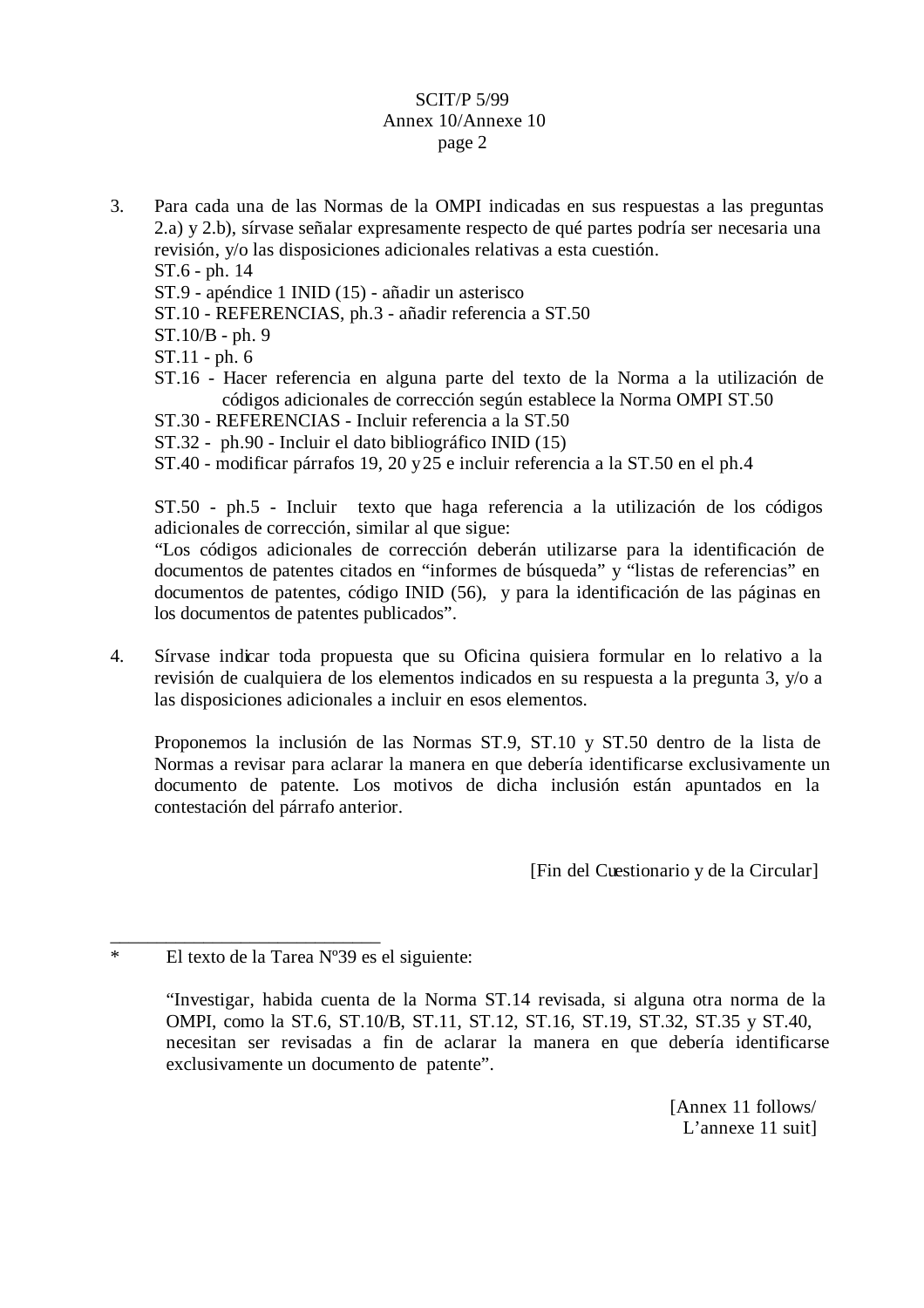## ANNEX 11/ANNEXE 11

## Annex to Circular C. SCIT 2460 and the contract of the contract of the contract of the contract of the contract of the contract of the contract of the contract of the contract of the contract of the contract of the contract of the contract of the contra

# QUESTIONNAIRE RELATED TO TASK No. 39 \*

The purpose of this Questionnaire is to gather information on the views of industrial property offices as to whether and how certain WIPO Standards should be revised in order to determine the unique identification of any patent document.

| or Organization: $\ldots$ |
|---------------------------|

1. Does your Office see a need for revision of certain WIPO Standards in connection with the application of supplementary correction codes?

 $Yes \mid X \mid$  No

2. (a) Which WIPO Standards, among those listed in Task No. 39, are considered by your Office as needing revision in order to clarify how a patent document should be uniquely identified?

ST.6, ST.10/B, ST.11, ST.12, ST.16, ST.19, ST.30, ST.32, ST.35, ST.40 ..............................

.................................................................................................................................................

(b) Should any other WIPO Standard be added to those listed in your answer to question  $2(a)$ ? If so, please list them.

No ...........................................................................................................................................

.................................................................................................................................................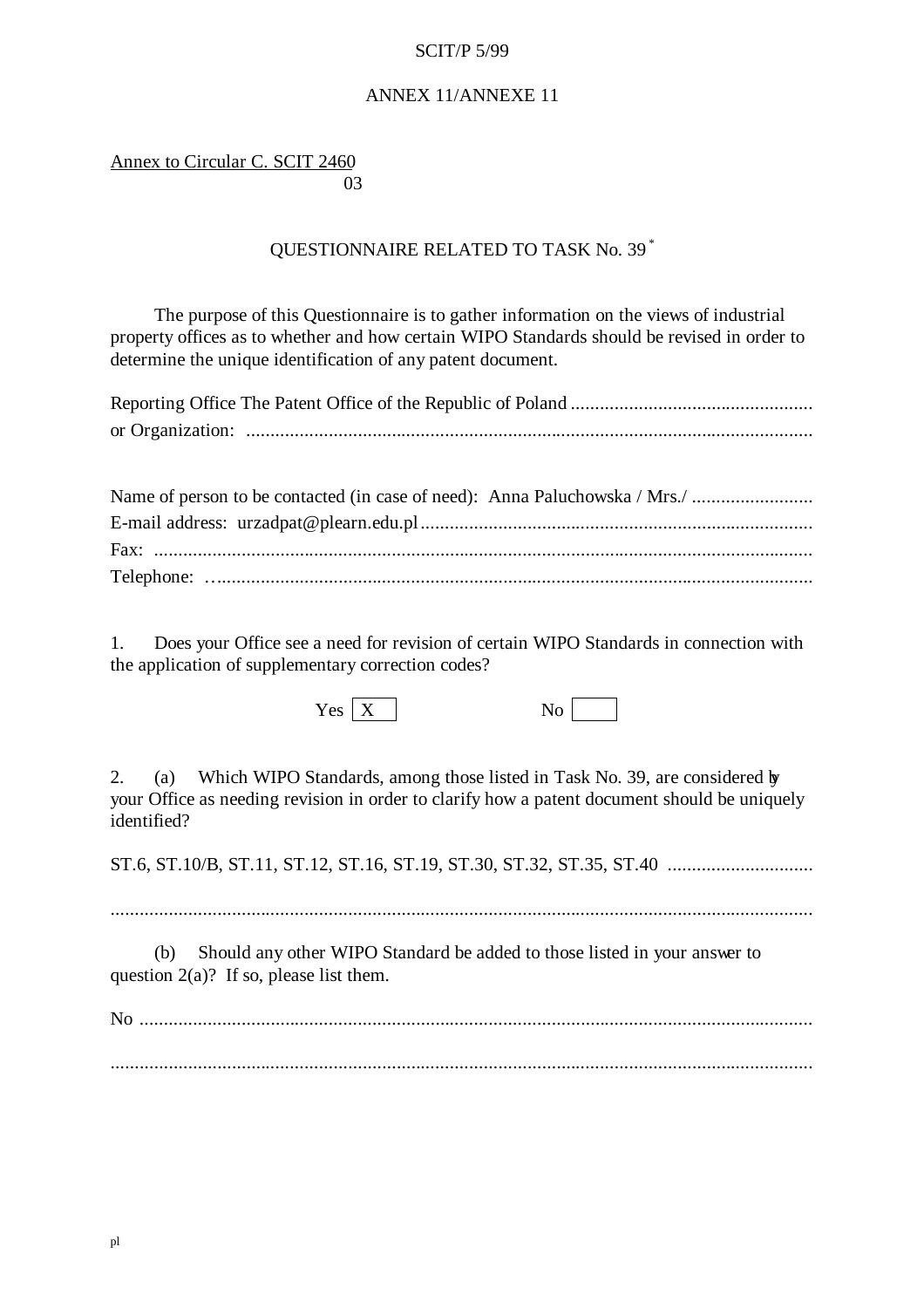Annex to Circular C. SCIT 2460, page 2 and the contract of the contract of the contract of the contract of the contract of the contract of the contract of the contract of the contract of the contract of the contract of the contract of the contract of the contra

3. For each of the WIPO Standards given in your answers to questions 2(a) and 2(b), please list the specific part(s) which may require revision and/or further provisions with respect to this matter.

ST.6 - paragr. 14; ST.10/B-p.5; ST.11-Appendix; ST.12/C-p.7; ST16-p.4; ST.19-p. 1 and 7; ST.30-Annex p.9; ST.32-p.9. Annex B; ST.35-Appendix

4. If your Office has any proposals concerning revision of, and/or further provisions to be inserted in, any of the items listed in your answer to question 3, please indicate.

No ........................................................................................................................................... ................................................................................................................................................. .................................................................................................................................................

[End of Questionnaire and of Circular]

 $\overline{a}$ \*

[Annex 12 follows/ L'annexe 12 suit]

Task No. 39 reads as follows:

<sup>&</sup>quot;Investigate, in the light of the revised Standard ST.14, whether any other WIPO Standard, such as ST.6, ST.10/B, ST.11, ST.12, ST.16, ST.19, ST.30, ST.32, ST.35 and ST.40, requires revision in order to clarify how a patent document should be uniquely identified"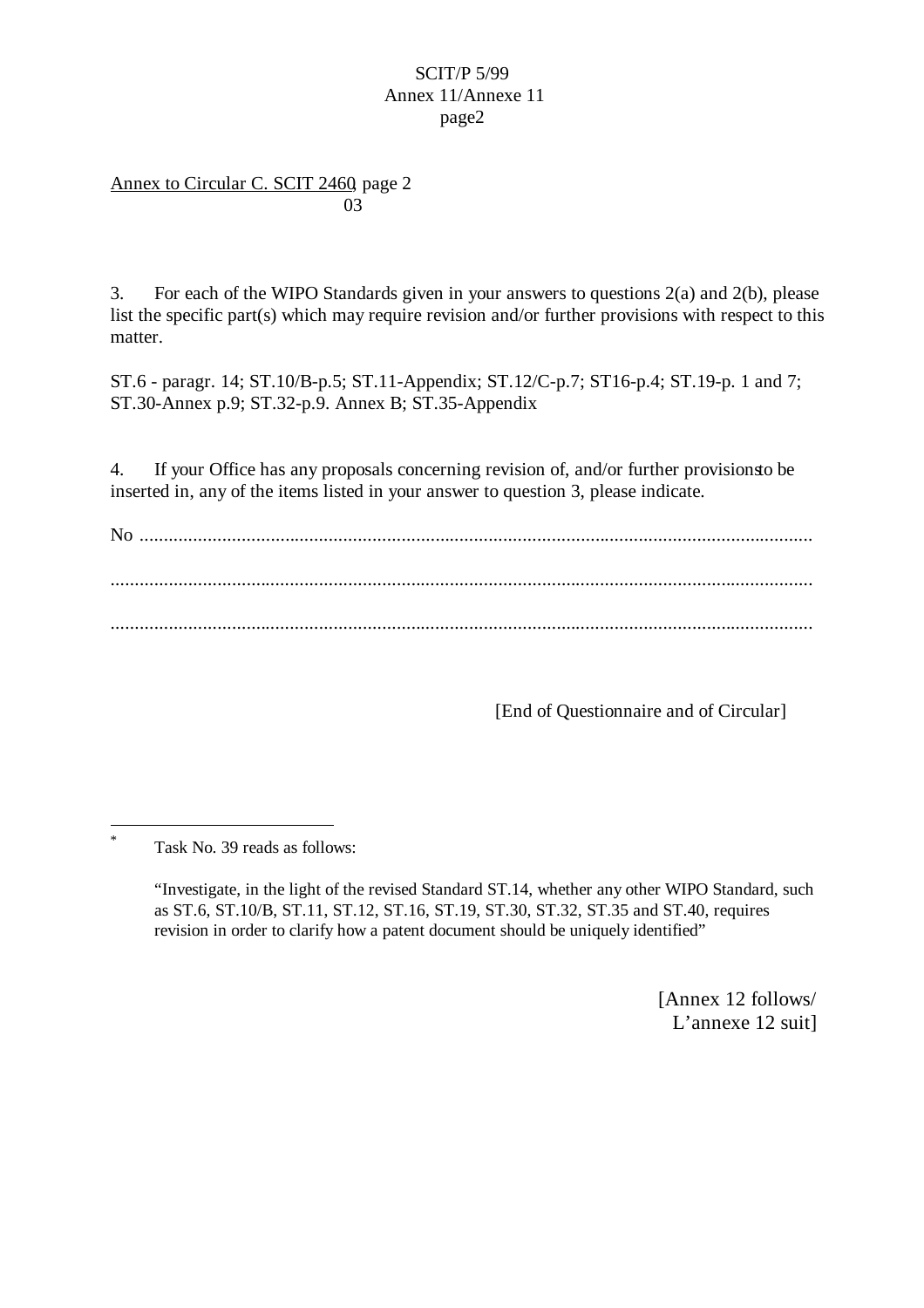#### ANNEX 12/ANNEXE 12



UNITED STATES DEPARTMENT OF COMMERCE **Patent and Trademark Office PACEIL AND IT AGEMAN COMMISSIONER<br>ASSISTANT SECRETARY AND COMMISSIONER<br>OF PATENTS AND TRADEMARKS**<br>Washington, D.C. 20231

October 27, 1999

Mr. K.-P. Wittig Deputy Director Inter-Office Information Services Department World Intellectual Property Organization 34, chemin des Colombettes 1211 Geneva 20 SWITZERLAND

Re: WIPO SCIT Circular 2460 – Unique identification of a patent document (Task No. 39)

\_\_\_\_\_\_\_\_\_\_\_\_\_\_\_\_\_\_\_\_\_\_\_\_\_\_\_\_\_\_\_\_\_\_\_\_\_\_\_\_\_\_\_\_\_\_\_\_\_\_\_\_\_\_\_\_\_\_\_\_\_\_\_\_\_\_\_\_\_\_\_\_\_\_\_\_\_\_

Dear Mr. Wittig:

Enclosed is the US Patent and Trademark Office (USPTO) response to the "Questionnaire related to Task No. 39."

In order to uniquely cite a patent document four pieces of data are necessary:

- 1. ST.3 country or organization code
- 2. ST.6 publication number
- 3. ST.16 kind of document code
- 4. Date of publication of the document as provided by ST.9 INID codes (41) through (48)

As pointed out in WIPO Standard ST.14, paragraph  $12(a)(v)$ , the supplementary correction code is not always provided on patent documents. Prior to the May 1998 revision of WIPO Standard ST.50, the codes did not exist and offices are only now beginning to use the correction codes. Use of supplementary the correction codes in uniquely identifying a patent document is therefore quite limited. In fact, the only situation where they would be useful would be when the same patent document was corrected twice on the same date. This would seem to be highly unlikely.

To modify several electronic and paper standards to incorporate the correction codes would not seem to be warranted. Of course, it may be desirable to incorporate the correction codes and dates in some additional standards such as WIPO Standard ST.32 for bibliographic purposes even though they are not needed for uniquely identifying the document.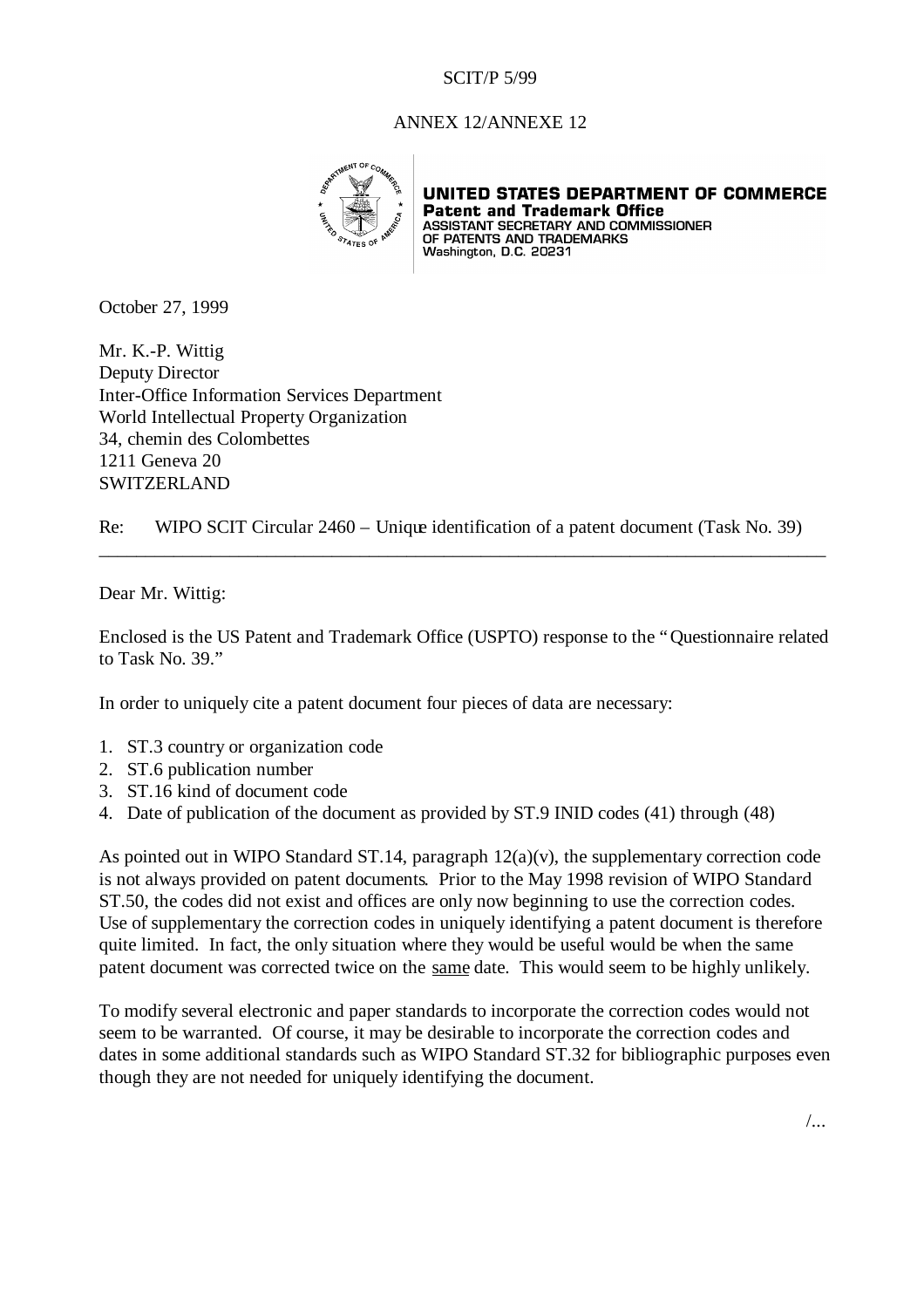In addition to changing the existing WIPO standards, the Working Group should discuss making information on how to uniquely identify a patent document more readily available to the user community. A possible way to do this may be to create a separate new standard listing the four items cited above along with any other related useful information for uniquely identifying a patent document. Alternatively, the information could be provided separately in the WIPO Handbook on Industrial Property Information and Documentation, provided it could be easily found by someone new to patent documentation.

We look forward to further discussing this matter at the upcoming Standards and Documentation Working Group meeting.

Sincerely,

*/Robert W. Saifer/*

Robert W. Saifer, Director International Liaison Staff

Enclosure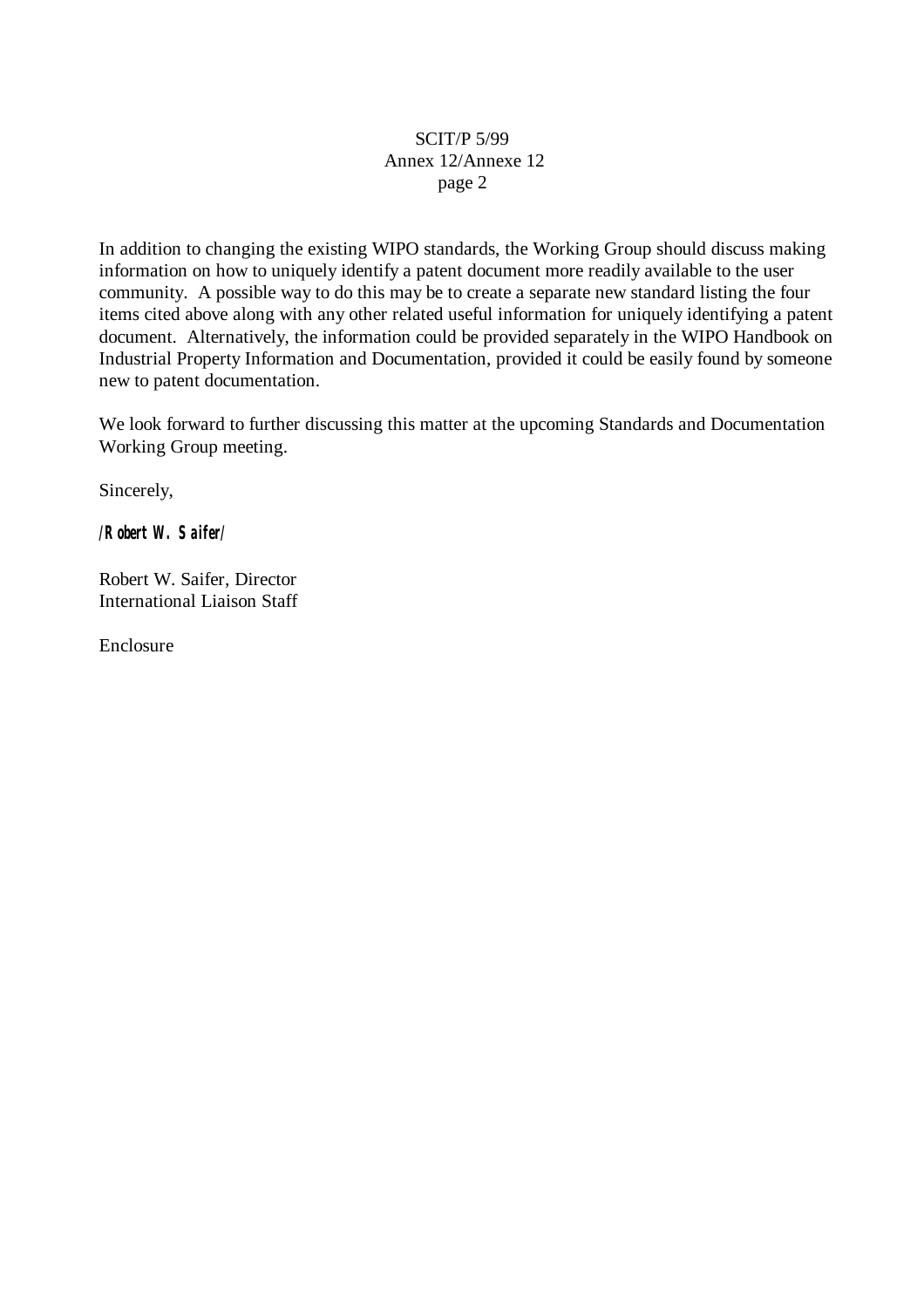### QUESTIONNAIRE RELATED TO TASK No. 39\*

The purpose of this Questionnaire is to gather information on the views of industrial property offices as to whether and how certain WIPO Standards should be revised in order to determine the unique identification of any patent document.

| Name of person to be contacted (in case of need): Robert W. Saifer |
|--------------------------------------------------------------------|
|                                                                    |
|                                                                    |
|                                                                    |

1. Does your Office see a need for revision of certain WIPO Standards in connection with the application of supplementary correction codes?

 $Yes \fbox{No } X$ 

2. (a) Which WIPO Standards, among those listed in Task No. 39, are considered by your Office as needing revision in order to clarify how a patent document should be uniquely identified?

WIPO Standards ST.6, ST.10/B, ST.16, ST.35 and ST.40

(b) Should any other WIPO Standard be added to those listed in your answer to question  $2(a)$ ? If so, please list them.

… … Yes, WIPO Standard ST.33..............................................................................................

................................................................................................................................................

3. For each of the WIPO Standards given in your answers to questions 2(a) and 2(b), please list the specific part(s) which may require revision and/or further provisions with respect to this matter.

ST.6, Paragraph 14, second sentence; ST.10/B, paragraphs 5, 17 and 19; ST.16, new section; ST.33, Appendix II; ST.35, Appendix 2; and ST.40, paragraphs 19 and 20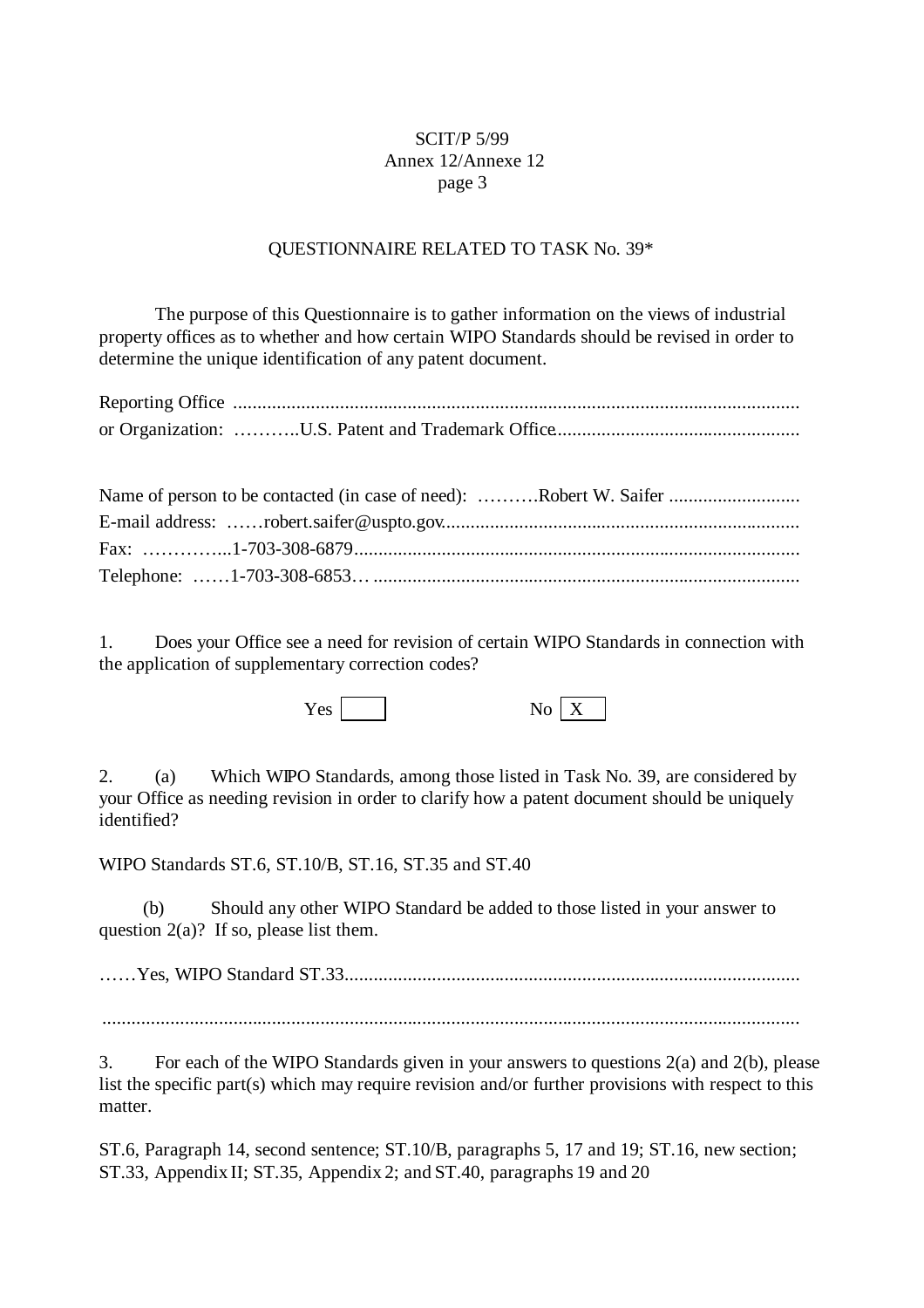4. If your Office has any proposals concerning revision of, and/or further provisions to be inserted in, any of the items listed in your answer to question 3, please indicate.

(Please note: Additions are underlined and deletions are instrikethrough font.)

## **Standard ST.6, paragraph 14, second sentence**

However, both codes, along with the publication date of the document, have to be associated with the publication number for the complete identification of the patent document.

## **Standard ST.10/B, paragraph 5**

Insert the following:

(e) the publication date of the document (INID code (41) through (48), as appropriate)

## **Standard ST.10/B, paragraph 17**

17. When an office republishes the whole or part of the text of a patent document already published by another office or organization, the identification of the republished document should be given as normal on the first page of the republished document, viz. the two-letter code identifying the republishing office, the document number, and the kind of document code appropriate to the republished document and the date of publication. These threefour elements of identification should be printed together at the top of the page and preferably in a large type face. The corresponding threefour elements identifying the originally published document should be given, together with the appropriate INID codes, immediately below the element identifying the republished document but in a smaller typeface. Examples are as follows:

Appropriate dates should be provided for the examples.

## **Standard ST.10/B, paragraph 19**

19. In any computer record corresponding to the republished document, a record of the normal threefour data elements identifying the republished document only should be made in the part of the computer record dealing with document identification data, viz. the two-letter code identifying the office republishing the document, the document number and the kind of document code and the date of publication appropriate to the republished document, i.e., DK044610 T3 year-monthday.

The correct date should be inserted in the example.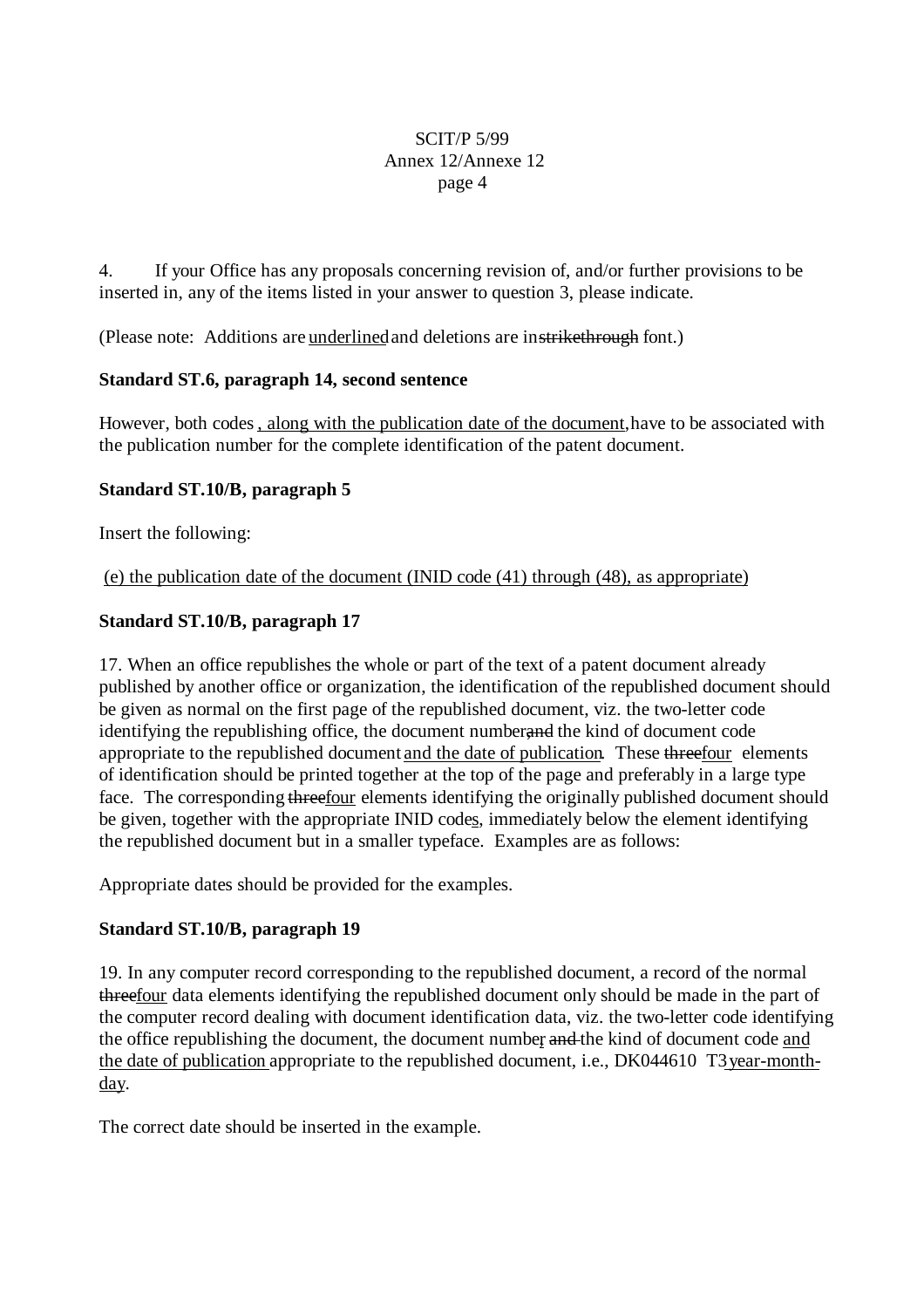## **Standard ST.16**

The following section should be added to Standard ST.16 to point out that the publication date is necessary for unique identification of a document:

# FURTHER OBSERVATIONS

It should be noted that the two-letter code according to WIPO Standard ST.3, the publication number according to WIPO Standard ST.6., the kind of document code according to WIPO Standard ST.16 and the publication date of the document are required for the unique identification of a patent document.

# **Standard ST.33, Appendix II**

Prefix Item 20.2 "Publication date" should be mandatory not desirable in order to uniquely identify the document.

# **Standard ST.35, Appendix 2**

The table does not provide a clear indication of a Prefix Item covering publication date. Item 10, the "Date of issue of amendment" does not appear to be the publication date, although it is not clear what date is actually being cited. Item 14, the "Date of production" is defined as the date of capture and thus not the date of publication either. A mandatory Prefix Item similar to Item 20.2, "Publication date" of ST.33 needs to be provided in ST.35.

## **Standard ST.40, paragraphs 19 and 20**

The publication date (INID code(41) through (48), as appropriate) similar to that provided under paragraph 25 should be included in each of the enumerated lists for paragraphs 19 and 20 to uniquely identify the document being referred to by the open and document location indexes, respectively.

[End of Questionnaire and of Circular]

\* Task No. 39 reads as follows:

\_\_\_\_\_\_\_\_\_\_\_\_\_\_\_\_\_\_\_\_\_\_\_\_\_

"Investigate, in the light of the revised Standard ST.14, whether any other WIPO Standard, such as ST.6, ST.10/B, ST.11, ST.12, ST.16, ST.19, ST.30, ST.32, ST.35 and ST.40, requires revision in order to clarify how a patent document should be uniquely identified"

> [Annex 13/follows L'annexe 13 suit]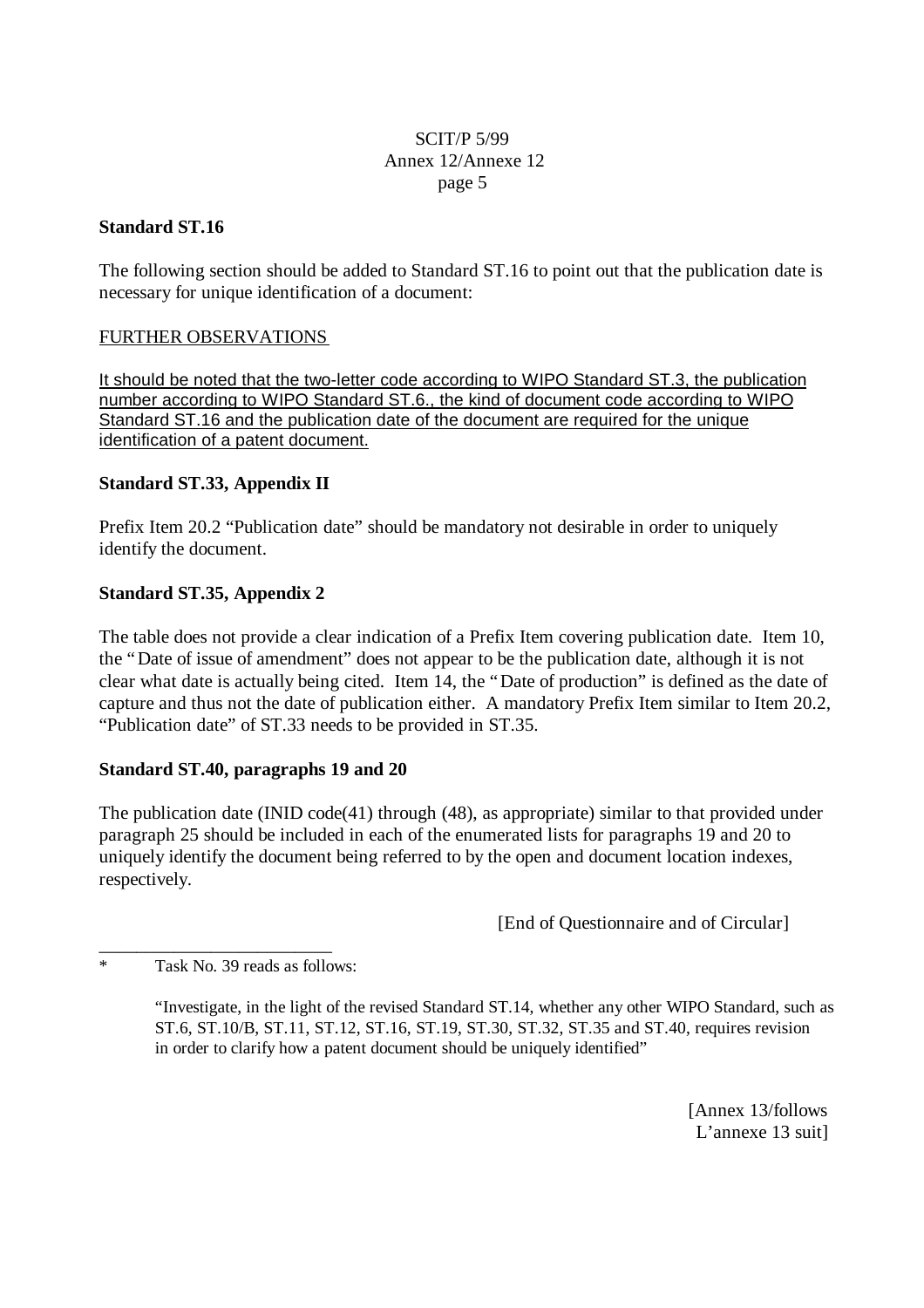#### ANNEX 13/ANNEXE 13

#### QUESTIONNAIRE RELATED TO TASK No. 39 \*

The purpose of this Questionnaire is to gather information on the views of industrial property offices as to whether and how certain WIPO Standards should be revised in order to determine the unique identification of any patent document.

Reporting Office ...State Intellectual Property Office of China or Organization: ...............................................................................................

Name of person to be contacted (in case of need): Zhang Xiyi E-mail address: zhangxy@cpon.cpo.cn.net. Fax: 0086 10 6201 0931 Telephone: 0086 10 6209 3068

1. Does your Office see a need for revision of certain WIPO Standards in connection with the application of supplementary correction codes? No

2. (a) Which WIPO Standards, among those listed in Task No. 39, are considered by your Office as needing revision in order to clarify how a patent document should be uniquely identified?

......................................................................................................................... .........................................................................................................................

 (b) Should any other WIPO Standard be added to those listed in your answer to question 2(a)? If so, please list them.

............................................................................................................................ .........................................................................................................................

3. For each of the WIPO Standards given in your answers to questions 2(a) and 2(b), please list the specific part(s) which may require revision and/or further provisions with respect to this matter.

........................................................................................................................... ...........................................................................................................................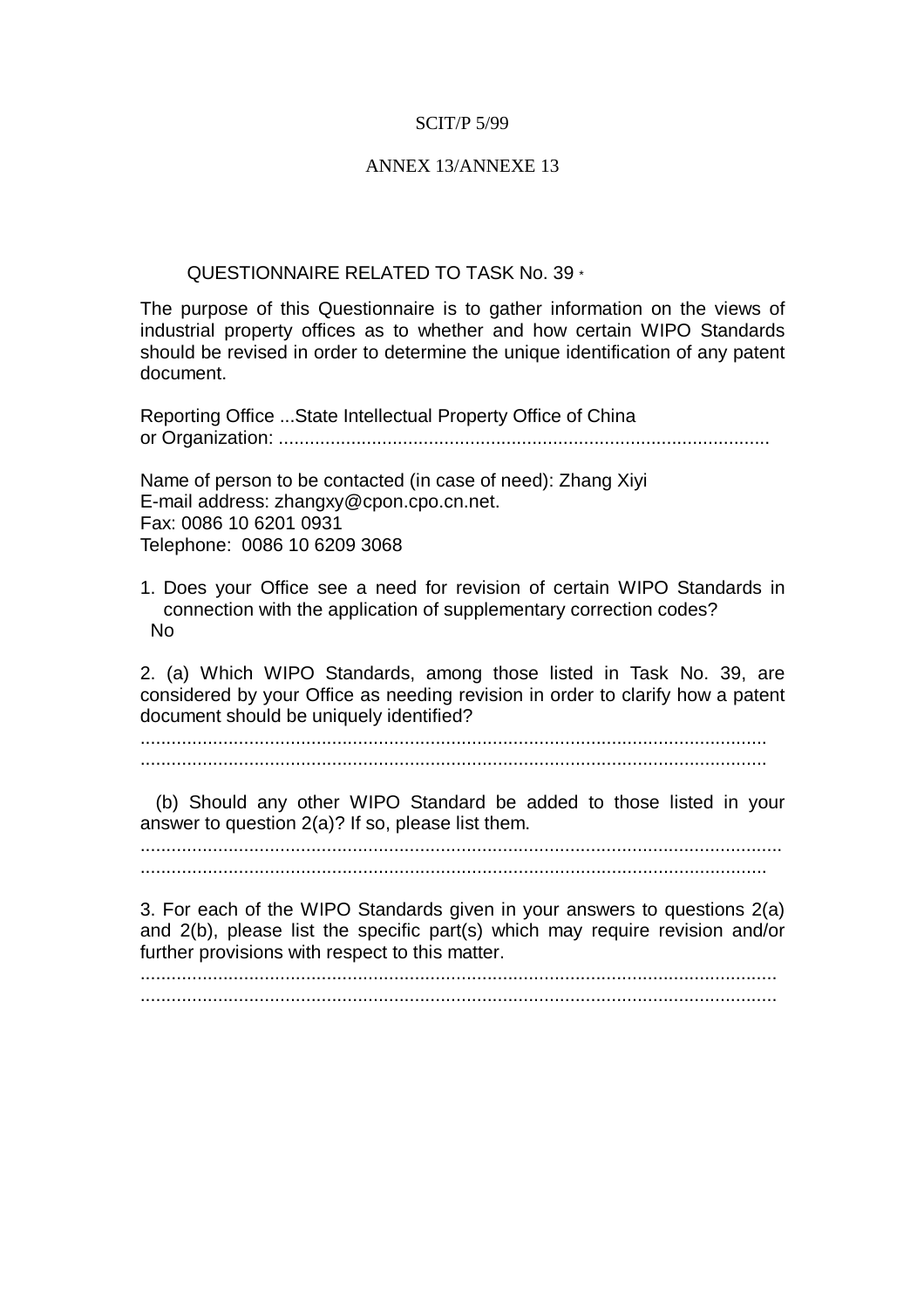## Annex to Circular C. SCIT 2460, page 2 03

4. If your Office has any proposals concerning revision of, and/or further provisions to be inserted in, any of the items listed in your answer to question 3, please indicate.

.......................................................................................................................... .......................................................................................................................... .........................................................................................................................

[End of Questionnaire and of Circular]

"investigate, in the light of the revised Standard ST.14, whether any other WIPO Standard, such as ST.6, ST.10/B, ST.11, ST.12, ST.16, ST.19, ST.30, ST.32, ST.35 and ST.40, requires revision in order to clarify how a patent document should be uniquely identified

> [Annex 14 follows/ L'annexe 14 suit]

\_\_\_\_\_\_\_\_\_\_\_\_\_\_\_\_\_\_\_\_\_\_\_\_\_\_\_\_\_\_ • Task No. 39 reads as follows: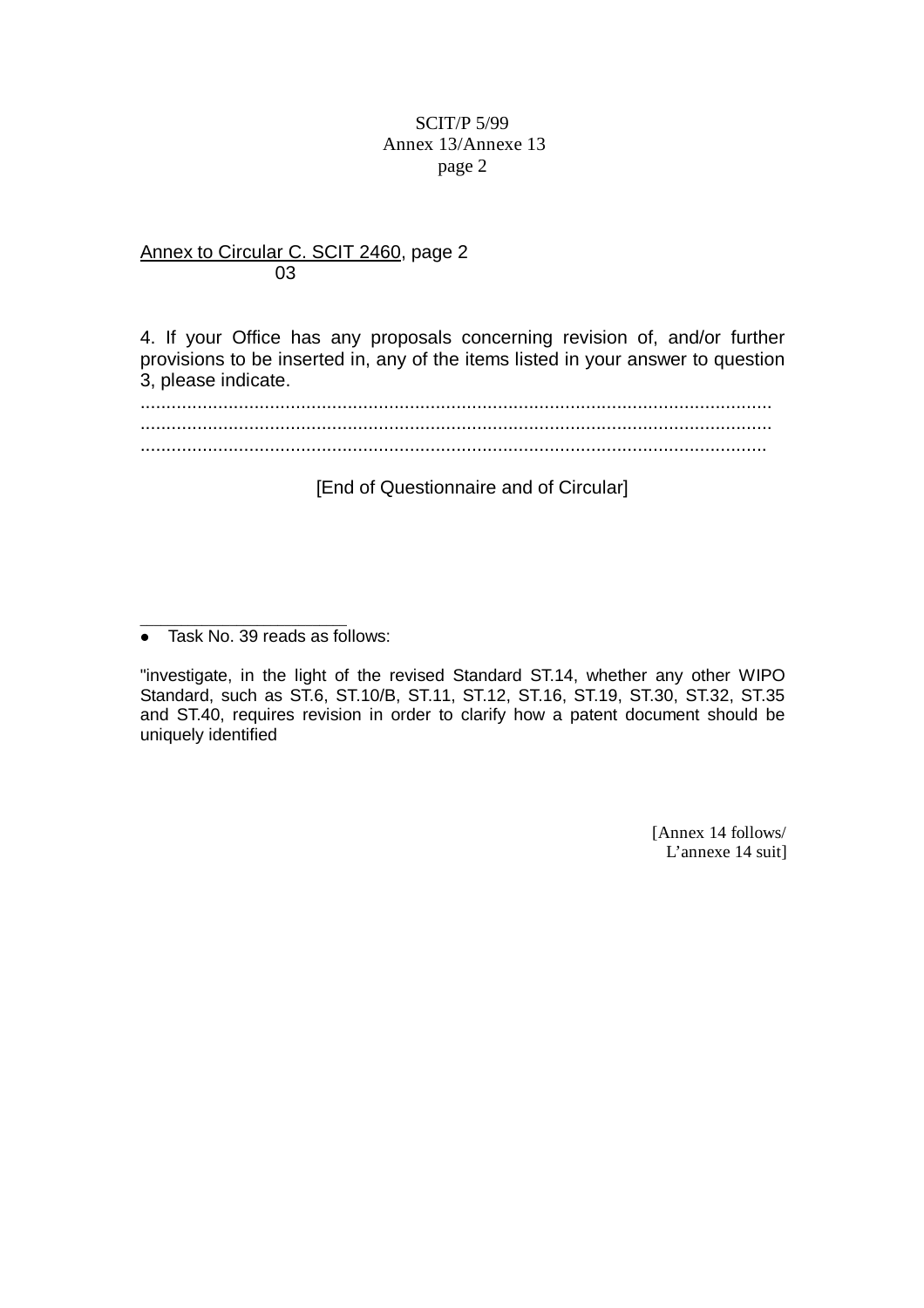## ANNEX 14/ANNEXE 14

## Annex to Circular C. SCIT 2460 and the contract of the contract of the contract of the contract of the contract of the contract of the contract of the contract of the contract of the contract of the contract of the contract of the contract of the contra

# QUESTIONNAIRE RELATED TO TASK No. 39 \*

The purpose of this Questionnaire is to gather information on the views of industrial property offices as to whether and how certain WIPO Standards should be revised in order to determine the unique identification of any patent document.

1. Does your Office see a need for revision of certain WIPO Standards in connection with the application of supplementary correction codes?

 $Yes \mid \mathbf{x} \mid$  No

2. (a) Which WIPO Standards, among those listed in Task No. 39, are considered by your Office as needing revision in order to clarify how a patent document should be uniquely identified?

**ST.10/B, ST.11, ST.12/C, ST.19, ST.32, ST.35** ................................................................

.................................................................................................................................................

(b) Should any other WIPO Standard be added to those listed in your answer to question  $2(a)$ ? If so, please list them.

**no**............................................................................................................................................ .................................................................................................................................................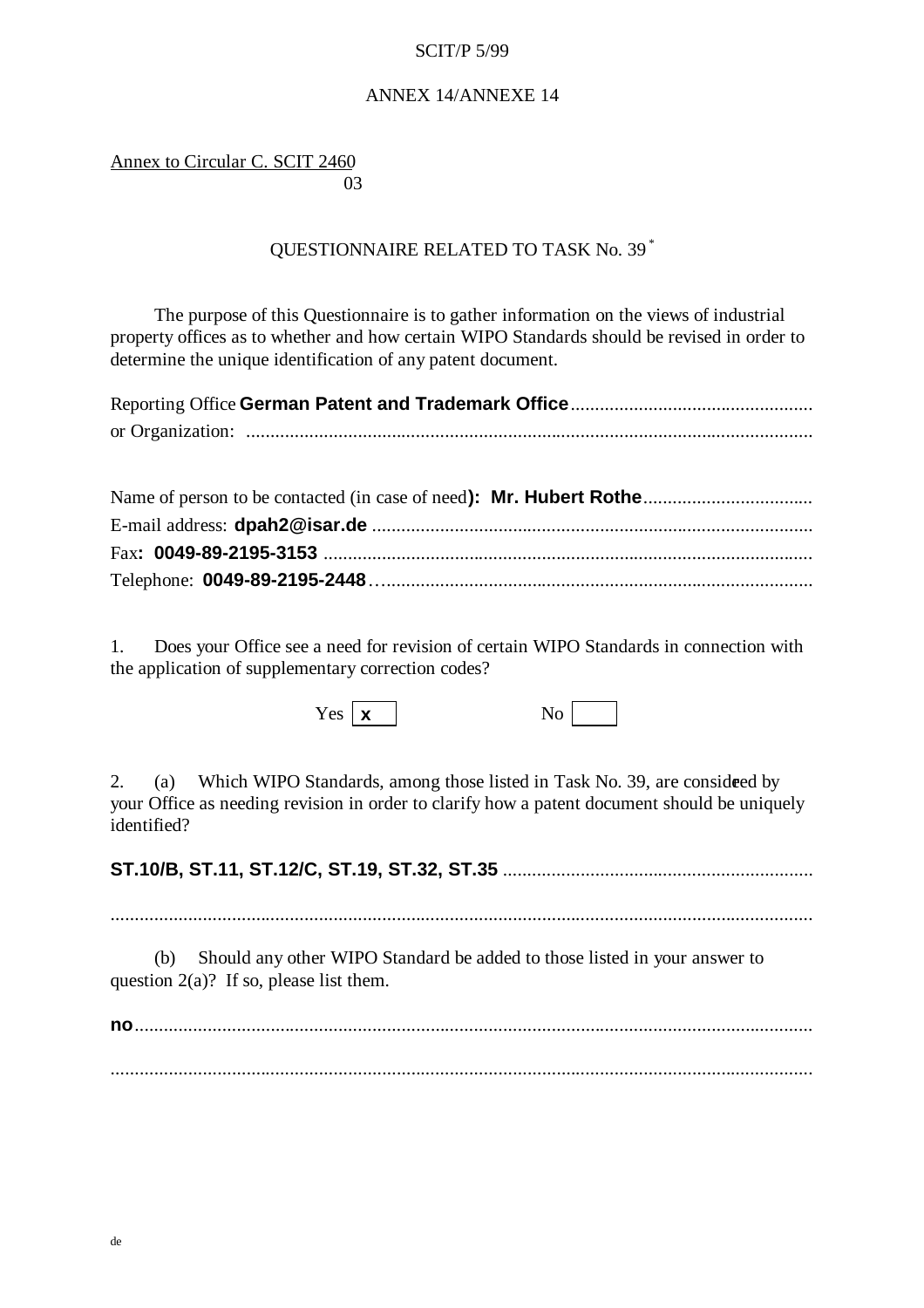## Annex to Circular C. SCIT 2460, page 2 and the contract of the contract of the contract of the contract of the contract of the contract of the contract of the contract of the contract of the contract of the contract of the contract of the contract of the contra

3. For each of the WIPO Standards given in your answers to questions 2(a) and 2(b), please list the specific part(s) which may require revision and/or further provisions with respect to this matter.

**ST.10/B: Bar code; ST.11: Column 5 of Appendix; ST.12/C: para. 7; ST.19: Column 4 of Appendix; ST.32: Table of SGML tags for bibliographic data, DTD; ST.35: Prefex items** ............................................................................................................

**4.** If your Office has any proposals concerning revision of, and/or further provisions to be inserted in, any of the items listed in your answer to question 3, please indicate.

**ST.10/B: The supplementary correction code should be included in the bar code.** ......................................................................................................................................

**ST.32: A tag B150 should be created in order to be able to handle supplementary correction codes. The DTD should be amended accordingly.** ......

**ST.35: It should be examined whether it is necessary to insert in the list of Prefex Items Definitions (see Appendix 2) a new field for correction information in addition to the existing items no. 2, 3 and 4 in order to allow a unique identification of a patent document.** ...............................................................................

[End of Questionnaire and of Circular]

Task No. 39 reads as follows:

 \*

> "Investigate, in the light of the revised Standard ST.14, whether any other WIPO Standard, such as ST.6, ST.10/B, ST.11, ST.12, ST.16, ST.19, ST.30, ST.32, ST.35 and ST.40, requires revision in order to clarify how a patent document should be uniquely identified"

> > [Annex 15 follows L'annexe 15 suit]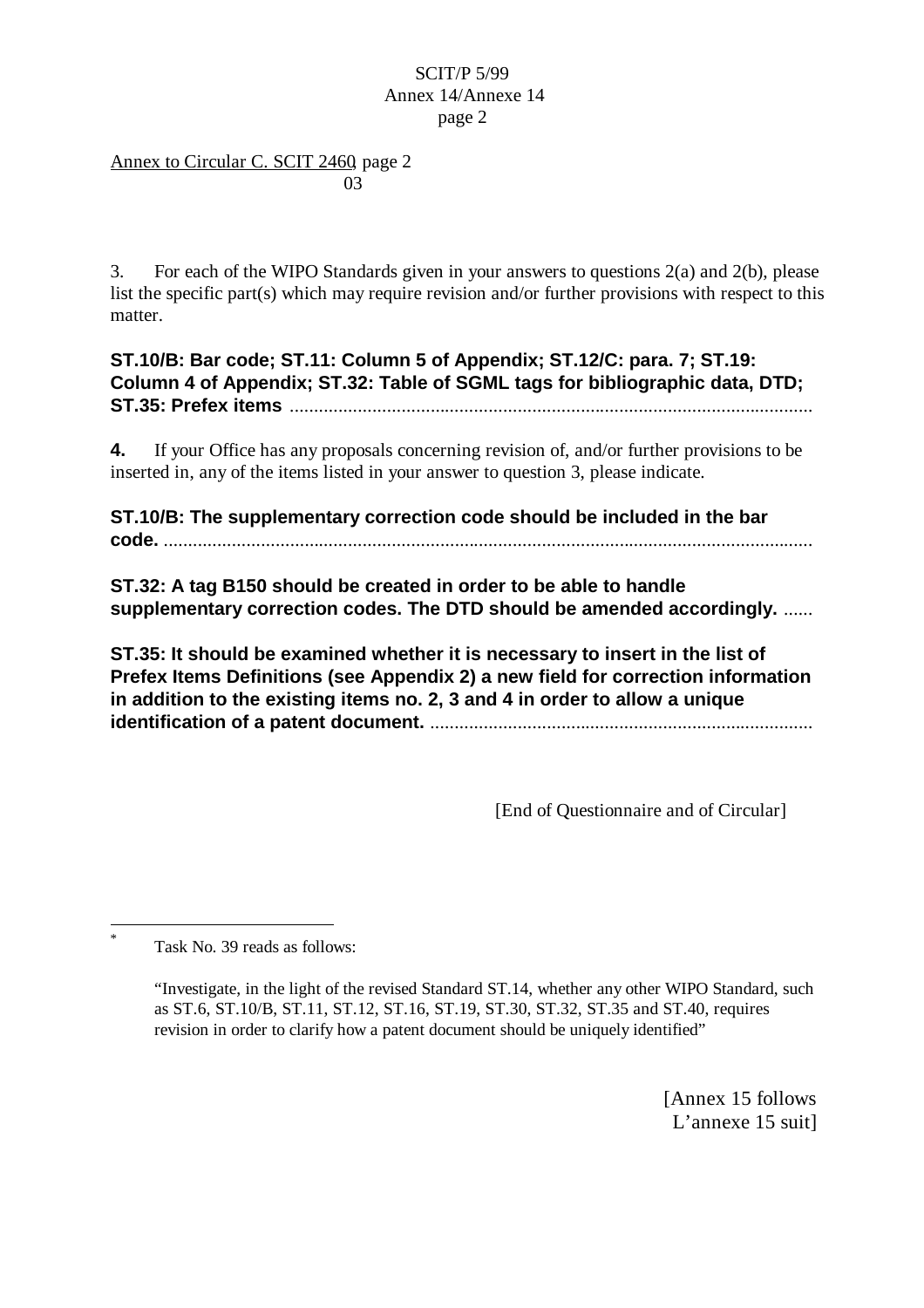### ANNEX 15/ANNEXE 15

Annex to Circular C. SCIT 2460 and the contract of the contract of the contract of the contract of the contract of the contract of the contract of the contract of the contract of the contract of the contract of the contract of the contract of the contra

# QUESTIONNAIRE RELATED TO TASK No. 39 \*

The purpose of this Questionnaire is to gather information on the views of industrial property offices as to whether and how certain WIPO Standards should be revised in order to determine the unique identification of any patent document.

| $\mathbf{M}$ (1) $\mathbf{M}$ (1) $\mathbf{M}$ (1) $\mathbf{M}$ |
|-----------------------------------------------------------------|

| Name of person to be contacted (in case of need): Nina P. Novodvorskaya |
|-------------------------------------------------------------------------|
|                                                                         |
|                                                                         |
|                                                                         |
|                                                                         |

1. Does your Office see a need for revision of certain WIPO Standards in connection with the application of supplementary correction codes?

Yes No X

|--|--|

2. (a) Which WIPO Standards, among those listed in Task No. 39, are considered by your Office as needing revision in order to clarify how a patent document should be uniquely identified?

There is no necessity to revise Standards..................................................................................

.................................................................................................................................................

(b) Should any other WIPO Standard be added to those listed in your answer to question  $2(a)$ ? If so, please list them.

No............................................................................................................................................ .................................................................................................................................................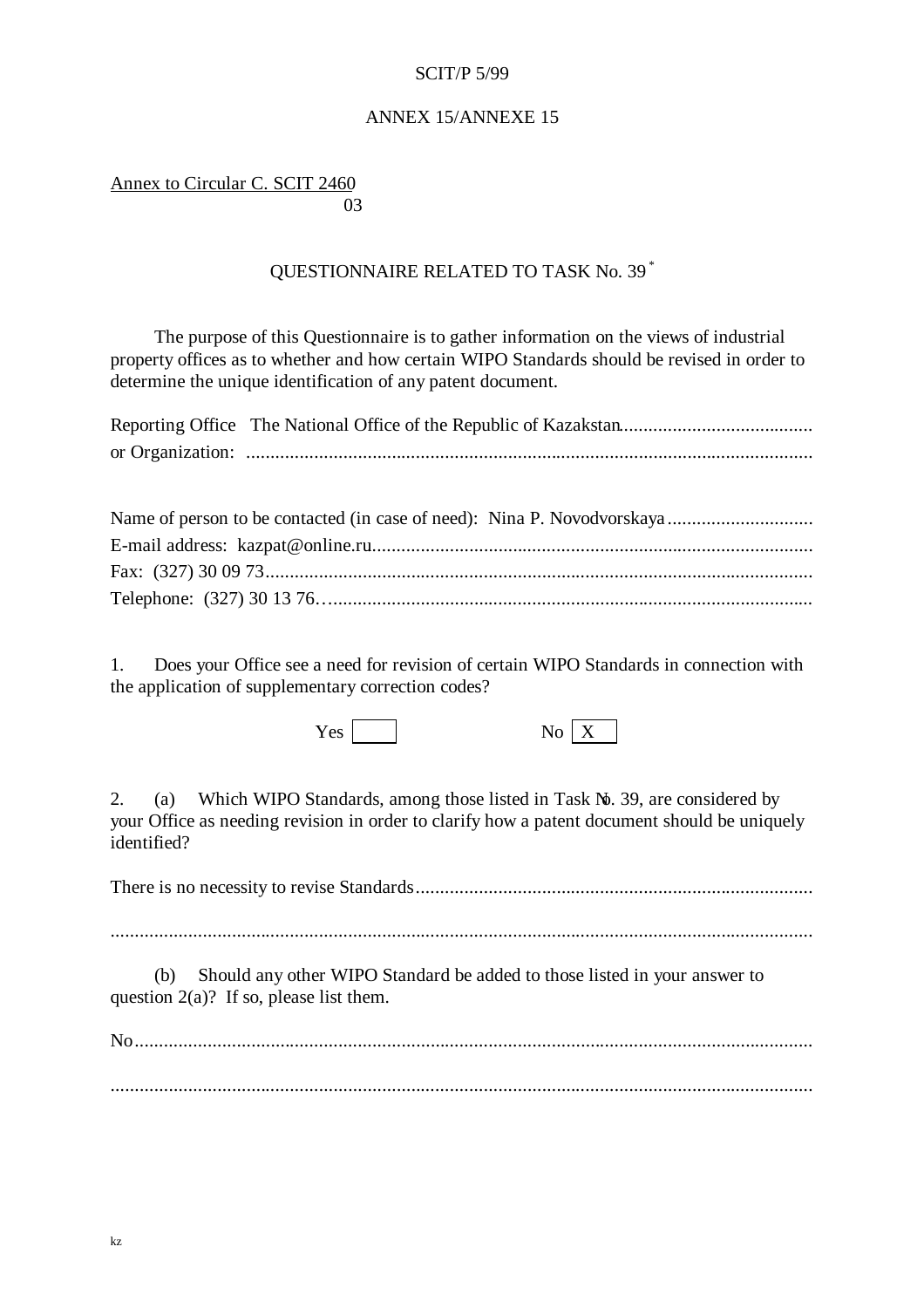Annex to Circular C. SCIT 2460, page 2 and the contract of the contract of the contract of the contract of the contract of the contract of the contract of the contract of the contract of the contract of the contract of the contract of the contract of the contra

3. For each of the WIPO Standards given in your answers to questions 2(a) and 2(b), please list the specific part(s) which may require revision and/or further provisions with respect to this matter.

................................................................................................................................................. .................................................................................................................................................

4. If your Office has any proposals concerning revision of, and/or further provisions to be inserted in, any of the items listed in your answer to question 3, please indicate.

No ........................................................................................................................................... ................................................................................................................................................. .................................................................................................................................................

[End of Questionnaire and of Circular]

Task No. 39 reads as follows:

l \*

> "Investigate, in the light of the revised Standard ST.14, whether any other WIPO Standard, such as ST.6, ST.10/B, ST.11, ST.12, ST.16, ST.19, ST.30, ST.32, ST.35 and ST.40, requires revision in order to clarify how a patent document should be uniquely identified"

> > [Annex 16 follows/ L'annexe 16 suit]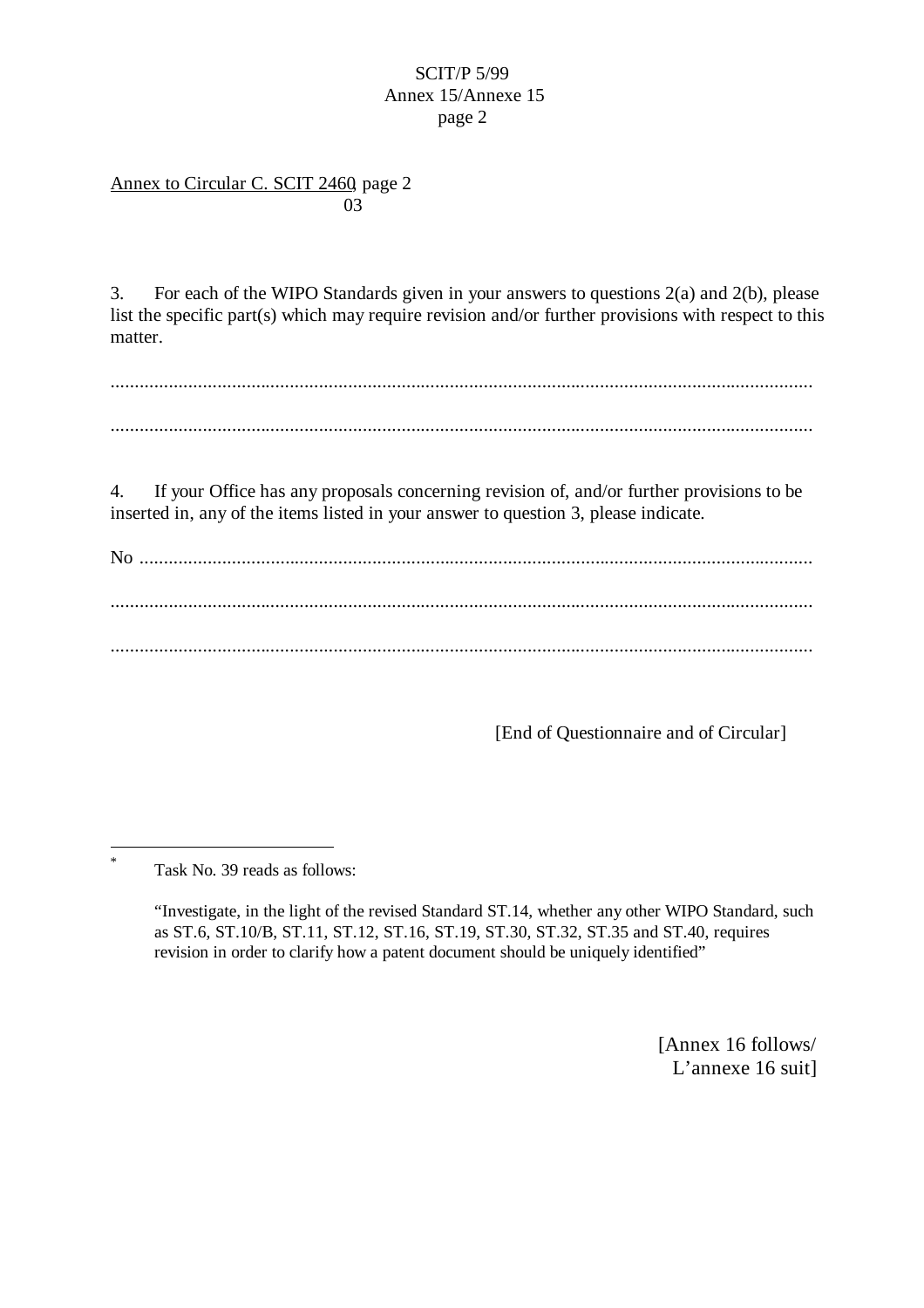#### ANNEX 16/ANNEXE 16

**From:** <*MKryukova.ag@rupto.ru>* **To:** <scit.mail@wipo.int> **Date:** Fri, Oct 29, 1999 4:38 PM **Subject:** C.SCIT 2460

Dear Mr. Wittig,

Referring to the circular C.SCIT 2460 of August 19, 1999 please find the Questionnaire related to task N39\* filled by the Russian Agency for Patents and Trademarks.

According to WIPO Standard ST.50, par.10, additional correction information is to be provided where necessary for unambiguous identification of category and nature of correction. Though the supplementary correction codes are essential for full identification of document it seems to us that for the Standards concerning necessary minimum requirements for unique identification of the document (e.g. ST.6, ST.10/B, ST.12/C, ST.16) the kind of document code with digital elements 8 or 9 associated with document number and the country code would be sufficient.

#### QUESTIONNAIRE RELATED TO TASK No. 39

The purpose of this Questionnaire is to gather information on the views of industrial property offices as to whether and how certain WIPO Standards should be revised in order to determine the unique identification of any patent document.

Reporting Office: The Russian Agency for Patents and Trademarks or Organization:

Name of person to be contacted (in case of need): Marina V.KRYUKOVA E-mail address: MKryukova.ag.@ rupto.ru Fax: (095) 240 2571, (095) 243 3337 Telephone: (095) 240 3417\*

1. Does your Office see a need for revision of certain WIPO Standards in connection with the application of supplementary correction codes?

Yes X No

2. (a) Which WIPO Standards, among those listed in Task No. 39, are considered by your Office as needing revision in order to clarify how a patent document should be uniquely identified?

ST.11, ST.19, ST.30, ST.32, ST.35, ST.40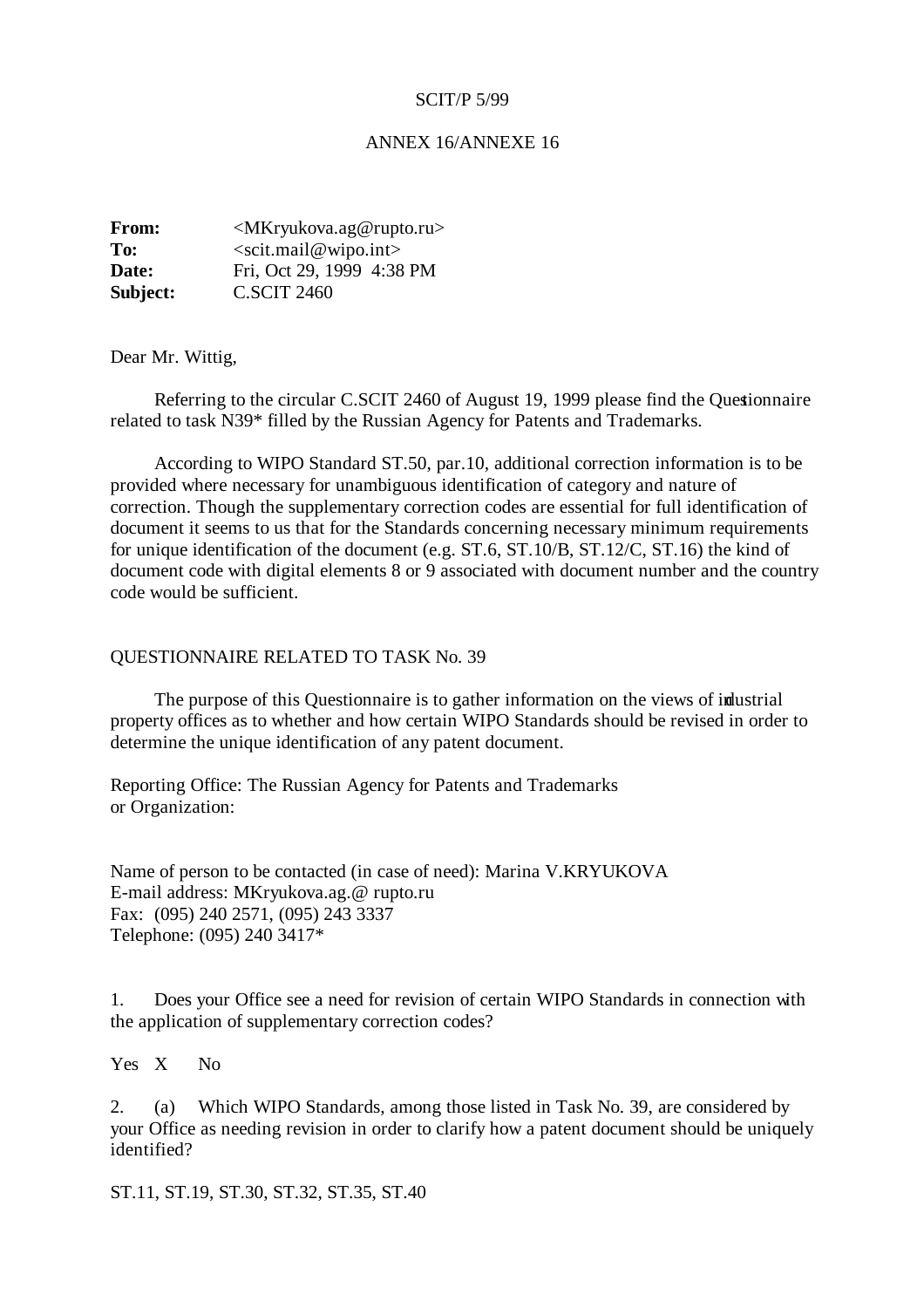(b) Should any other WIPO Standard be added to those listed in your answer to question  $2(a)$ ? If so, please list them.

# NO

3. For each of the WIPO Standards given in your answers to questions 2(a) and 2(b), please list the specific part(s) which may require revision and/or further provisions with respect to this matter.

See Comments below

4. If your Office has any proposals concerning revision of, and/or further provisions to be inserted in, any of the items listed in your answer to question 3, please indicate.

See Comments below

# **COMMENTS**

1. Reference to WIPO Standard ST.50 under the heading "References" should be included into each Standard to be revised.

2. ST.11, par.6: To change the wording of the paragraph as follows: "..., i.e. kind of document code associated where necessary with supplementary correction code, document number, date of application (publication),..."

3. ST.19, Use of codes and WIPO Recommendations: To add a new paragraph after par.(17) worded as follows: "For unique identification of corrected documents it is recommended to use the supplementary correction codes according to WIPO Standard ST.50."

4. ST.30, ST.32, ST.35, ST.40: To add where appropriate tags for bibliographic data elements concerning corrections, i.e. INID codes  $(15)$ ,  $(48)$  with definitions according to WIPO Standard ST.9.

Sincerely yours

A. Gvinepadze First Deputy Director Federal Institute of Industrial Property Rospatent

> [Annex 17 follows/ L'annexe 17 suit]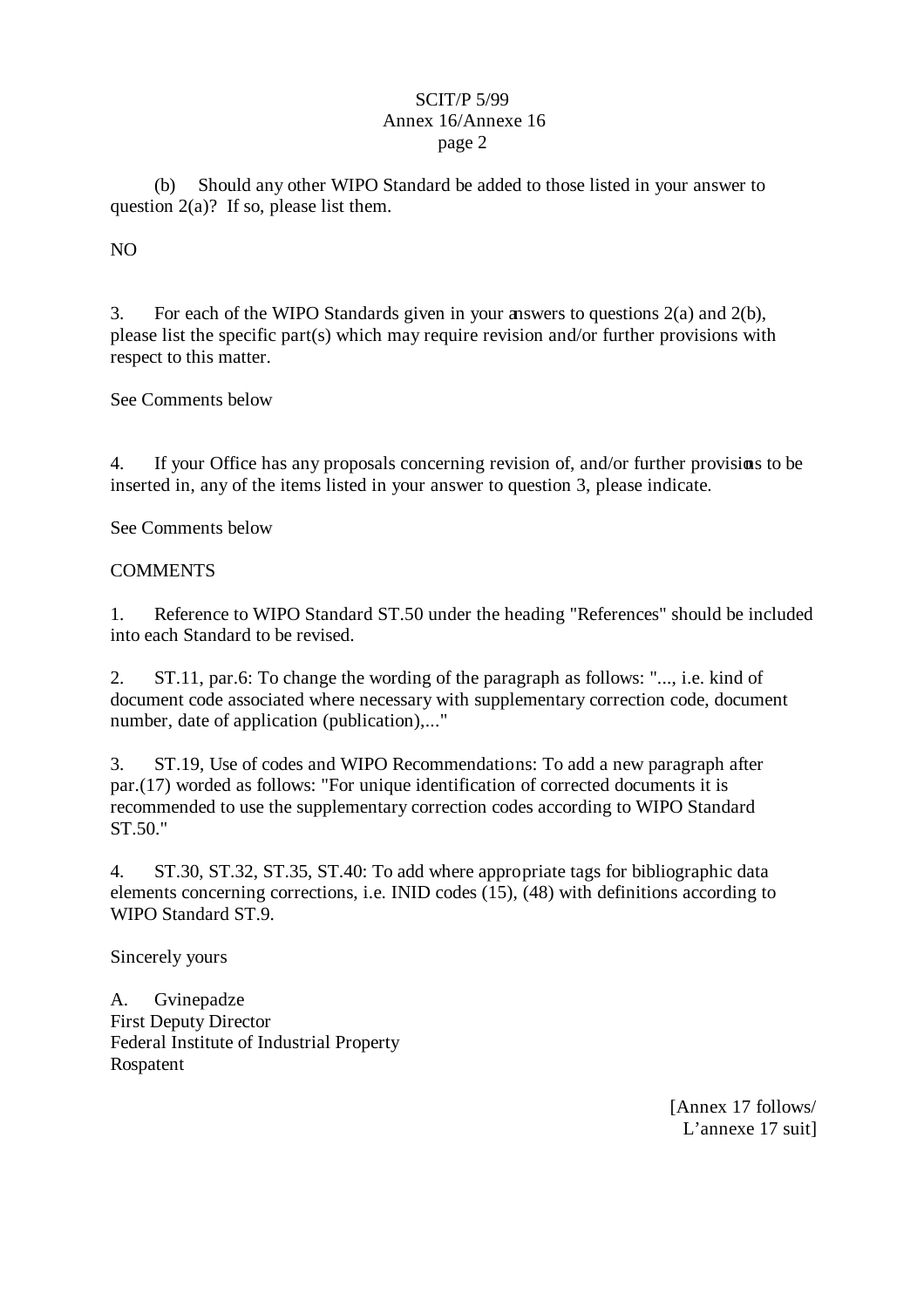### ANNEX 17/ANNEXE 17

Annex to Circular C. SCIT 2460 <u>03</u>

# QUESTIONNAIRE RELATED TO TASK No. 39 \*

The purpose of this Questionnaire is to gather information on the views of industrial property offices as to whether and how certain WIPO Standards should be revised in order to determine the unique identification of any patent document.

| Reporting Office Industrial Property Office of the Slovak Republic |
|--------------------------------------------------------------------|
|                                                                    |
|                                                                    |
|                                                                    |
|                                                                    |
|                                                                    |
|                                                                    |
|                                                                    |

1. Does your Office see a need for revision of certain WIPO Standards in connection with the application of supplementary correction codes?

 $Yes \mid X \mid$  No

2. (a) Which WIPO Standards, among those listed in Task No. 39, are considered by your Office as needing revision in order to clarify how a patent document should be uniquely identified?

ST.6, ST.10/B, ST. 11, ST.19, ST.40 .......................................................................................

.................................................................................................................................................

(b) Should any other WIPO Standard be added to those listed in your answer to question 2(a)? If so, please list them.

.................................................................................................................................................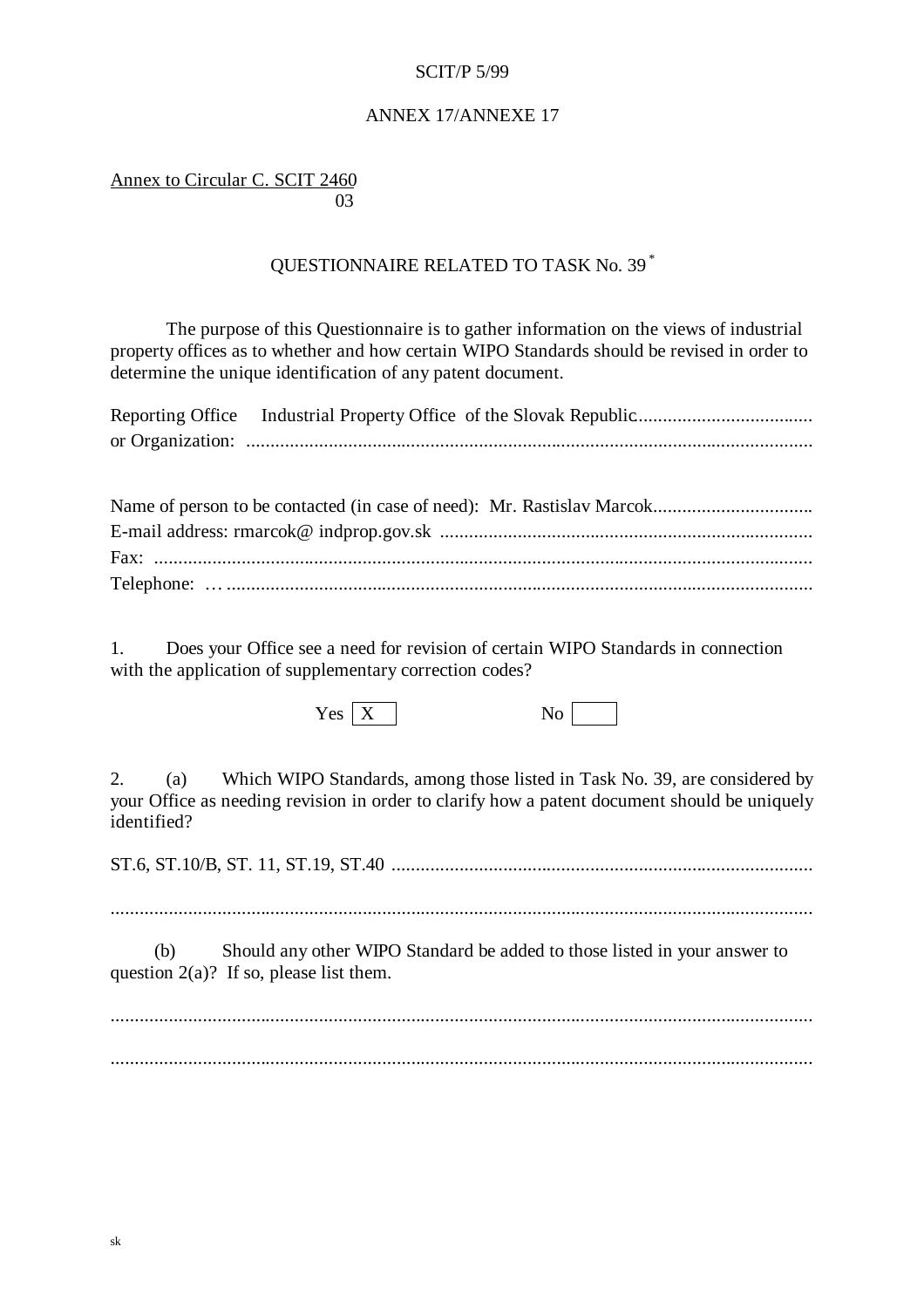## Annex to Circular C. SCIT 2460, page 2 <u>03</u>

3. For each of the WIPO Standards given in your answers to questions 2(a) and 2(b), please list the specific part(s) which may require revision and/or further provisions with respect to this matter.

................................................................................................................................................. .................................................................................................................................................

4. If your Office has any proposals concerning revision of, and/or further provisions to be inserted in, any of the items listed in your answer to question 3, please indicate.

................................................................................................................................................. ................................................................................................................................................. .................................................................................................................................................

[End of Questionnaire and of Circular]

\* Task No. 39 reads as follows:

l

[Annex 18 follows/ L'annexe 18 suit]

<sup>&</sup>quot;Investigate, in the light of the revised Standard ST.14, whether any other WIPO Standard, such as ST.6, ST.10/B, ST.11, ST.12, ST.16, ST.19, ST.30, ST.32, ST.35 and ST.40, requires revision in order to clarify how a patent document should be uniquely identified"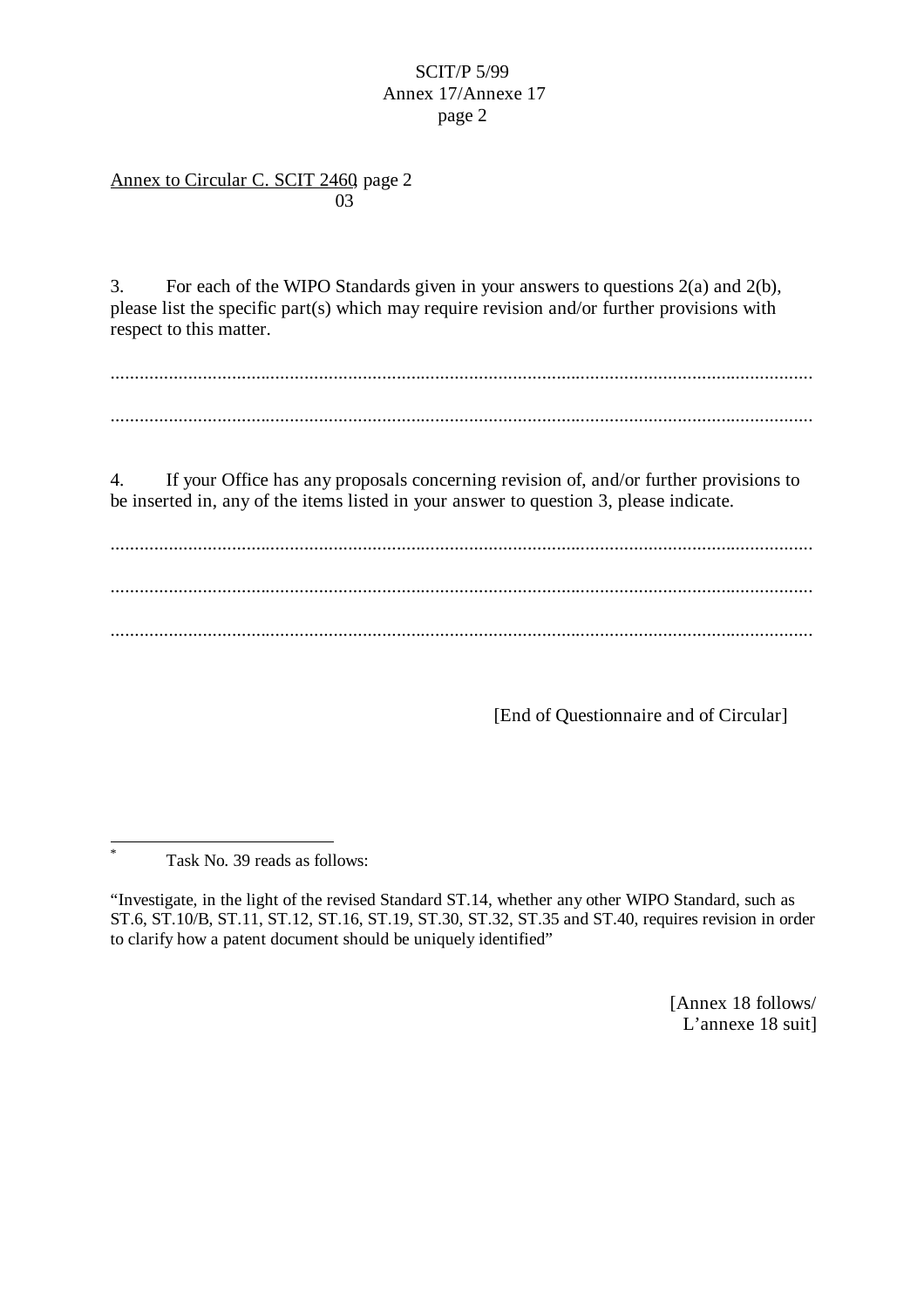### ANNEX 18/ANNEXE 18

Annex to Circular C. SCIT 2460 and the contract of the contract of the contract of the contract of the contract of the contract of the contract of the contract of the contract of the contract of the contract of the contract of the contract of the contra

# QUESTIONNAIRE RELATED TO TASK No. 39 \*

The purpose of this Questionnaire is to gather information on the views of industrial property offices as to whether and how certain WIPO Standards should be revised in order to determine the unique identification of any patent document.

1. Does your Office see a need for revision of certain WIPO Standards in connection with the application of supplementary correction codes?

 $Yes \mid X \mid$  No

2. (a) Which WIPO Standards, among those listed in Task No. 39, are considered by your Office as needing revision in order to clarify how a patent document should be uniquely identified?

ST.10/B, ST.11, ST.12, ST.16, ST.19, ST.30, ST.32, ST.35 and ST.40 ...................................

.................................................................................................................................................

(b) Should any other WIPO Standard be added to those listed in your answer to question  $2(a)$ ? If so, please list them.

No other WIPO Standard should be addaed..............................................................................

.................................................................................................................................................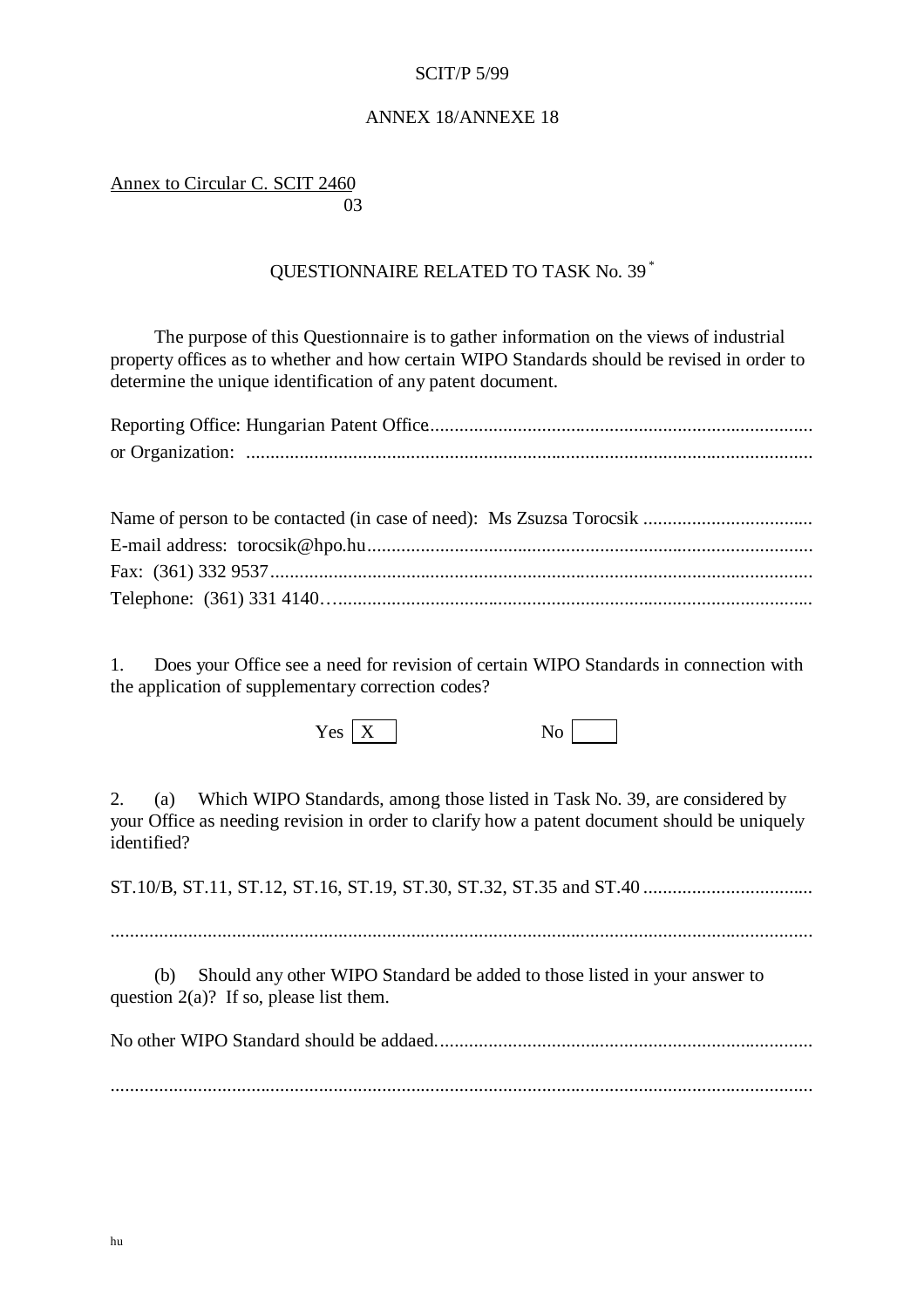## Annex to Circular C. SCIT 2460, page 2 and the contract of the contract of the contract of the contract of the contract of the contract of the contract of the contract of the contract of the contract of the contract of the contract of the contract of the contra

3. For each of the WIPO Standards given in your answers to questions 2(a) and 2(b), please list the specific part(s) which may require revision and/or further provisions with respect to this matter.

We have no further provisions..................................................................................................

.................................................................................................................................................

4. If your Office has any proposals concerning revision of, and/or further provisions to be inserted in, any of the items listed in your answer to question 3, please indicate.

As we see, no further revisions are necessary............................................................................

.................................................................................................................................................

.................................................................................................................................................

[End of Questionnaire and of Circular]

 $\overline{a}$ \*

[Annex 19 follows/ L'annexe 19 suit]

Task No. 39 reads as follows:

<sup>&</sup>quot;Investigate, in the light of the revised Standard ST.14, whether any other WIPO Standard, such as ST.6, ST.10/B, ST.11, ST.12, ST.16, ST.19, ST.30, ST.32, ST.35 and ST.40, requires revision in order to clarify how a patent document should be uniquely identified"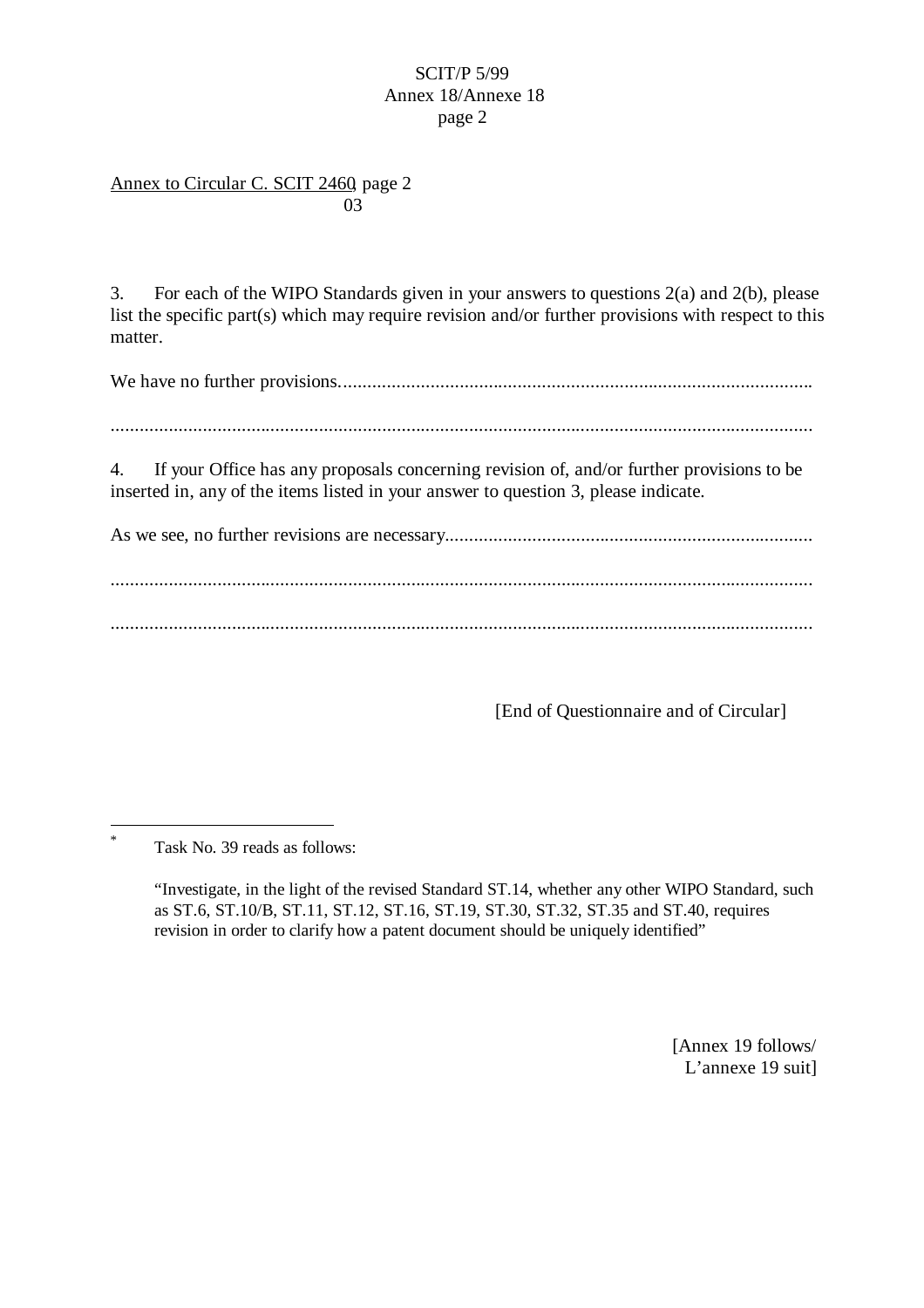### ANNEX 19/ANNEXE 19

Annex to Circular C. SCIT 2460 and the contract of the contract of the contract of the contract of the contract of the contract of the contract of the contract of the contract of the contract of the contract of the contract of the contract of the contra

# QUESTIONNAIRE RELATED TO TASK No. 39 \*

The purpose of this Questionnaire is to gather information on the views of industrial property offices as to whether and how certain WIPO Standards should be revised in order to determine the unique identification of any patent document.

| Reporting Office Industrial Property Protection Office of |
|-----------------------------------------------------------|
|                                                           |
|                                                           |
|                                                           |
|                                                           |
|                                                           |
|                                                           |
|                                                           |

1. Does your Office see a need for revision of certain WIPO Standards in connection with the application of supplementary correction codes?

Yes No X

|--|--|

2. (a) Which WIPO Standards, among those listed in Task No. 39, are considered by your Office as needing revision in order to clarify how a patent document should be uniquely identified?

................................................................................................................................................. .................................................................................................................................................

(b) Should any other WIPO Standard be added to those listed in your answer to question  $2(a)$ ? If so, please list them.

................................................................................................................................................. .................................................................................................................................................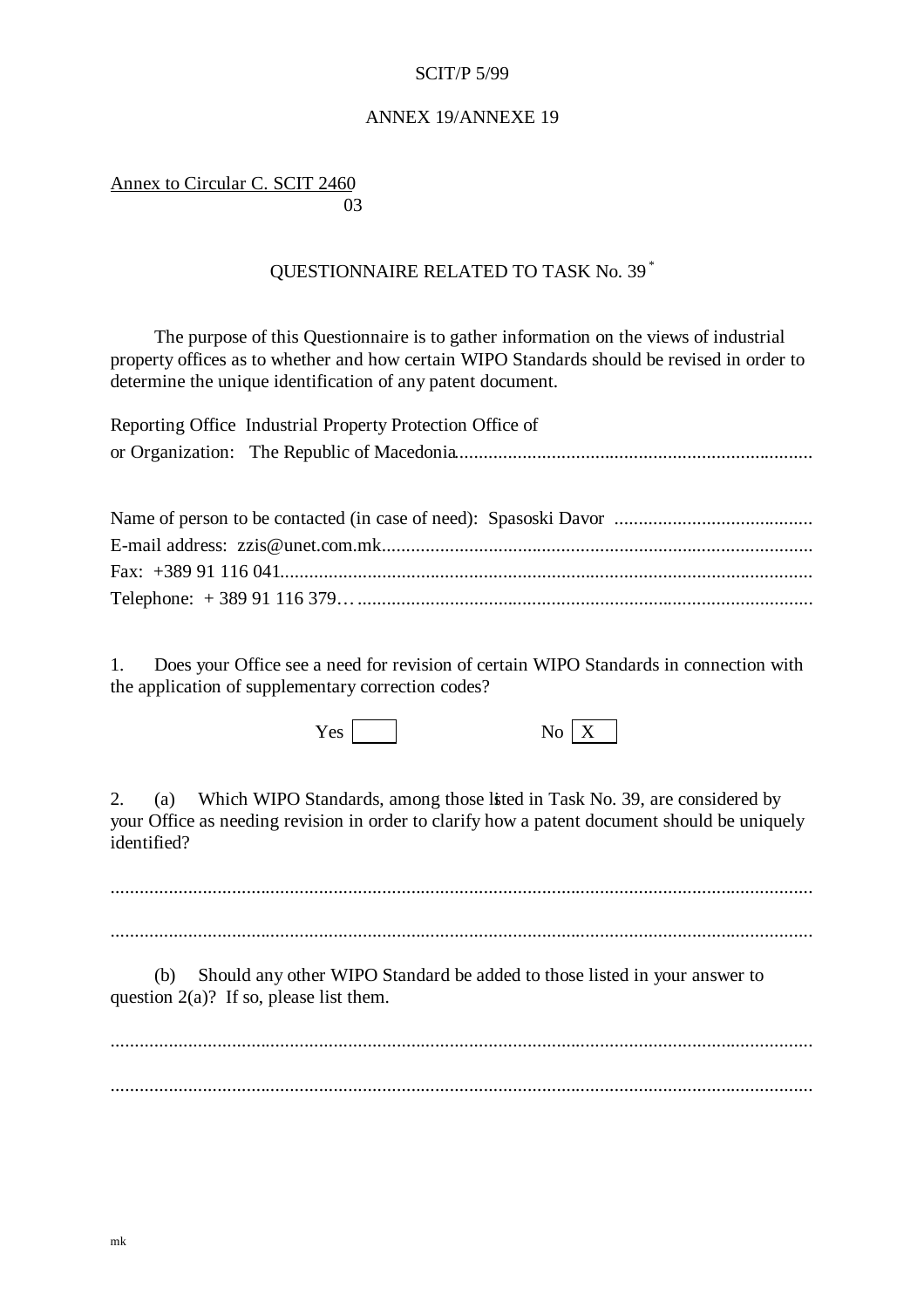## Annex to Circular C. SCIT 2460, page 2 and the contract of the contract of the contract of the contract of the contract of the contract of the contract of the contract of the contract of the contract of the contract of the contract of the contract of the contra

3. For each of the WIPO Standards given in your answers to questions 2(a) and 2(b), please list the specific part(s) which may require revision and/or further provisions with respect to this matter.

.................................................................................................................................................

.................................................................................................................................................

4. If your Office has any proposals concerning revision of, and/or further provisions to be inserted in, any of the items listed in your answer to question 3, please indicate.

................................................................................................................................................. ................................................................................................................................................. .................................................................................................................................................

[End of Questionnaire and of Circular]

Task No. 39 reads as follows:

l \*

> "Investigate, in the light of the revised Standard ST.14, whether any other WIPO Standard, such as ST.6, ST.10/B, ST.11, ST.12, ST.16, ST.19, ST.30, ST.32, ST.35 and ST.40, requires revision in order to clarify how a patent document should be uniquely identified"

> > [Annex 20 follows/ L'annexe 20 suit]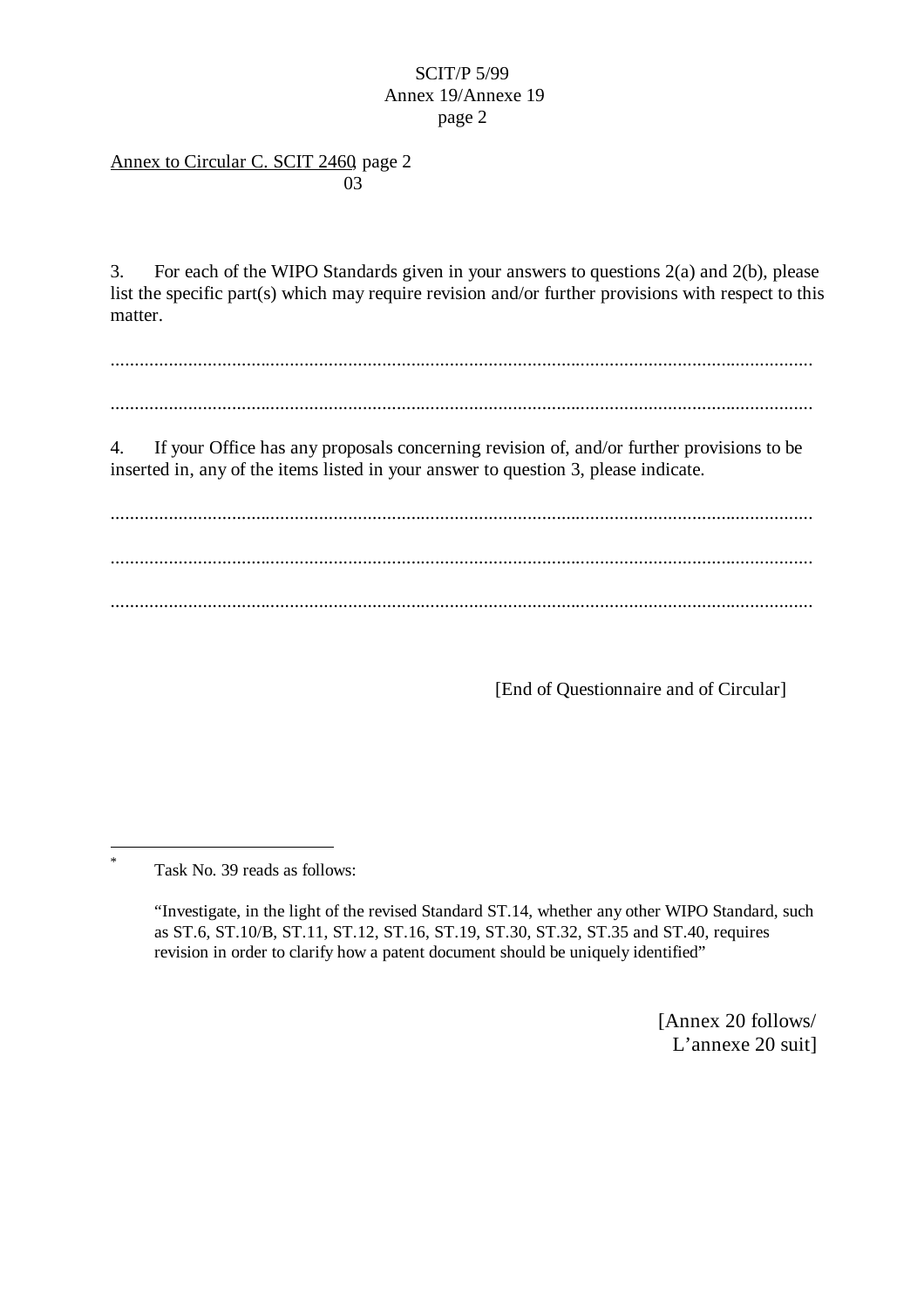### ANNEX 20/ANNEXE 20

Annex to Circular C. SCIT 2460 and the contract of the contract of the contract of the contract of the contract of the contract of the contract of the contract of the contract of the contract of the contract of the contract of the contract of the contra

# QUESTIONNAIRE RELATED TO TASK No. 39 \*

The purpose of this Questionnaire is to gather information on the views of industrial property offices as to whether and how certain WIPO Standards should be revised in order to determine the unique identification of any patent document.

| Reporting Office State Agency on Industrial Property Protection       |
|-----------------------------------------------------------------------|
|                                                                       |
|                                                                       |
| Name of person to be contacted (in case of pead): $Mr$ Fugen Stashkov |

| TVANIC OF PCFSON TO DC CONTACTCU (111 CASC OF HCCU). TVIT. EUGCH STASHNOV |
|---------------------------------------------------------------------------|
|                                                                           |
|                                                                           |
|                                                                           |
|                                                                           |

1. Does your Office see a need for revision of certain WIPO Standards in connection with the application of supplementary correction codes?

 $Yes \mid X$  N

| ۹ |  |
|---|--|
|---|--|

2. (a) Which WIPO Standards, among those listed in Task No. 39, are considered by your Office as needing revision in order to clarify how a patent document should be uniquely identified?

ST.6, ST.10/B, ST.11, ST.12/C ...............................................................................................

.................................................................................................................................................

(b) Should any other WIPO Standard be added to those listed in your answer to question  $2(a)$ ? If so, please list them.

................................................................................................................................................. .................................................................................................................................................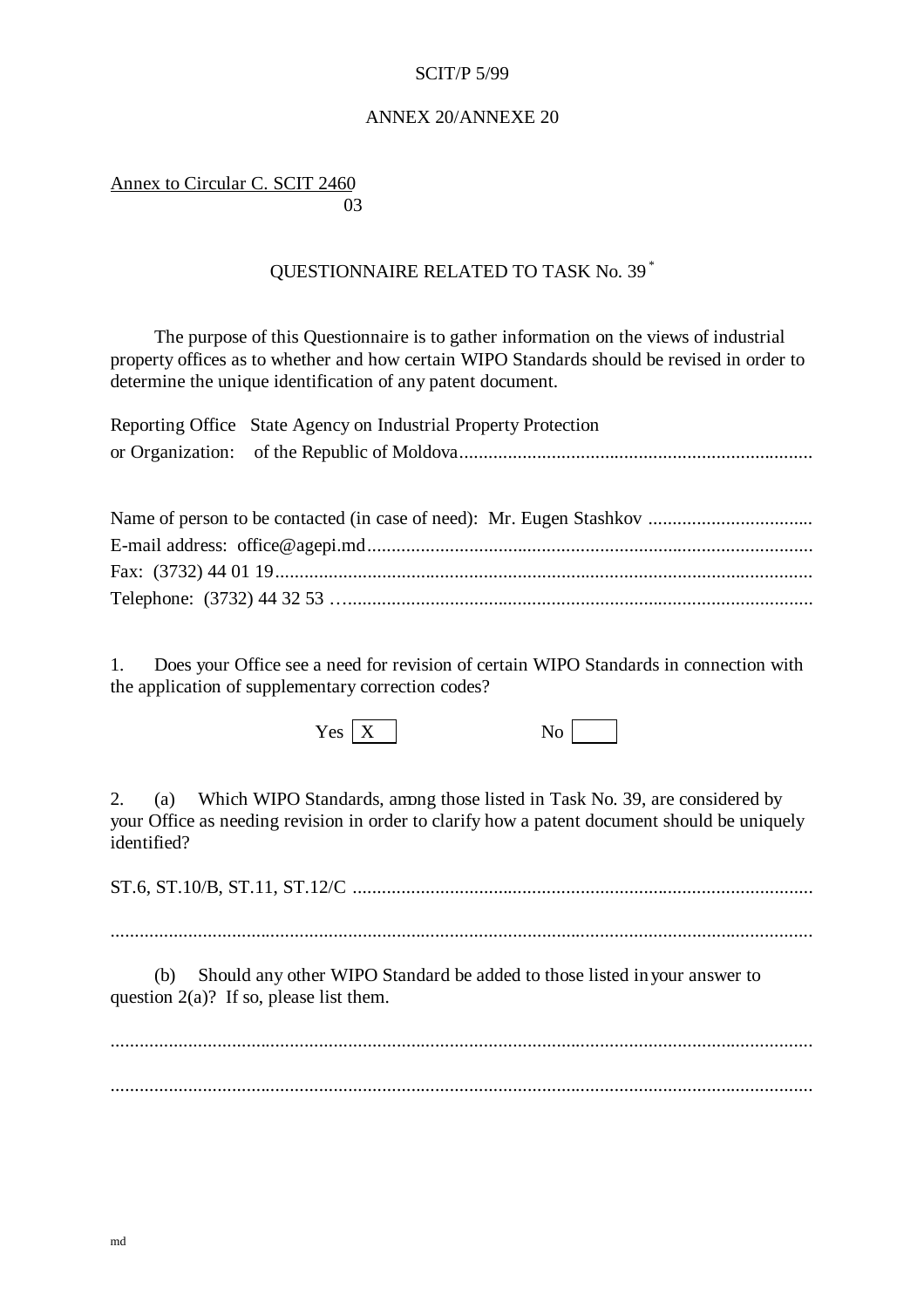## Annex to Circular C. SCIT 2460, page 2 and the contract of the contract of the contract of the contract of the contract of the contract of the contract of the contract of the contract of the contract of the contract of the contract of the contract of the contra

3. For each of the WIPO Standards given in your answers to questions 2(a) and 2(b), please list the specific part(s) which may require revision and/or further provisions with respect to this matter.

ST.6 - item 14 should include references to the item 10 of ST.16 (digits 8.9), ST.10/B - item 5; ST.11 - item 6; Appendix; St.12/C - item 7

4. If your Office has any proposals concerning revision of, and/or further provisions to be inserted in, any of the items listed in your answer to question 3, please indicate.

................................................................................................................................................. ................................................................................................................................................. .................................................................................................................................................

[End of Questionnaire and of Circular]

l

[Annex 21 follows/ L'annexe 21 suit]

<sup>\*</sup> Task No. 39 reads as follows:

<sup>&</sup>quot;Investigate, in the light of the revised Standard ST.14, whether any other WIPO Standard, such as ST.6, ST.10/B, ST.11, ST.12, ST.16, ST.19, ST.30, ST.32, ST.35 and ST.40, requires revision in order to clarify how a patent document should be uniquely identified"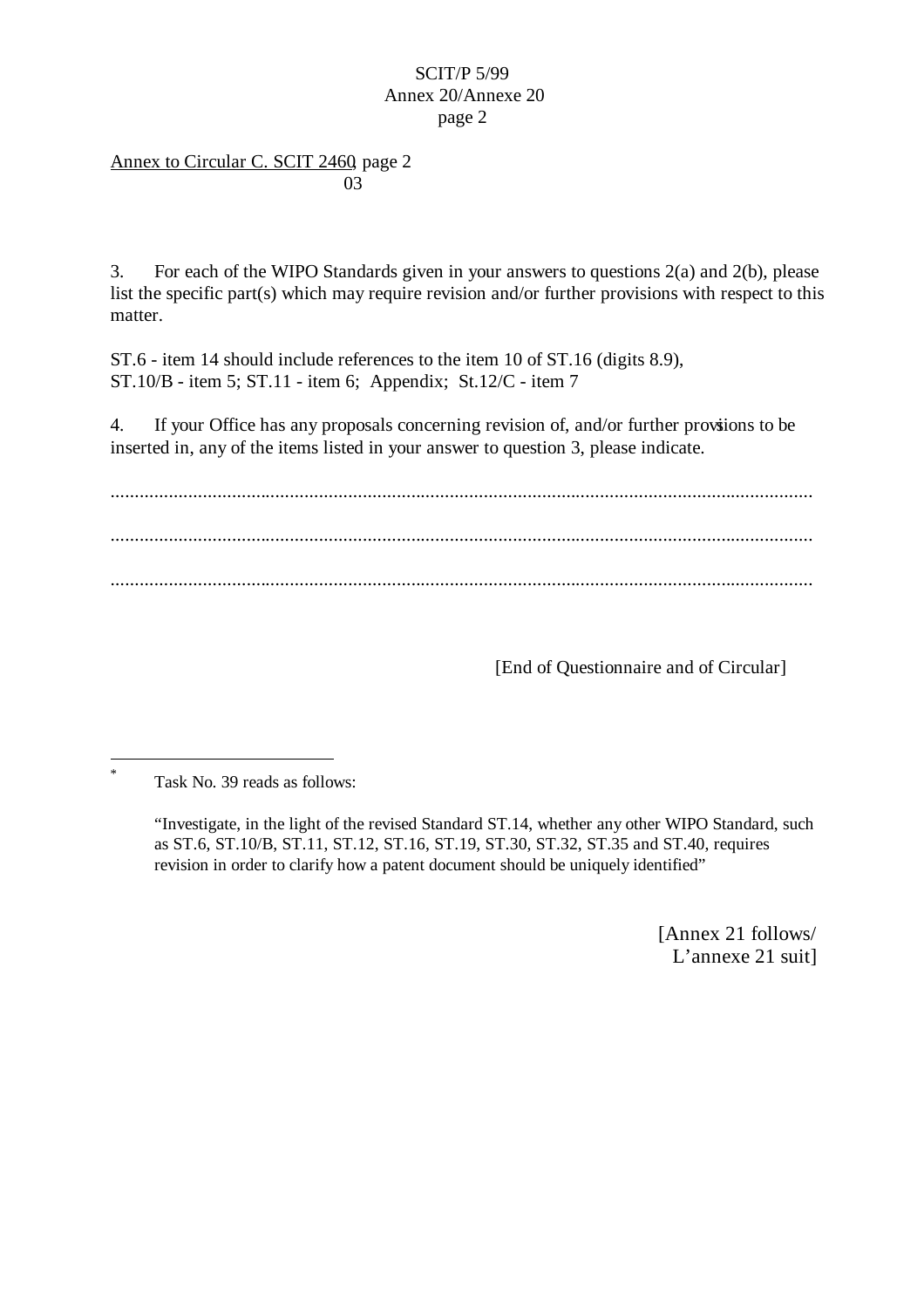## ANNEX 21/ANNEXE 21

## **QUESTIONNAIRE RELATED TO TASK No. 39 \***

The purpose of this Questionnaire is to gather information on the views of industrial property offices as to whether and how certain WIPO Standards should be revised in order to determine the unique identification of any patent document.

` **Reporting Office**: Patent Office of the Republic of Bulgaria or Organization:

…………………………………………………………………………………………… .

**Name of person to be contacted (in case of need):** Mrs. Anna Nenova- Head of Patent Information and Documentation Department

**E-mail address**: bpo@lnd.internet-bg.bg

**Fax:** +359-2/708 325

**Telephone**: +359-2/7113 307

**1. Does your Office see a need for revision of certain WIPO Standards in connection with the application of supplementary correction codes?**

Yes

**2. (a) Which WIPO Standards, among those listed in Task No. 39, are considered by your Office as needing revision in order to clarify how a patent document should be uniquely identified?**

All of listed into Task No.39 WIPO Standards

 **(b) Should any other WIPO Standard be added to those listed in your answer to question 2(a)? If so, please list them.**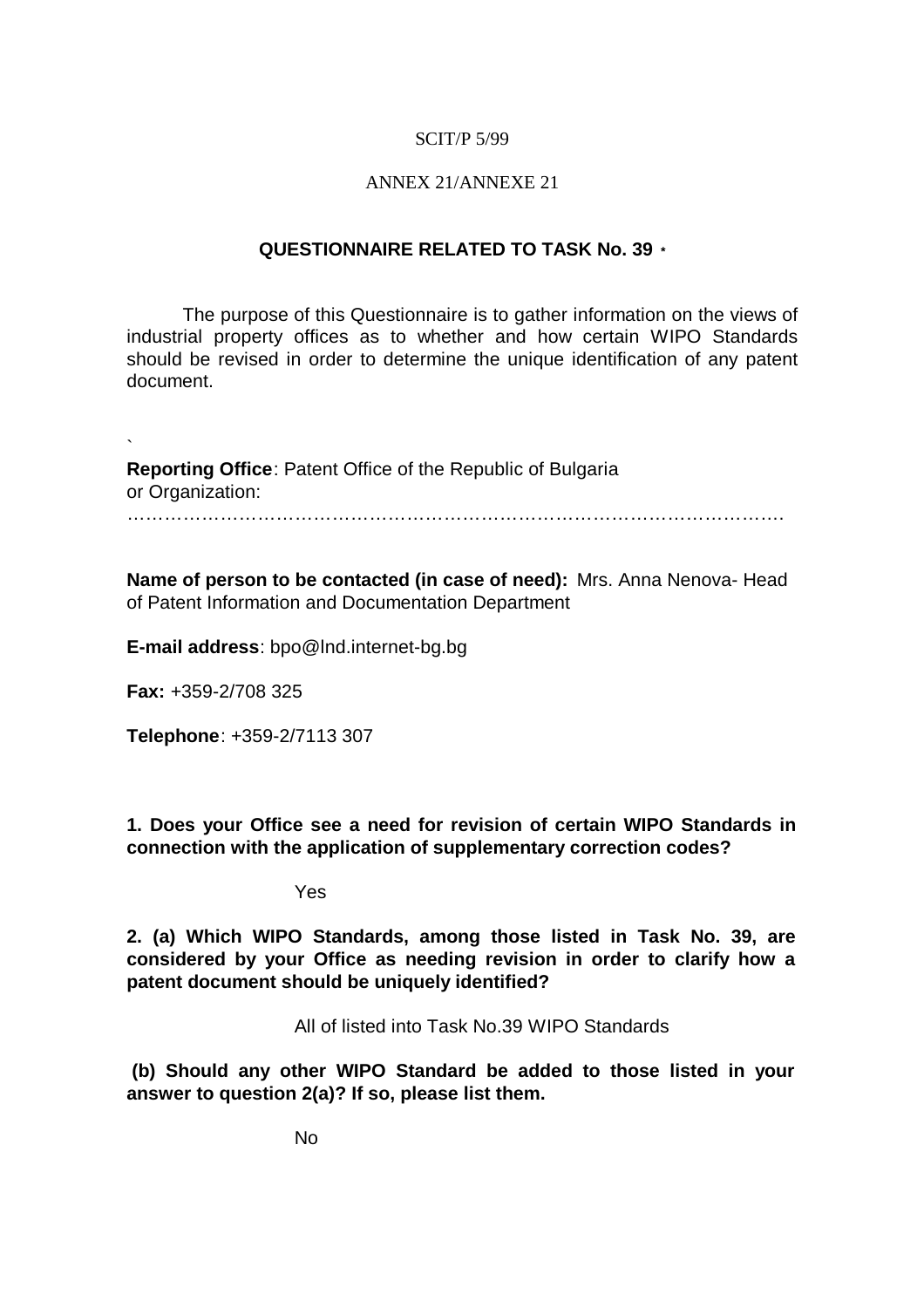# **3. For each of the WIPO Standards given in your answers to questions 2(a) and 2(b), please list the specific part(s) which may require revision and/or further provisions with respect to this matter.**

The unique identification of a patent document when applying supplementary correction codes requires the inclusion of the supplementary correction codes provided for by the WIPO Standard ST.50 as a further data element at the appropriate place of cited into Task No.39 WIPO Standards.

**4. If your Office has any proposals concerning revision of, and/or further provisions to be inserted in, any of the items listed in your answer to question 3, please indicate.**

No

[End of Questionnaire and of Circular C.SCIT 2460/03]

 $\_$  . The contribution of the contribution of  $\mathcal{L}_\mathcal{A}$ \*Task No. 39 reads as follows:

"Investigate, in the light of the revised Standard ST.14, whether any other WIPO Standard, such as ST.6, ST.10/B, ST.11, ST.12, ST.16, ST.19, ST.30, ST.32, ST.35 and ST.40, requires in order to clarify how a patent document should be uniquely identified"

> [Annex 22 follows/ L'annexe 22 suit]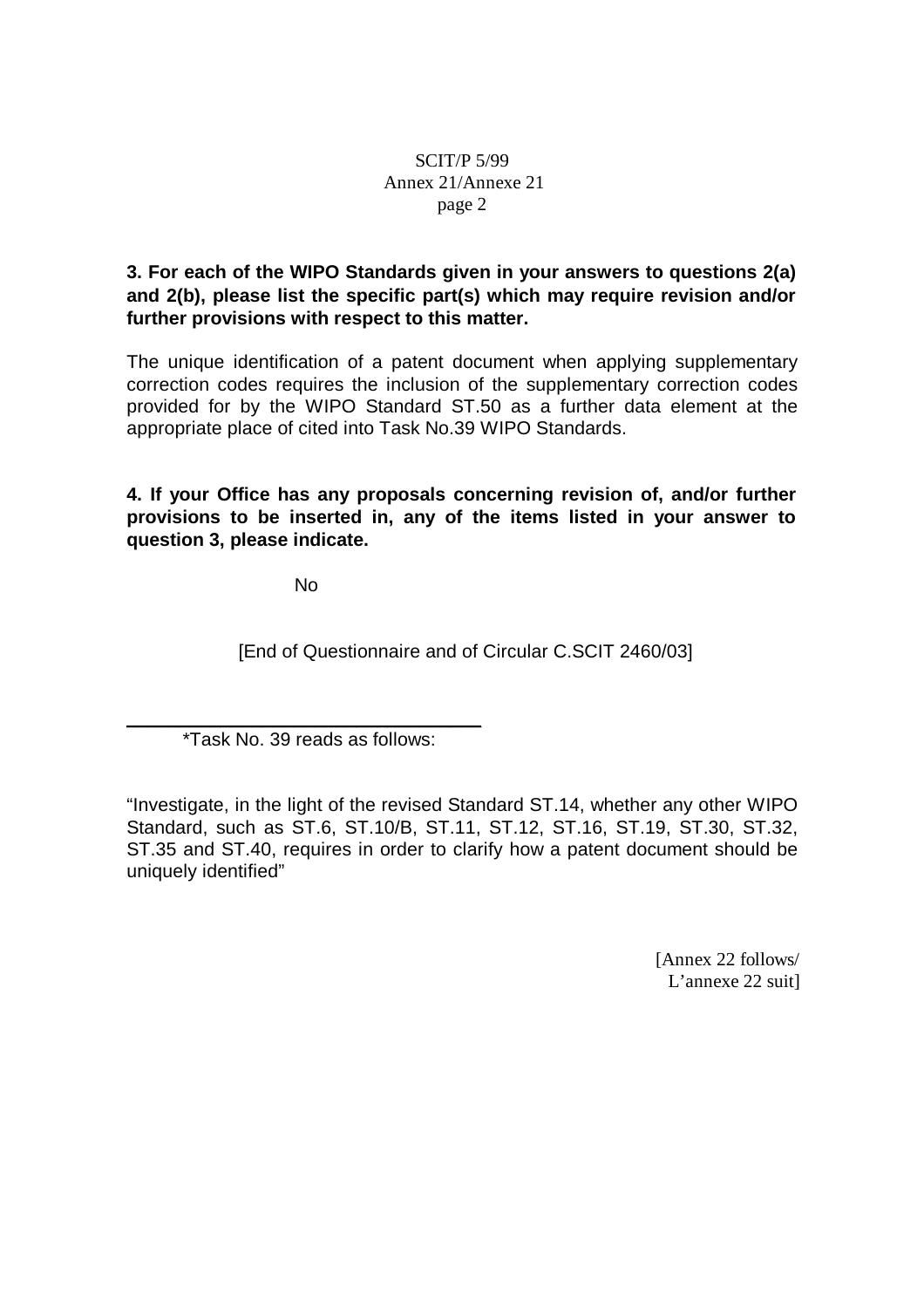#### ANNEX 22/ANNEXE 22

Annex to Circular C. SCIT 2460

#### **QUESTIONNAIRE RELATED TO TASK No. 39\***

The purpose of this Questionnaire is to gather information on the views of industrial property offices as to whether and how certain WIPO Standards should be revised in order to determine the unique identification of any patent document.

Reporting Office: *PATENT OFFICE Of THE REPUBLIC Of ARMENIA*

03

Name of person to be contacted (in case of need ): *Mrs. Marine NIKOGHOSYAN* E-mail address: patent@arminco.com Fax: *(3742) 151 823* Telephone: *(3742) 56 11 26*

1. Does your Office see a need for revision of certain WIPO in connection with the application of supplementary correction codes?  $\Box$  Yes  $\Box$  You

2. (a) Which WIPO Standarts, among those listed in Task No. 39, are considered by your Office as needing revision in order to clarify how a patent document should be uniquely identified?

................................................................................................................................................................. .................................................................................................................................................................

 (b) Should any other WIPO Standard be added to those listed in your answer to quesion 2 (a)? If so, please list them.

.............................................................................................................................................................

..............................................................................................................................................................

3. For each of the WIPO Standards given in your answers to questions 2(a) and 2(b), please list the specific part(s) which may require revision and/or further provisions with respect to this matter.

................................................................................................................................................................. ................................................................................................................................................................

> [Annex 23 follows/ L'annex 23 suit]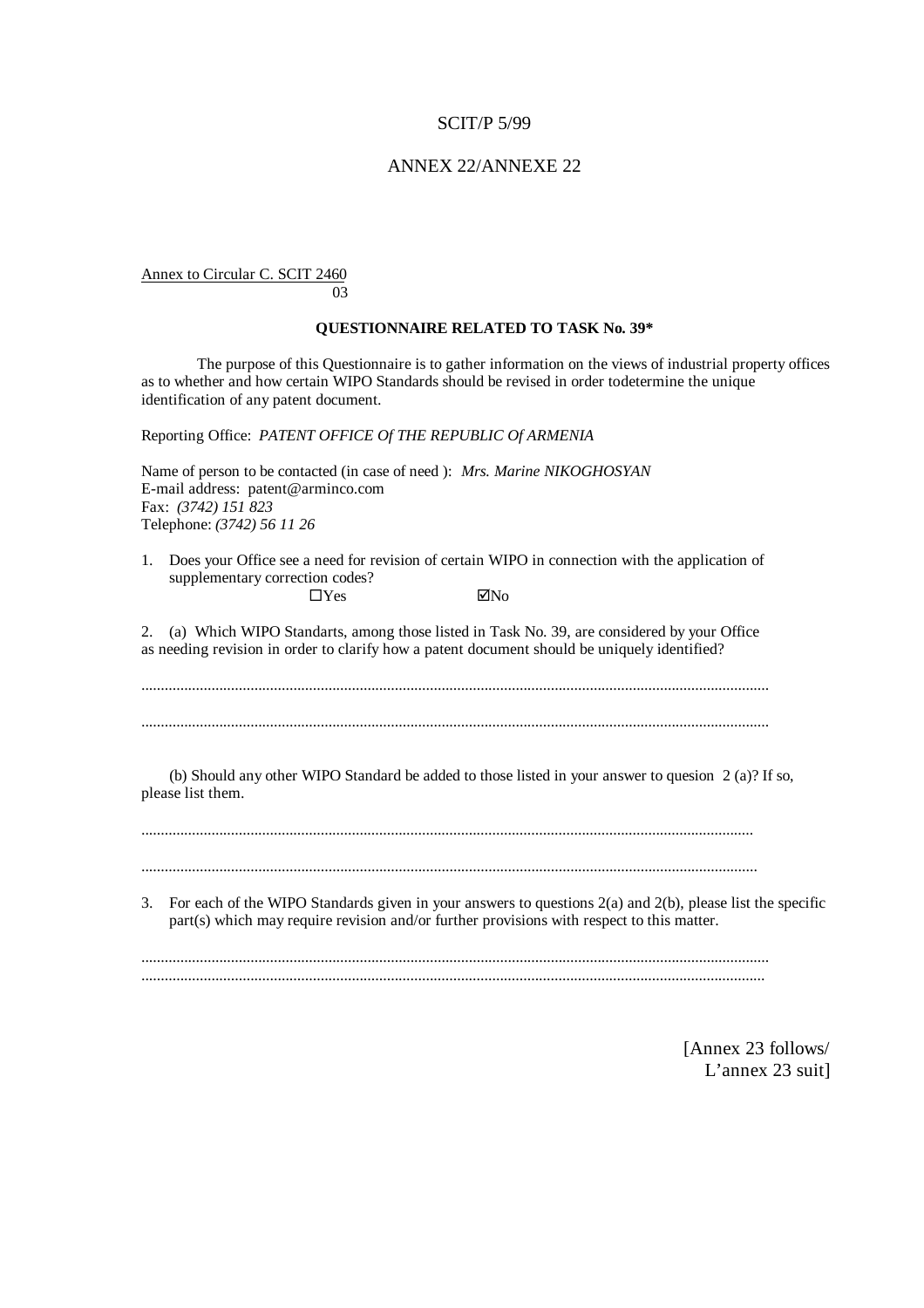## ANNEX 23

## SUMMARY OF REPLIES AND CONCLUSIONS

### *prepared by the International Bureau*

1. By November 22, 1999, 21 Offices (AM, AT, BE, BG, CN, CZ, DE, ES, GE, HU, KG, KZ, LT, MD, MK, PL, RU, SK, UA, US, VA) had replied to Circular SCIT 2460, dated August 19, 1999, containing the Questionnaire related to Task No. 39.

2. The following 13 Offices supported the need for a revision of certain WIPO Standards in connection with the application of supplementary correction codes: AT, BG, DE, ES, GE, HU, KG, LT, MD, PL, RU, SK, UA. Six Offices (AM, CN, CZ, KZ, MK, US) did not see a need for such a revision. Two Offices (BE and VA) indicated that they had no comments on the matter.

3. In addition to the WIPO Standards listed in Task No. 39 (see Annex 1 to this project file), the following WIPO Standards were proposed as needing revision by the Offices given in parentheses: ST.9 (ES), ST.10 (AT, ES), ST.22 (AT), ST.25 (AT), ST.33 (AT and US), and ST.50 (ES).

4. As a possible way to make information on how to uniquely identify a patent document more readily available to the user community, the US Office proposed to create a separate new standard. This new standard should list the following items:

- (a) WIPO Standard ST.3 country or organization code;
- (b) WIPO Standard ST.6 publication number;
- (c) WIPO Standard ST.16 kind-of-document code; and
- (d) date of publication of the document as provided by WIPO Standard ST.9 INID codes (41) through (48), as appropriate,

along with any other related useful information for uniquely identifying a patent document. Alternatively, the US Office proposed that the information be provided separately in the WIPO *Handbook on Industrial Property Information and Documentation*, provided it could be easily found by someone new to patent documentation (see Annex 12).

### **CONCLUSIONS**

5. The following WIPO Standards were considered by the Offices as needing revision in order to clarify how a patent document should be uniquely identified: ST.6, ST.9, ST.10, ST.10/B, ST.11, ST.12, ST.12/C, ST.16, ST.19, ST.22, ST.25, ST.30, ST.32, ST.33, ST.35, ST.40 and ST.50.